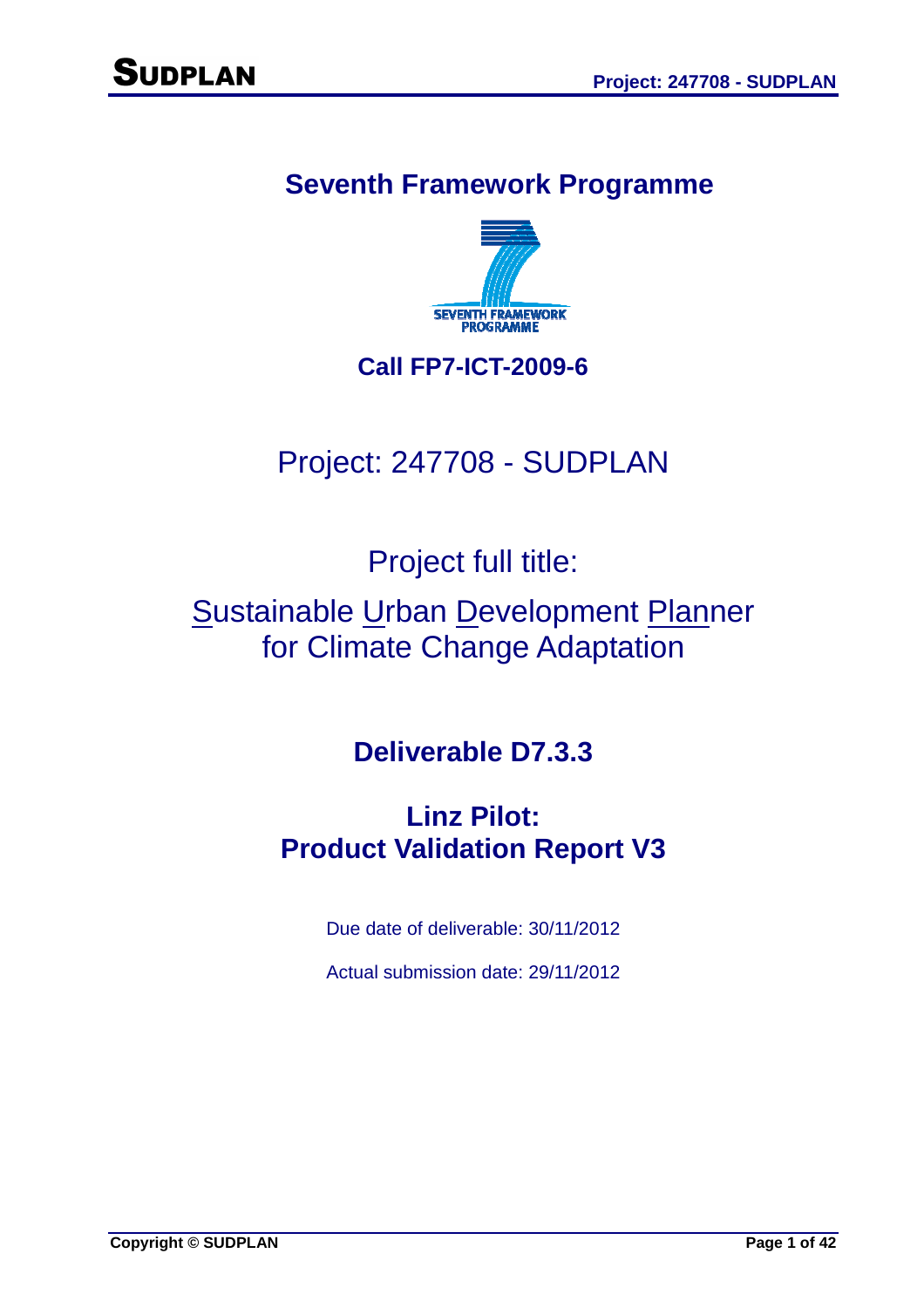| <b>Title</b>              | D7.3.3 Product Validation Report V3                                                                                                                                                                                                                                  |
|---------------------------|----------------------------------------------------------------------------------------------------------------------------------------------------------------------------------------------------------------------------------------------------------------------|
| <b>Creator</b>            | <b>Guenter Gruber</b>                                                                                                                                                                                                                                                |
| <b>Editor</b>             | <b>Guenter Gruber</b>                                                                                                                                                                                                                                                |
| <b>Description</b>        | Validation of the SUDPLAN product from the pilot's point<br>of view.                                                                                                                                                                                                 |
| <b>Publisher</b>          | <b>SUDPLAN Consortium</b>                                                                                                                                                                                                                                            |
| <b>Contributors</b>       | WP7, WP2                                                                                                                                                                                                                                                             |
| <b>Type</b>               | <b>Text</b>                                                                                                                                                                                                                                                          |
| <b>Format</b>             | application/msword                                                                                                                                                                                                                                                   |
| Language                  | <b>EN-GB</b>                                                                                                                                                                                                                                                         |
| <b>Creation date</b>      | 25/11/2012                                                                                                                                                                                                                                                           |
| <b>Version number</b>     | 0.5                                                                                                                                                                                                                                                                  |
| <b>Version date</b>       | 29/11/2012                                                                                                                                                                                                                                                           |
| Last modified by          | <b>Guenter Gruber</b>                                                                                                                                                                                                                                                |
| <b>Rights</b>             | Copyright "SUDPLAN Consortium".<br>During the drafting process, access is generally limited to<br>the SUDPLAN Partners.                                                                                                                                              |
| <b>Audience</b>           | internal<br>$\boxtimes$ public<br>restricted,<br>access granted to: EU Commission                                                                                                                                                                                    |
| <b>Review status</b>      | Draft<br>WP Manager accepted<br>PMC quality controlled<br>$\boxtimes$ Co-ordinator accepted                                                                                                                                                                          |
| <b>Action requested</b>   | to be revised by Partners involved in the preparation of<br>the deliverable<br>to be revised by all SUDPLAN Partners<br>for approval of the WP Manager<br>for approval of the Quality Manager<br>for approval of the Project Co-ordinator<br>for approval of the PMC |
| <b>Requested deadline</b> | 30/11/2012                                                                                                                                                                                                                                                           |
|                           |                                                                                                                                                                                                                                                                      |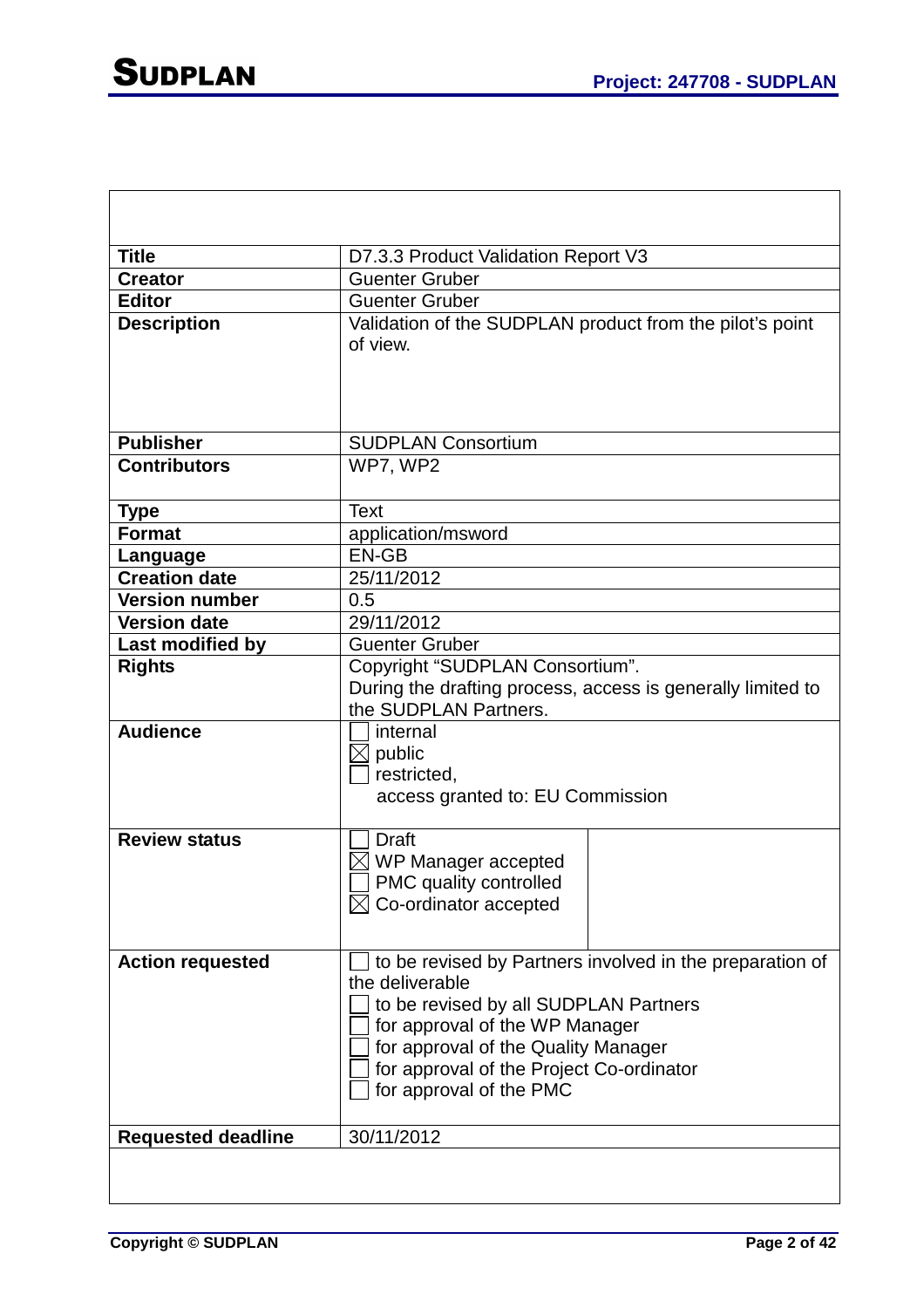| <b>Version</b> | <b>Date</b> | <b>Modified by</b>    | <b>Comments</b>                |
|----------------|-------------|-----------------------|--------------------------------|
| 0.1            | 2012-11-25  | <b>Guenter Gruber</b> | First draft                    |
| 0.2            | 2012-11-26  | <b>Guenter Gruber</b> | Finalisation of draft version, |
|                |             |                       | ready for QM approval          |
| 0.3            | 2012-11-27  | Peter Kutschera       | <b>Technical review</b>        |
| 0.4            | 2012-11-27  | Sascha Schlobinski    | <b>Technical review</b>        |
| 0.5            | 2012-11-29  | <b>Guenter Gruber</b> | Revision after QM approvals.   |
|                |             |                       | Ready for Project Co-          |
|                |             |                       | ordinator approval             |
| 0.5            | 2012-11-29  | Lars Gidhagen         | Co-ordinator approval          |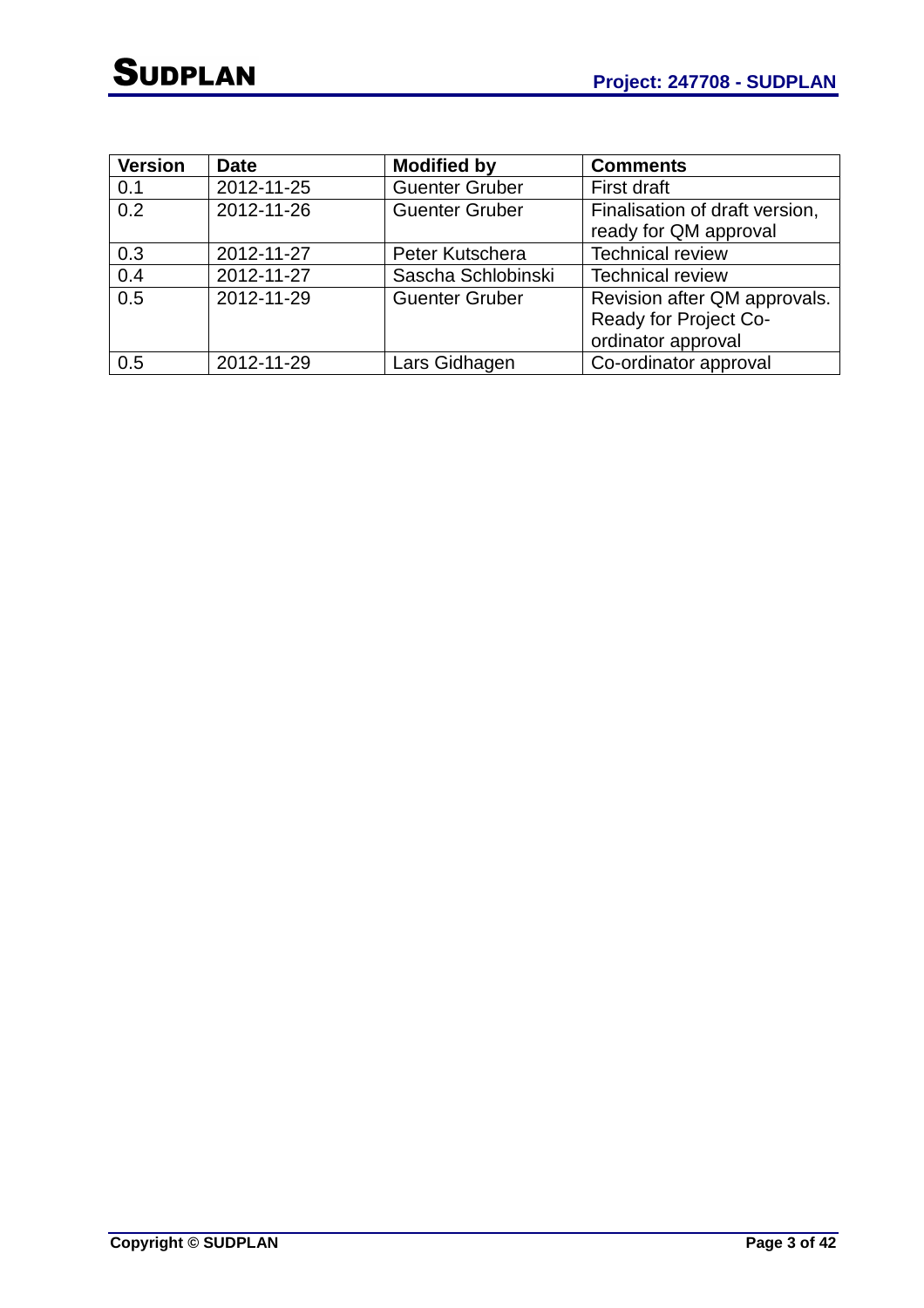# **Table of Contents**

| 1.   |                                                                                       |
|------|---------------------------------------------------------------------------------------|
| 2.   |                                                                                       |
| 2.1. | Documents involved 8                                                                  |
| 2.2. | Validation aspects<br>8                                                               |
|      | 2.2.1                                                                                 |
|      | Professional profiles taking part in the pilot product validation  9<br>2.2.2         |
|      | 2.2.3                                                                                 |
|      | Interaction between WP3 and WP4 and usability of the SUDPLAN Product9                 |
|      | 2.2.4                                                                                 |
| 2.3. | Rating 10                                                                             |
| 3.   |                                                                                       |
| 4.   |                                                                                       |
| 4.1. | Professional profiles and user categories of respondents to the simplified validation |
|      | questionnaire 13                                                                      |
| 4.2. | <b>Summary for Graphical User Interfaces</b><br>15                                    |
| 4.3. | <b>Summary for Climate Scenarios</b><br>16                                            |
| 4.4. | Summary for Common Services - Rainfall 16                                             |
| 4.5. | Summary for Common Services – Air Quality<br>17                                       |
| 4.6. | Summary for Common Services – Hydrology<br>17                                         |
| 4.7. | Summary for Local models 17                                                           |
| 4.8. | Summary for Completeness of Functionality<br>18                                       |
| 4.9. | <b>Summary for Conclusions</b><br>18                                                  |
| 5.   |                                                                                       |
| 6.   |                                                                                       |
| 7.   |                                                                                       |
| 8.   |                                                                                       |
|      | .31                                                                                   |
| 1.1. | A – Personal Information (Type of Users)<br>31                                        |
| 1.2. | <b>B</b> – Graphical User Interfaces<br>32                                            |
| 1.3. | C – Climate Scenario Information<br>34                                                |
| 1.4. | C <sub>2</sub> – Common Services – Rainfall<br>34                                     |
| 1.5. | $C3 - Common Services - Air Quality$<br>36                                            |
| 1.6. | $C4 - Common Services - Hydrology$<br>37                                              |
| 1.7. | D - Local Models<br>38                                                                |
| 1.8. | $E$ – Completeness of Functionality 38                                                |
| 1.9. | $F$ – Conclusions<br>40                                                               |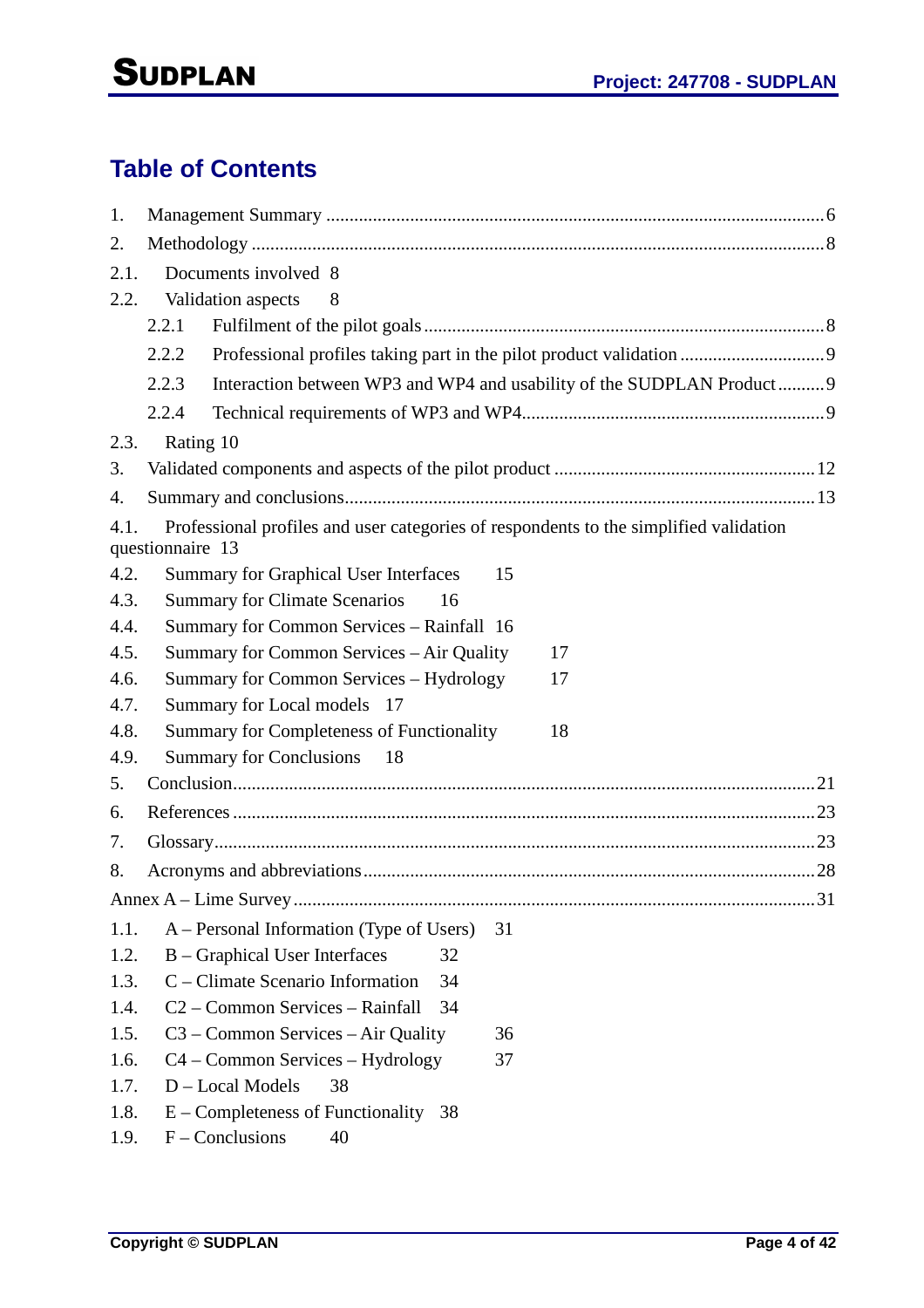# **Table of Tables**

| Table 1: List of documents and software deliverables that has been referenced or used for this |  |
|------------------------------------------------------------------------------------------------|--|
|                                                                                                |  |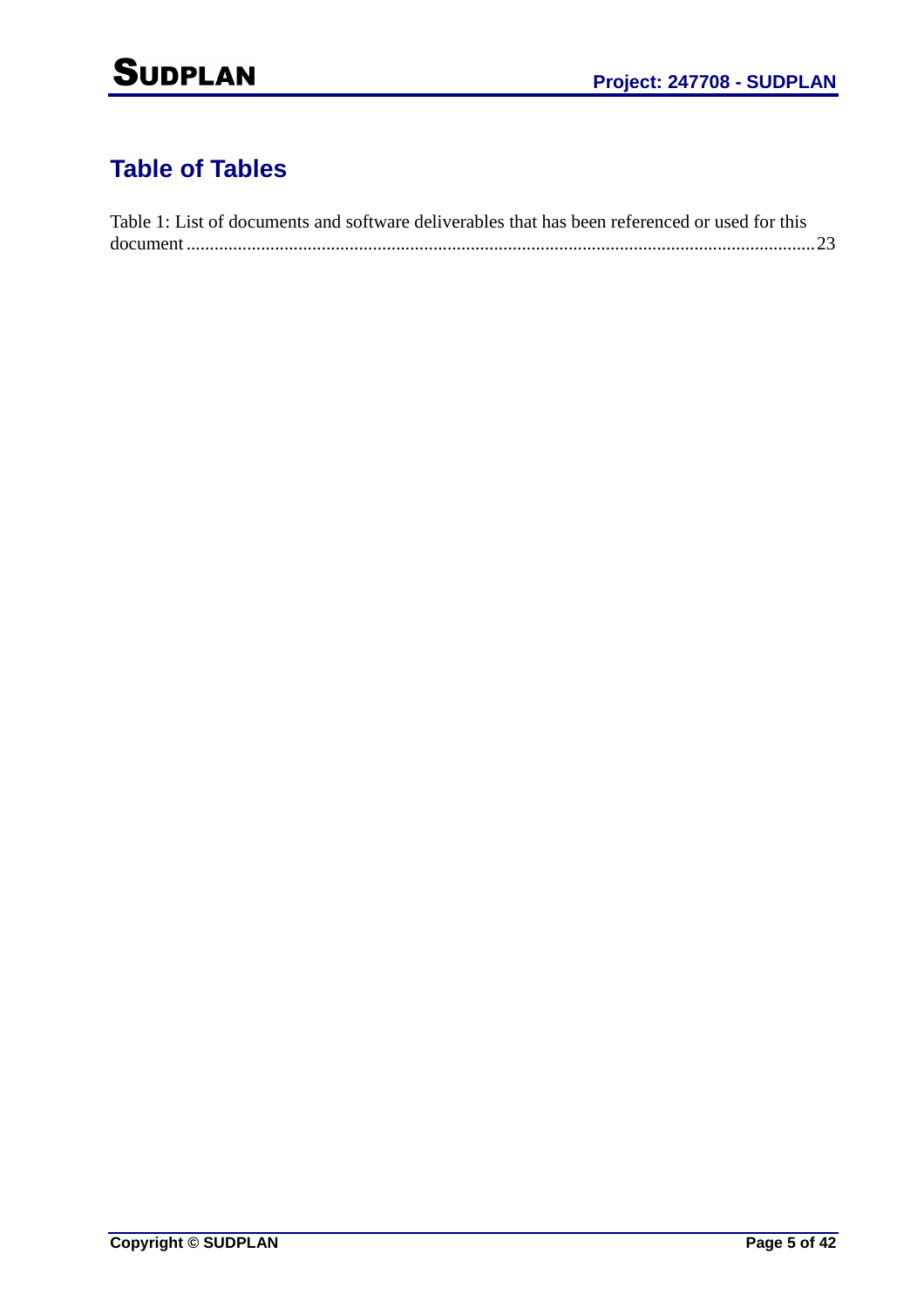## **1. Management Summary**

This document D7.3.3 Product Validation Report V3 validates the usability of the SUDPLAN product from the Linz pilot's point of view.

The pilot validations are performed in two steps. The first is for WP leaders to encourage as many individuals as possible to fill in the Lime Survey web questionnaire. The second step is to merge all individual answers into this pilot product validation document. The criteria for identifying the persons that should fill in the questionnaire is that they know about SUDPLAN as being either a developer, a primary (using the system hands on) end user or a secondary (using SUDPLAN results without operating the system) end user. More formally SUDPLAN defines three types of professional profiles that may serve to validate the Linz pilot product (Analyst, Modeller, System Manager):

- Analysts primary users: End users of SUDPLAN output, e.g. city planners or their technical staff, working directly with the system.
- Analysts secondary users: End users of SUDPLAN output, e.g. city planners or their technical staff, using SUDPLAN results but without working directly with the system.
- Modellers: Developing, integrating and configuring the different models of the type used in SUDPLAN applications for a city. They are considered secondary end users, as they normally do not work directly with the system.
- System Managers: Installation, maintenance and system administration. They are considered secondary end users, as they normally do not work directly with the system.

The results of the validation Lime Survey questionnaire include impressions from all four professional profiles with exception of the second professional profile (Analysts not working with the system directly).

The results of the Lime Survey questionnaire after project's third and last year (2012) are collected in Annex A and also summarised in the main text document. The following conclusions can be aggregated based on the Linz product validation V3:

- A total of 7 persons worked out parts of the Lime Survey questionnaire, representing SUDPLAN staff (4 persons), one external primary end-user from LINZ AG with a strong modelling background and who is also a member of the sewerage designing team at LINZ AG and two external end-user from the city of Graz and Vienna.
- Comments and answers show that SUDPLAN has the potential to give increased access to future climate and environmental scenarios of great use especially in the fields of urban sewerage planning and which today are difficult (but not impossible) to get. To attract users, more scenarios must be accessible and user interface made more flexible and powerful (allow export, reports, result comparisons etc.) and easy to handle (inclusion of contextual help, tutorials etc.).
- The overall visualization is well done. Some refinements in detailed visualization can still be done. Due to the implemented tree-structure and the combination with the model run wizards all model elements are easily accessible and the management of (different) model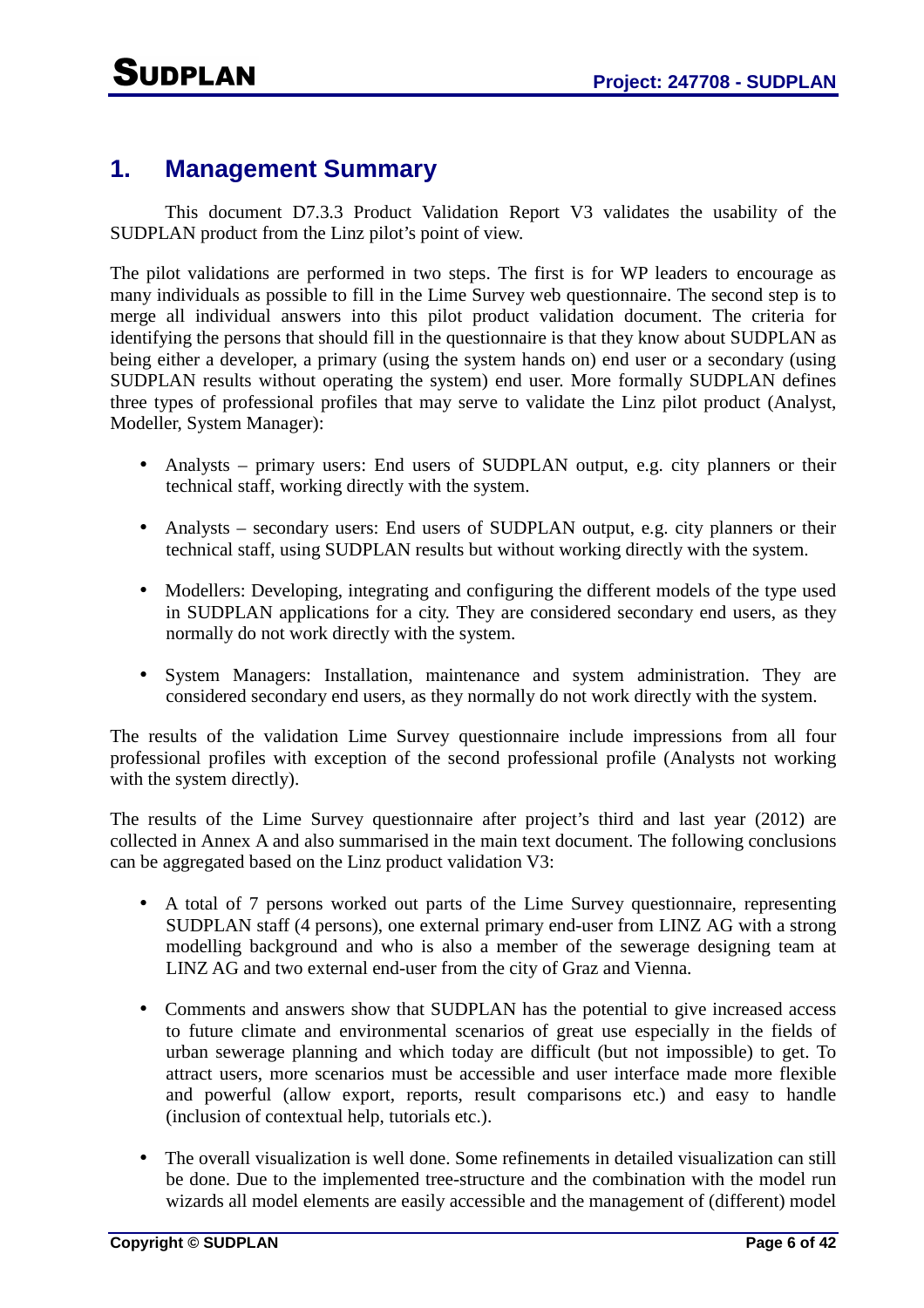runs and outputs is intuitive. The already fully implemented concept to define, execute and analyse a scenario was appreciated.

- The GUI is clearly structured and easy to navigate. Spatial data and measurement data is accessible and the result visualization as well as result comparison works well. The overall speed of time series visualization could be improved. The GUI was given high usability while using high resolution monitors, but much lower rating for laptop use (problem to display both map and time series in visualisation).
- Defining and executing scenarios is fluid in the working process. Result visualization could in some parts be ameliorated.
- The rainfall downscaling functionality was assessed to be a great feature for downscaling historic rain time series to future predicted ones based on different climate change approaches. Better information about climate scenarios would be helpful in assessing the scientific soundness and credibility of rainfall downscaling. Overall the procedure for uploading rainfall data and performing the downscaling is easy to carry out and the results can be put directly to use in following model runs.
- The downscaling procedure for predicted rain time series needs some improvement in the context of the definition of future time periods. The already implemented rainfall downscaling functionality is unique and no comparable tool is known and available at the moment for this functionality. It allows the estimation of climate change in the context of combined sewer overflows (CSO).
- The possibility to compare different scenarios regarding the CSO behaviour in the context of possible climate change or a changed land use in the catchment area in one SMS platform is unique, well done and facilitates the development of proper mitigation strategies by responsible urban drainage managers in time. For a regular application some improvements should be done concerning the visualization and reporting functionality.
- Particularly useful functionalities in the SUDPLAN WP7 SMS are
	- o The integration and visualization of rainfall time series, on-line measurement data, climate scenarios and local model runs.
	- o The integration of data and models for different scenarios in one platform.
	- o The ease of use in the process involving different services (upload downscaling model run - result visualisation).
- Uncertainties can currently only be estimated by scenario comparison, a specific visualization of the uncertainties from several scenarios would be appreciated.
- Contextual help functionality, a small tutorial to get a quick overview about the SMS and reporting functionalities are requested especially for secondary end-users.

All validations could be done on a fully implemented and running WP7 SMS. The external feedback was overall very positive and gave vital input for the final SUDPLAN product.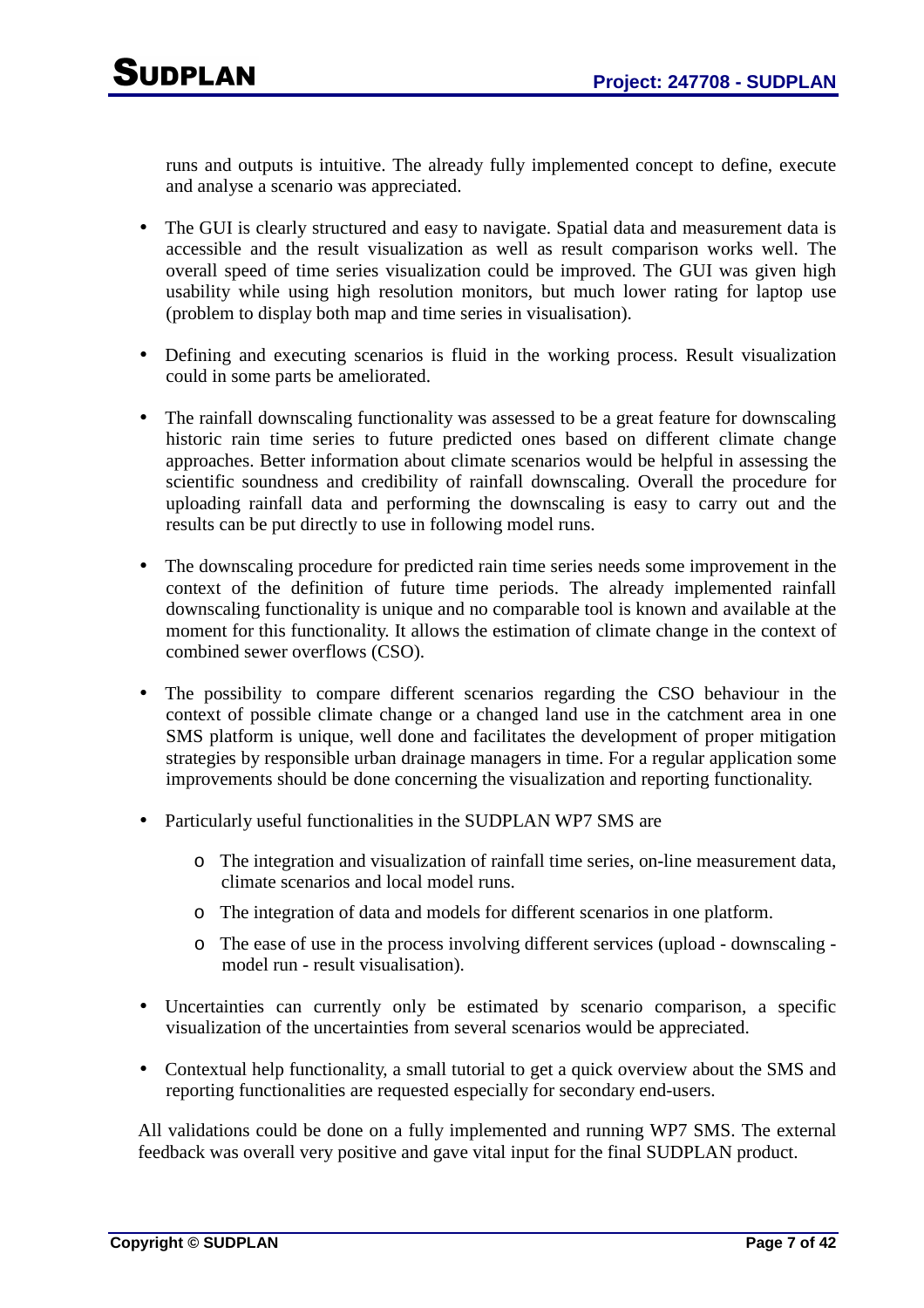## **2. Methodology**

The common methodology for all V3 Product Validation Reports is described in detail in D2.1 Product Validation Plan (revised after 1<sup>st</sup> ATR) document dated June 15, 2011; hereafter only referred to as D2.1 Product Validation Plan. The validation procedure is summarised here below. All technical developing staff members participating in the pilot work have contributed to the validation by filling in a questionnaire to cover purely technical aspects.

With the purpose to increase the number of external end-users participating in the validation procedure, the third and final validation of the SUDPLAN project includes simplified version of the full validation questionnaire. This simplified version contains only questions which can be answered by a person that has participated in a seminar and/or demonstration of the SUDPLAN tool. Also the pilot staff members characterized as end-users have used the simplified validation survey.

### **2.1. Documents involved**

D2.1 Validation Plan describes the methodology used to produce the four pilots deliverables D[5-8].3.3 Product Validation Report and the project overall validation of deliverable D2.2.3 Validation and Evaluation Report.

The D[5-8].3.x Product Validation Report objective is to validate the usability of the SUDPLAN product from the Pilot's point of view. There are three versions of the D[5-8].3.x Product Validation Report for each of the four pilots. These are used as the main input for the three versions of the D2.2.x Validation and Evaluation Report.

The objective of the D7.3.3 Linz Product Validation Report is to validate the usability of the SUDPLAN product from the Linz Pilot point of view.

Each of the three versions of the D2.2.x Validation and Evaluation Report summarises the input from the four instances of D[5-8].3.x Product Validation Report from the pilots. Here a main focus is the potential usability of the SUDPLAN product beyond the lifetime of the project and for an arbitrary city in Europe which means that the comments given by external end-users are especially important. Furthermore, the SUDPLAN product is assessed against the impacts expected by the call which are defined as SUDPLAN objectives in the DoW.

A table of all documents used or referenced in this document is given in Chapter 6 at the end of this document.

## **2.2. Validation aspects**

### **2.2.1 Fulfilment of the pilot goals**

Validating the level of fulfilment of the pilot goals as defined in D7.1.3 Pilot Definition Plan V3 is out of the scope of this document (instead given in D7.2.3 Linz Pilot report).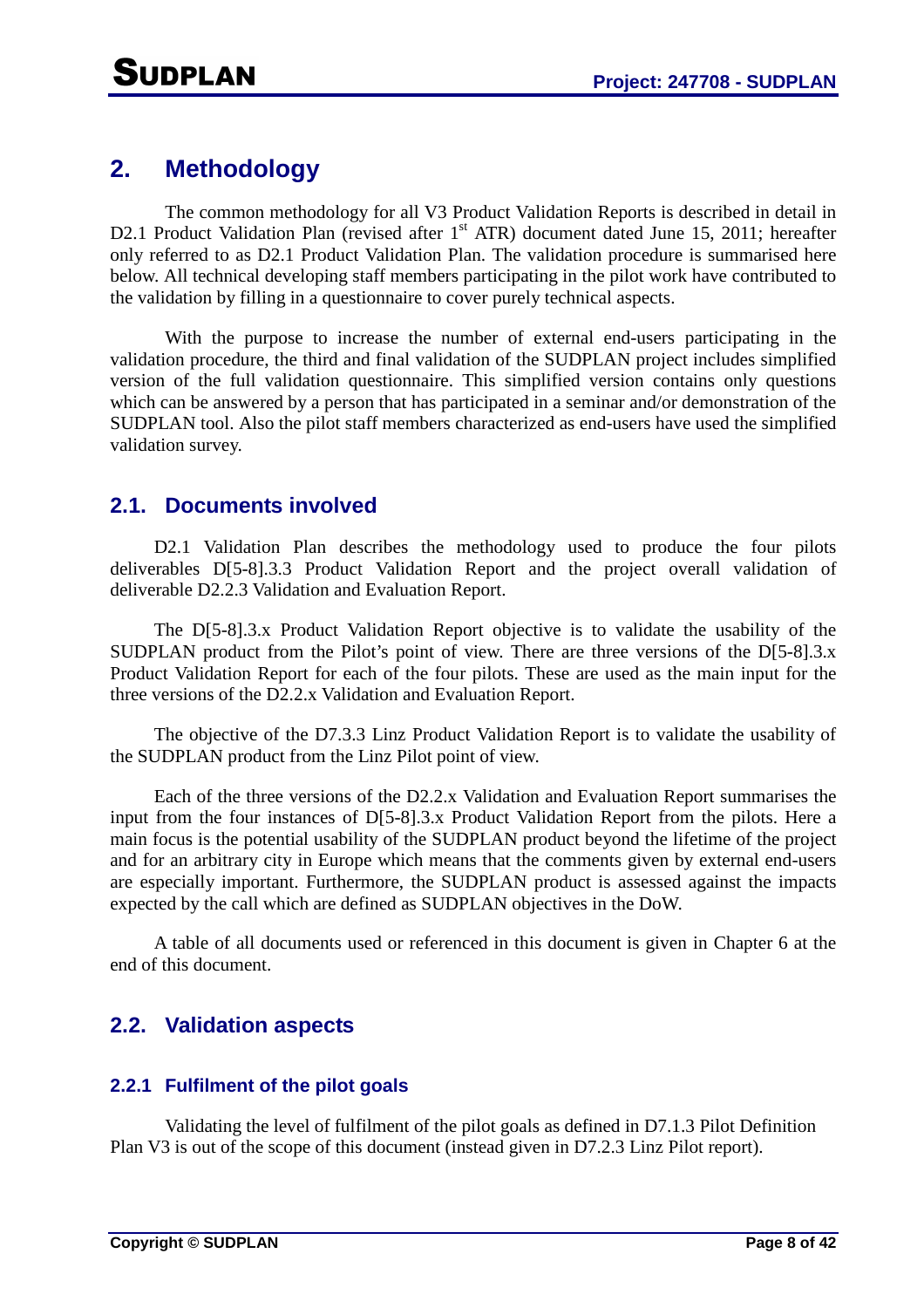### **2.2.2 Professional profiles taking part in the pilot product validation**

The pilot validations are performed in two steps. The first is for pilot WP leaders to assure that all pilot staff members fill in the pilot validation and to encourage as many external endusers as possible to fill in the simplified Lime Survey web questionnaire. The second step is to merge all individual answers into this pilot product validation document. The criteria for identifying the persons that should fill in the questionnaire are that they know about SUDPLAN as being either a developer, a primary (using the system hands on) end user or a secondary (using SUDPLAN results without operating the system) end user. More formally SUDPLAN defines three types of professional profiles that are suited to validate the product:

- Analysts primary users: End users of SUDPLAN output, e.g. city planners or their technical staff, working directly with the system.
- Analysts secondary users: End users of SUDPLAN output, e.g. city planners or their technical staff, using SUDPLAN results but without working directly with the system.
- Modellers: Developing, integrating and configuring the different models of the type used in SUDPLAN applications for a city. They are considered secondary end users, as they normally do not work directly with the system.
- System Managers: Installation, maintenance and system administration. They are considered secondary end users, as they normally do not work directly with the system.

The results of the validation Lime Survey questionnaire includes impressions from all four professional profiles, however in the context of the validation procedure one individual can only belong to one professional profile.

### **2.2.3 Interaction between WP3 and WP4 and usability of the SUDPLAN Product**

This deliverable assesses and documents the usability of the main results of WP3 Scenario Management System and WP4 Common Services for the SUDPLAN pilot applications.

The summary and generalization of the pilot validations are compiled as a part of the WP2 work, and reported in D2.2.3 Validation and Evaluation report. That document also draws conclusions on the pilot validations to provide feedback to WP3 and WP4. It is essential for WP3 and WP4 to know whether they are on track and where improvements or even changes have to be implemented to allow an ex-project use and exploitation. Furthermore, this document also assesses the independence of the implementation of the SUDPLAN product from the specific pilots and the usability for an arbitrary European city.

In order to allow overall project evaluation, all four Product Validation Reports are based on the document template provided by WP2.

### **2.2.4 Technical requirements of WP3 and WP4**

The fulfilment of the technical requirements of WP3 (Scenario Management System) and WP4 (Common Services) is validated by unit- and integration tests done during the product development. This purely technical validation is out of the scope of the present document.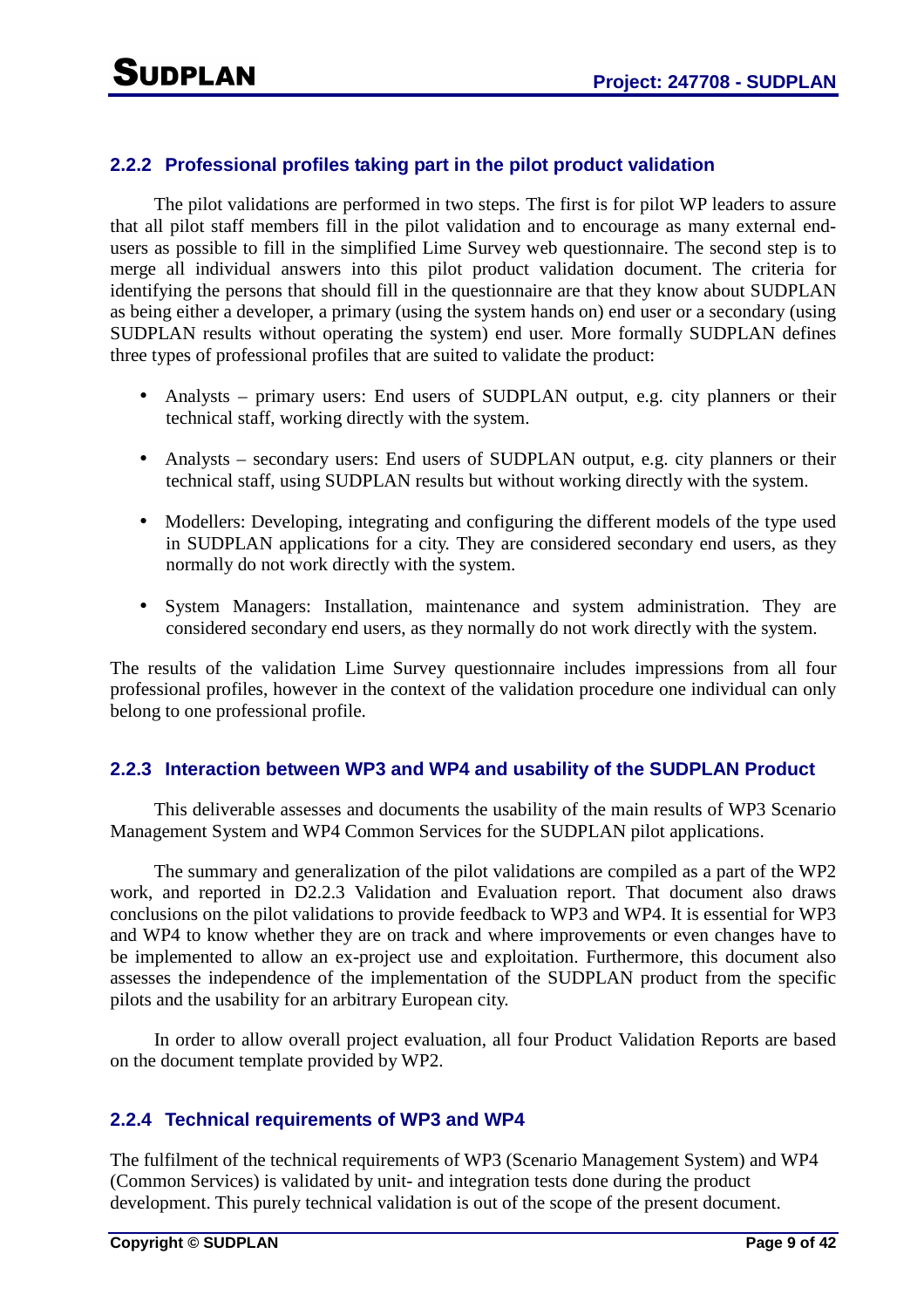## **2.3. Rating**

SUDPLAN product validation contains questions of the following types:

*1.* Rating starting with 1 for lowest (not fulfilled at all) to 7 for highest rating (fulfilled beyond expectations, which should be awarded only in exceptional cases and explained in the text), or NA (not applicable). The question should be answered rather with NA than leaving it open in the case that one is unable to answer the question for any reason. The total number of answers is given herein for each alternative. *Example where 5 persons related to this pilot have filled in the questionnaire:* 

|                         | ∸ |  |  |  | <b>NA</b> |
|-------------------------|---|--|--|--|-----------|
| <b>Define scenario:</b> |   |  |  |  |           |
| <b>Execute scenario</b> |   |  |  |  |           |

2. Rating from 1 to 7 indicating the comparison with e.g. state of the art solution, with 4=on pair with the state of art, 1=way below state of the art, and 7=way above the state of the art. NA can be used to indicate that the comparison is impossible, useless or beyond your knowledge. The total number of answers is given herein for each alternative. *Example where 5 persons related to this pilot have filled in the questionnaire::*

|                                               |  |  |  | NÆ |
|-----------------------------------------------|--|--|--|----|
| Compared to state of the art solutions        |  |  |  |    |
| <b>Compared to SUDPLAN project objectives</b> |  |  |  |    |

3. Yes|No|NA type of questions. The total number of answers is given herein for each alternative. *Example:*

| Dynamic workflow composition supported by |  |  |
|-------------------------------------------|--|--|
| Pilot application:                        |  |  |
| <b>SUDPLAN product:</b>                   |  |  |

4. Multiple choice questions are used to confirm that specific requirements are met. This type of questions are normally responded to by persons involved in SUDPLAN development. Each single question can have only a limited number of answers (with or without NA).

For example, in Q 2.2.1 the users are asked to list the SUDPLAN service interfaces and indicate their type  $OS =$  Existing Service Interfaces with open standard specifications, re-used in the SUDPLAN;  $P =$  Existing proprietary Services with no open specifications, re-used in the SUDPLAN (if any); (N) New service Interfaces defined in the SUDPLAN (if any):

| <b>Service interface</b> | OS | ю | N |
|--------------------------|----|---|---|
| Dummy 1:                 |    |   |   |
| Dummy 2:                 |    |   |   |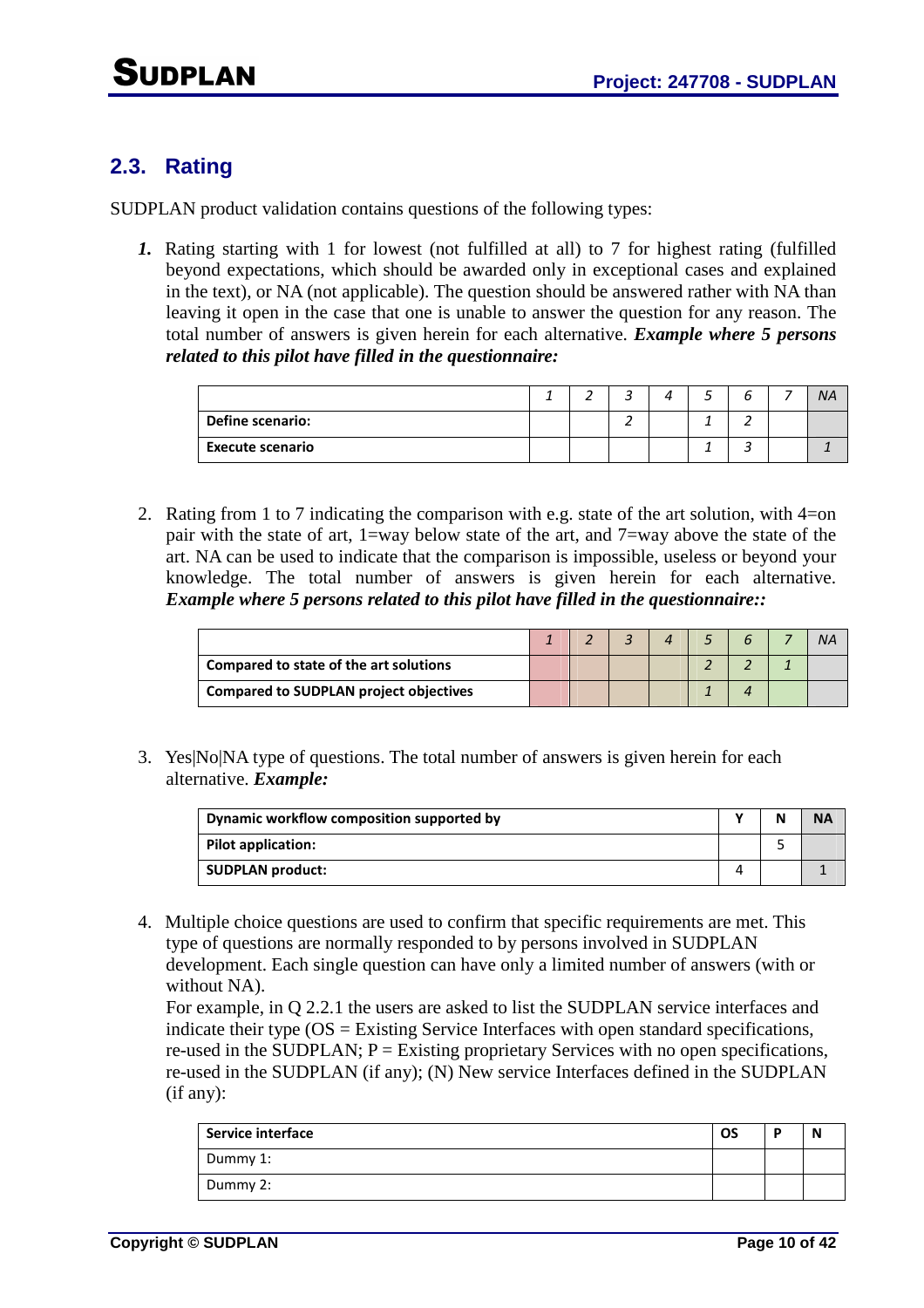| Dummy 3: |  |  |
|----------|--|--|
| Dummy 4: |  |  |

- 5. Free text fields are used to collect overall impressions and comments beyond the simple yes/no or rating level, giving the evaluator the opportunity to explain the way a requirement has been fulfilled. In case of partial fulfilment or failure to fulfil the requirement, the description should also explain e.g.:
	- Which part of the requirement was not fulfilled?
	- Why the requirement was dropped/not fulfilled?
	- What are the consequences of not-fulfilling the requirement?
	- Will the requirement be fulfilled later (e.g. "planned for development after project end")

**Note:** in some cases the number of answers may be larger than the number of free fields in the table. Feel free to add new table rows if needed.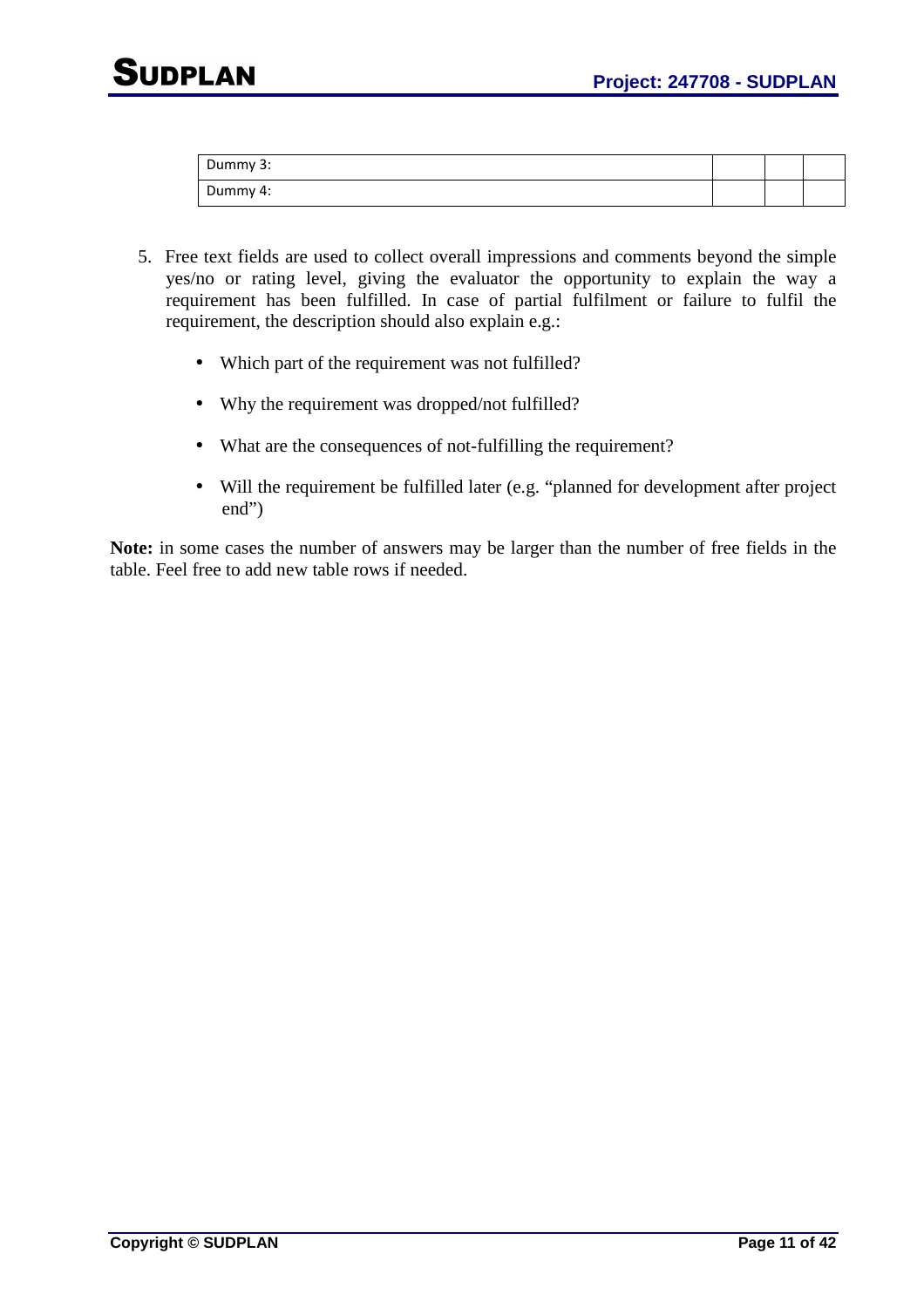## **3. Validated components and aspects of the pilot product**

The following table indicate which components and aspects have been validated during the V3 period, as well as how many individuals have given their opinion. The Linz pilot is, for the V3 validation, only using the simplified version of the online questionnaire (in V2 we used the full version). The complete list of the simplified validation questions is given in Annex A. The following table gives the number of persons that has participated in the different parts of the V3 validation.

| Components and aspects evaluated in the simplified validation: | V3 |
|----------------------------------------------------------------|----|
| <b>Graphical User Interfaces</b>                               |    |
| Climate Scenario Information                                   |    |
| Common Services – Rainfall                                     |    |
| Common Services – Air Quality                                  |    |
| Common Services – Hydrology                                    |    |
| <b>Local Models</b>                                            |    |
| Completeness of Functionality                                  |    |
| Conclusions                                                    |    |

A summary of the validation results is given in Chapter 4.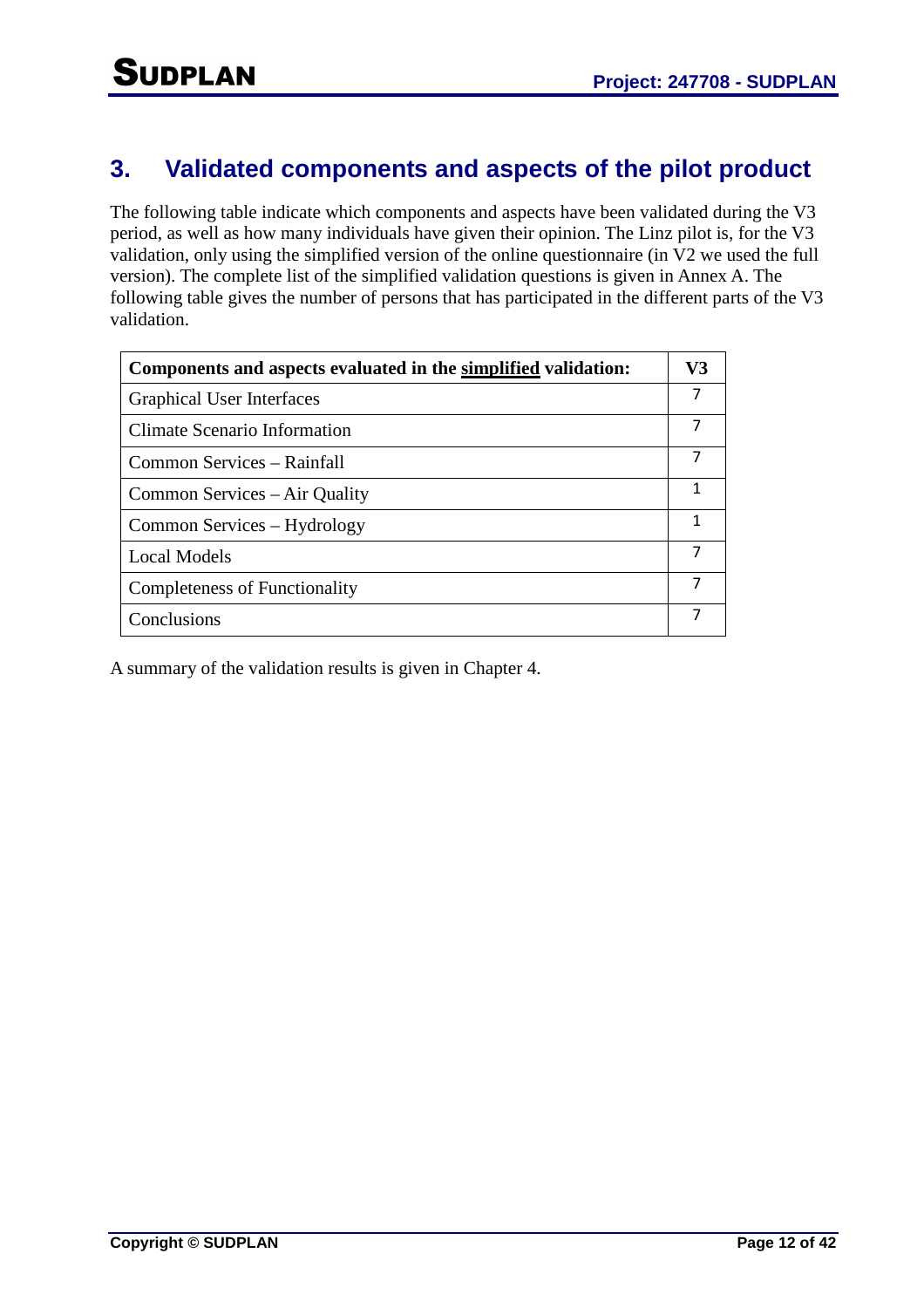## **4. Summary and conclusions**

A complete list of questions and answers in the Lime Survey is available in Annex A. For this V3 validation, WP7 involved two types of persons to support the validation. The most important objective in V3 to reach external end users has been achieved by the involvement of three external end user linked directly to Linz, Graz and Vienna urban (sewerage) planning which are also the 3 largest Austrian cities and thus particularly important for WP7 as an Austrian case study. The three external persons are directly involved and members of the sewerage designing group within these cities. They are not direct SUDPLAN team participants but typical primary end user with a strong modelling background and who are very interesting in using the SMS for different future scenarios in practise. The other group involved in this validation process consists entirely of SUDPLAN team members of TU Graz. Two of them are also typical primary endusers, one of them has also a very strong modelling background. The other two colleagues are IT experts.

The filled in Lime Survey is based on an fully implemented and running WP7 SMS were all predefined functionalities have been integrated.

In this section the characteristics of the validation participants are given, followed by summaries of the most important conclusions concerning each of the validated components and aspects.

### **4.1. Professional profiles and user categories of respondents to the simplified validation questionnaire**

The following table summarises the professional profiles of the persons that completed the Lime Survey questionnaire (Annex A).

| <b>Name</b>           | 1: Werner Sprung                                        |
|-----------------------|---------------------------------------------------------|
|                       | 2: Friedrich Hochegger                                  |
|                       | 3: Thilo Lehmann                                        |
|                       | 4: David Steffelbauer                                   |
|                       | 5: David Camhy                                          |
|                       | 6: Valentin Gamerith                                    |
|                       | 7: Guenter Gruber                                       |
| <b>E-mail address</b> | 1: Werner.Sprung@holding-graz.at                        |
|                       | 2: f.hochegger@linzag.at2: david.steffelbauer@tugraz.at |
|                       | 3: thilo.lehmann@wien.gv.at                             |
|                       | 4: steffelbauer@sww.tugraz.at                           |
|                       | 5: camhy@sww.tugraz.at                                  |
|                       | 6: gamerith@sww.tugraz.at                               |
|                       | 7: gruber@sww.tugraz.at                                 |
| Organization          | 1: Holding Graz Services                                |
|                       | 2: LINZ AG                                              |
|                       | 3: Wien Kanal                                           |
|                       | 4: TU Graz                                              |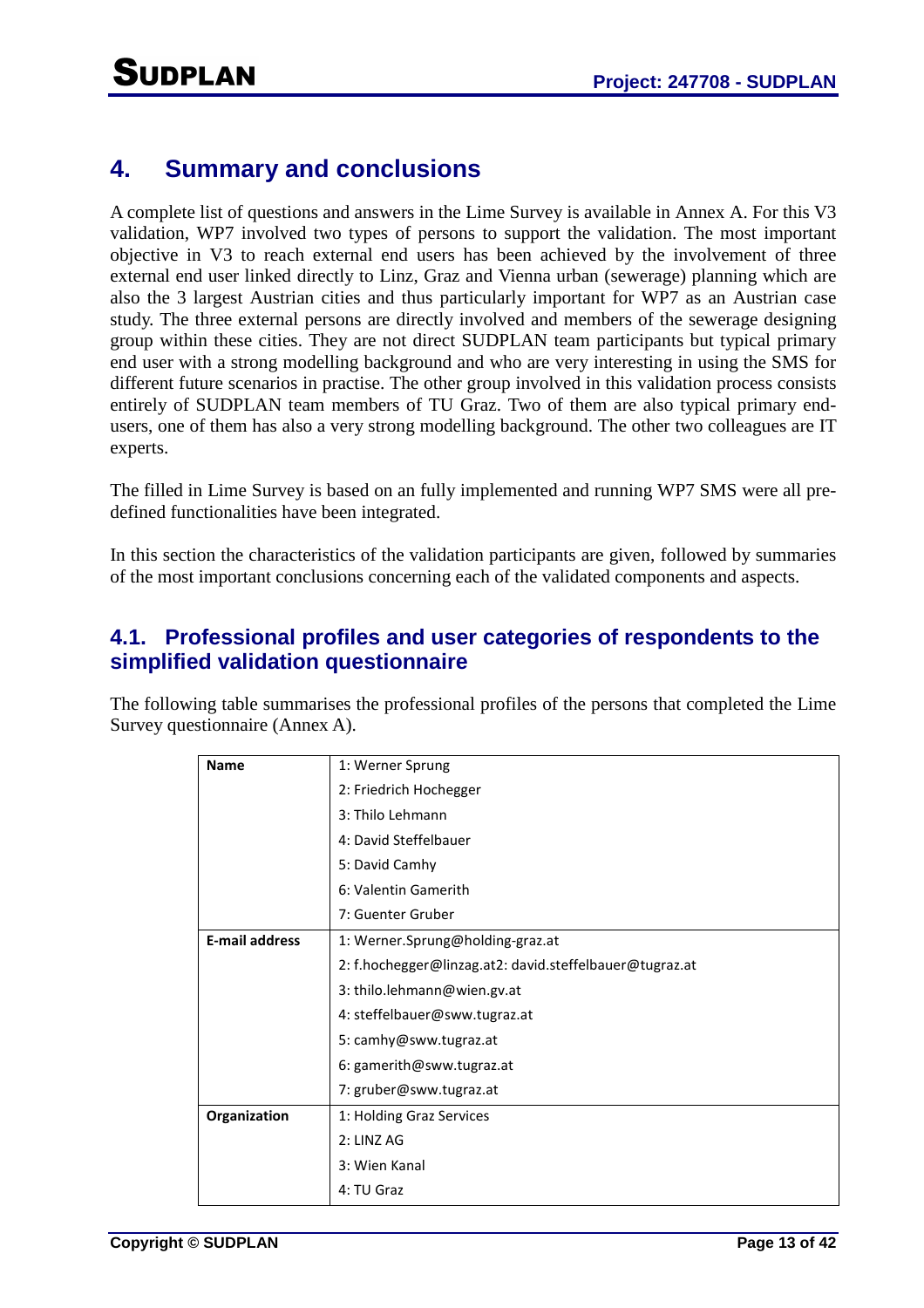| 5: TU Graz |
|------------|
| 6: TU Graz |
| 7: TU Graz |

The particular interest and profile of the participants have been classified according to the following table (note that one person can be interested in more than one environmental risk):

| Type of environmental risk                        | Analyst<br>primary | Analyst<br>secondary | <b>Modeller</b> | System<br><b>Manager</b> |
|---------------------------------------------------|--------------------|----------------------|-----------------|--------------------------|
| Urban stormwater flooding during intense rainfall |                    | 3                    | 3               |                          |
| Dimensioning of sewage water systems              |                    | 3                    | 4               | 1                        |
| <b>Risks of flooding of rivers</b>                | 1                  |                      |                 |                          |
| <b>Hydrological conditions</b>                    | 1                  |                      |                 |                          |
| Air pollution                                     |                    |                      |                 |                          |
| Other                                             |                    |                      |                 |                          |

SUDPLAN deals with both long term and short term planning. Apparently not the entire group of questionnaire participants are interested in long term planning where climate change is of importance.

| <b>Temporal planning interest</b>                      |  | N | <b>NA</b> |
|--------------------------------------------------------|--|---|-----------|
| Present conditions and short term (<10 years) planning |  |   |           |
| Long term planning (>10 years) planning                |  |   |           |

This report is based on persons that marked interest only in the Linz pilot.

| <b>Application</b>         | ν | N |
|----------------------------|---|---|
| Stockholm pilot            |   |   |
| <b>Wuppertal pilot</b>     |   |   |
| Linz pilot                 |   |   |
| Czech pilot                |   |   |
| <b>Overall application</b> |   |   |

The professional profiles have been classified according to the following table:

| Type of user                 |   | N |
|------------------------------|---|---|
| <b>SUDPLAN team member</b>   | 4 | 3 |
| Analyst                      | 3 | 4 |
| <b>Modeller</b>              | 3 | 4 |
| System manager               | 0 |   |
| IT expert                    | 1 | 6 |
| <b>Climate change expert</b> | 0 |   |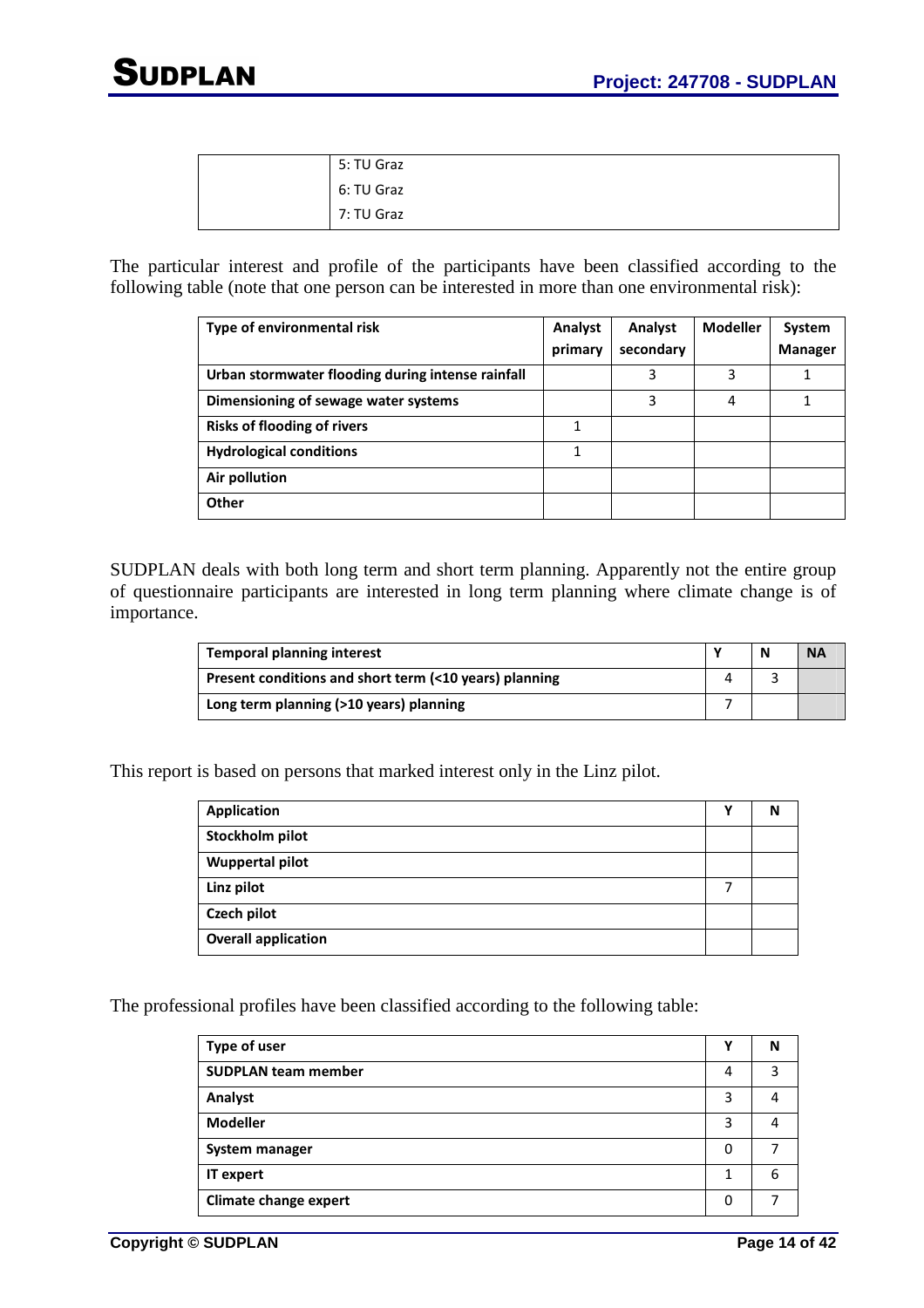| Have seen presentations and documentations |   |  |
|--------------------------------------------|---|--|
| User of the SUDPLAN / model results        |   |  |
| Working with the actual system             |   |  |
| Participating in a SUDPLAN workshop        | h |  |

## **4.2. Summary for Graphical User Interfaces**

A total of 7 persons gave input to this aspect.

The overall visualization is well done. Some refinements in detailed visualization can still be done when the results will be commercialized after the project. Due to the implemented treestructure and the combination with the model run wizards all model elements are easily accessible and the management of (different) model runs and outputs is intuitive.

Contextual help is currently not available and should be considered for the commercial product.

The concept to define, execute and analyse a scenario was appreciated and data and result export functionality is implemented now.

The GUI was given high usability while using high resolution monitors, but much lower rating for low resolution displays e.g. laptop use (problem to display both map and time series in visualisation).

Especially, the result visualization could be improved, e.g. resulting CSO overflow volumes could be drawn in a proportional scale in the geo-referenced map or historic and downscaled rain time series could be visualized with identical y-axis scales which would make the comparison easier.

Defining and executing scenarios is fluid in the working process. Result visualization could in some parts be enhanced as mentioned above. Currently, uncertainties can be estimated by scenario comparison only, a specific visualization of the uncertainties from several scenarios would be appreciated. For scientific data based work uncertainty analysis is a must have and thus should be considered a major enhancement for the commercialized product.

Because of the number of control elements in SUDPLAN a light version, optimized for for small laptops or mobile devices should be considered.

Usability of any modelling environment is much better on larger displays.

Currently in the Linz Pilot no 3D visualizations are implemented as this was not part of the requirements of the pilot case study. The data set and geo-referenced data are well presented.

For a inexperienced end user too many buttons are on the screen. This should be addressed if further usability enhancements are implemented in the course of the commercialization of the product.

The GUI is well thought out. Display of spatial information and model results is very good. A more sophisticated help system (contextual help) would be appreciated. The GUI is clearly structured and easy to navigate. Spatial data and measurement data are accessible and the result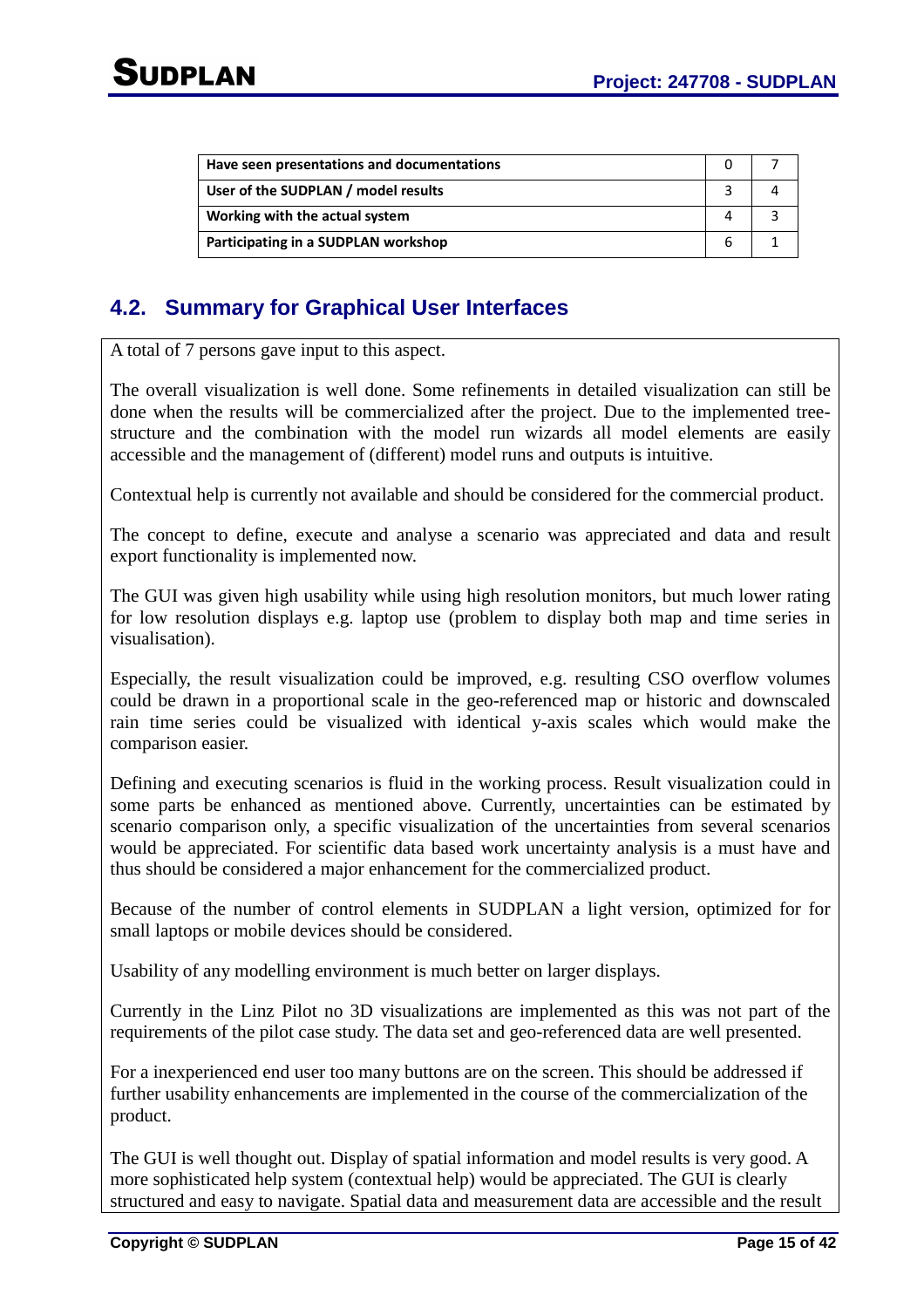visualization as well as result comparison works well. The overall performance of time series visualization could be improved.

All objectives of the pilot application are nearly fulfilled beyond expectations. Contextual help, other help functionality or written tutorials are still missing, although some small video clips are available in meantime, which demonstrate some basic functionality. Usability needs some improvements. A comprehensive reporting functionality would be appreciated especially for secondary end users.

## **4.3. Summary for Climate Scenarios**

A total of 7 persons participated in the validation of this component.

The rainfall downscaling component for the regional downscaling of long rain time series was considered to fulfil the requirements well.

The implemented number of different climate scenarios, the area of interest in Europe and the available future time range seem to be sufficient for the involved end users.

A more detailed documentation of the integrated climate scenarios would be appreciated.

## **4.4. Summary for Common Services – Rainfall**

A total of 7 persons participated in the validation of this component.

Only the rainfall downscaling component for the regional downscaling of long rain time series was validated since there is no need for IDF downscaling in the Linz pilot.

The rainfall downscaling functionality was assessed to be a great feature to obtain future predictions of downscaled precipitation time series based on different climate change scenarios.

Better information about the available climate scenarios would be helpful in assessing the scientific soundness and credibility of rainfall downscaling.

Overall, the procedure for uploading rainfall data and performing the downscaling is easy to carry out and the results can be put directly to use in subsequent model runs.

The downscaling procedure for predicted rain time series should consider improvement in the context of the definition of future time periods. The currently implemented rainfall downscaling functionality is unique and no comparable tool is known and available at the moment for this functionality. It allows the estimation of climate change in the context of combined sewer overflows (CSO). Regarding the usability there is still some room for improvements especially concerning the background information and the contextual help regarding the already implemented climate scenarios, but also for the visualization and the report functionality.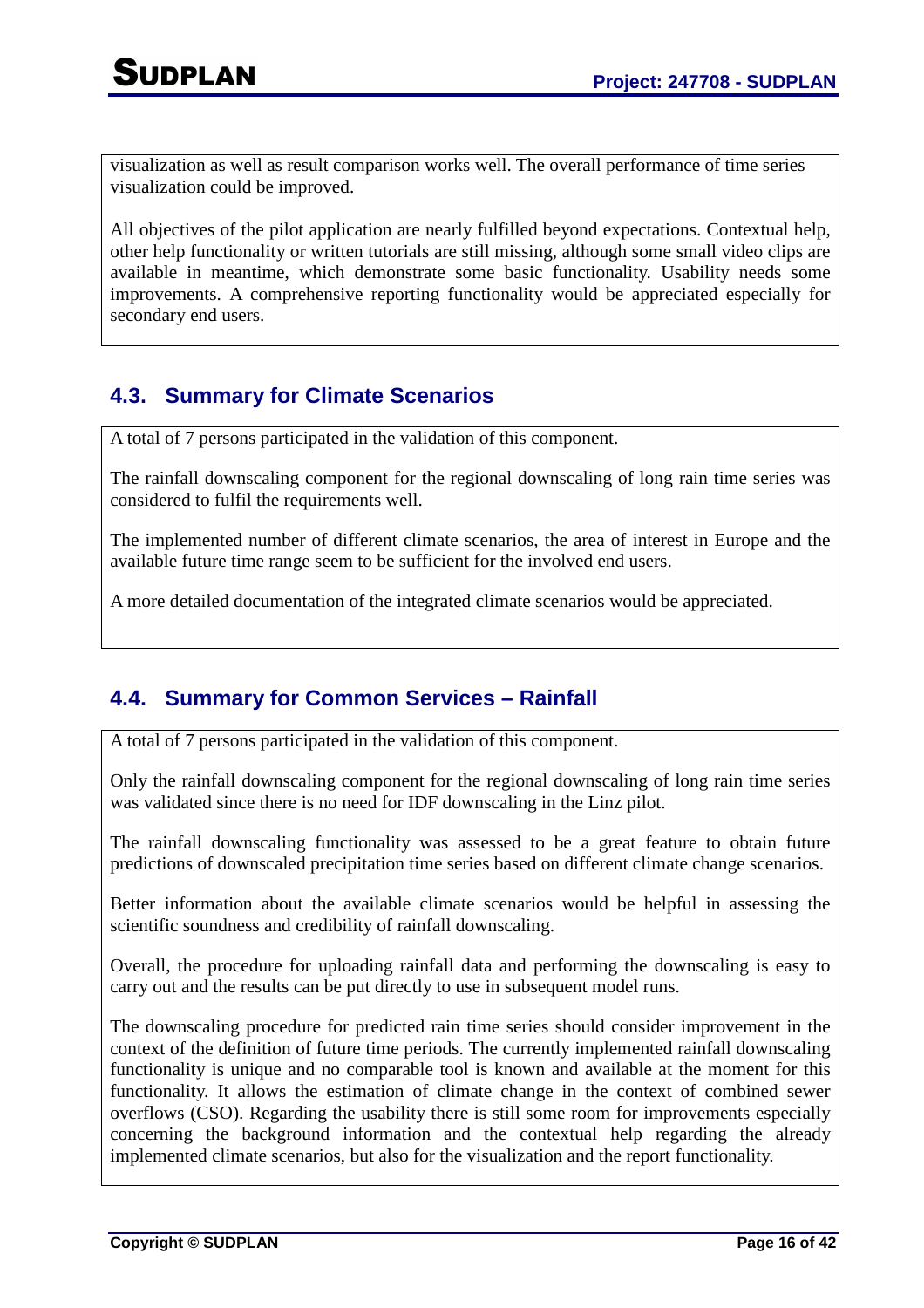## **4.5. Summary for Common Services – Air Quality**

Only one person validated this part who took part at the Wuppertal workshop in October 2012, because this functionality is out of scope of the Linz Pilot application. His overall validation was positive.

## **4.6. Summary for Common Services – Hydrology**

Only one person validated this part who took part at the Wuppertal workshop in October 2012, because this functionality is out of scope of the Linz Pilot application. His overall validation was positive.

## **4.7. Summary for Local models**

A total of 7 persons participated in the validation of this component.

The local WP7 model (U.S. EPA SWMM) is made accessible through the SMS. The SUDPLAN SMS allows the execution and comparison of different model input files using different climate scenarios.

Specification of parameters for the model runs was improved since V2. Configuration of the model is only partly handled by SUDPLAN, many settings are directly linked to the input (=scenario) configuration. Model validation and calibration is (for the Linz pilot SWMM model) not carried out directly in the SUPDLAN platform because tools for these tasks already existed at the start of the project.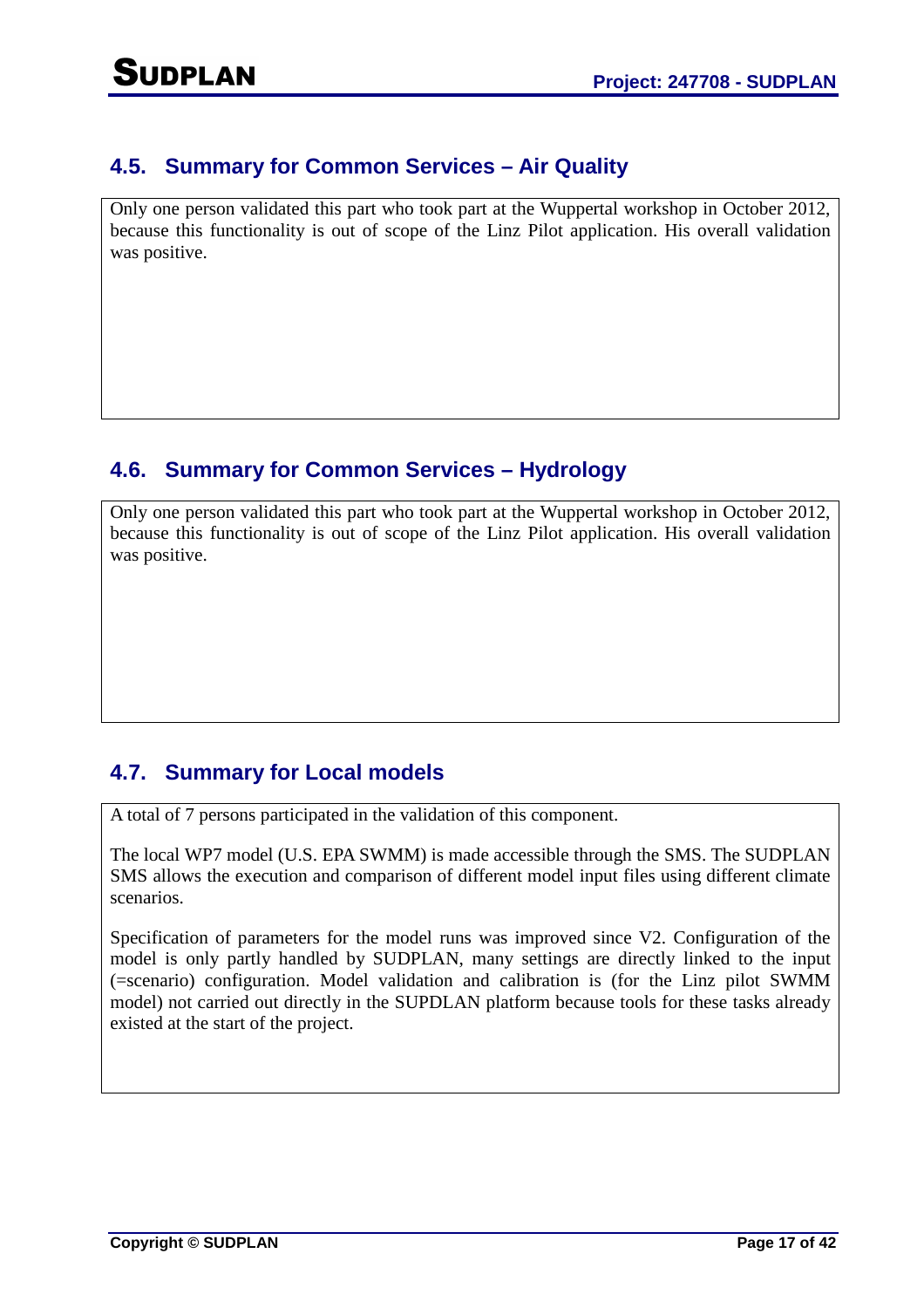## **4.8. Summary for Completeness of Functionality**

A total of 7 person participated in the validation of this component.

Particularly useful functionalities in the SUDPLAN SMS are

- The integration and visualization of rainfall time series, measurement data, climate scenarios and local model runs.
- The integration of data and models for different scenarios in one platform.
- The ease of use in the process involving different services (upload downscaling model run - result visualisation).

The model and on-line data integration was done beyond our expectations.

Better reporting possibilities are still required. No context help available. Help system missing. Better information about the climate scenarios requested.

A 'How to Start' guide might help the users not familiar with SUDPLAN to find faster into the full system functionality.

SUDPLAN is a sophisticated approach for an all in one scenario management system which allows to take into account future aspects for the planning process of sewerage and CSO design (climate change, land use etc.).

The main advantage of using SUDPLAN in city management scenarios and urban planning is the integration of climate scenario information in local models.

The ease of use of the system and the comparability of results from different scenarios can help the planner to compare and decide.

The visualisation allows to easily present the results to stakeholders that are not involved in detail in the planning process.

The possibility to compare different scenarios regarding the CSO behaviour in the context of possible climate change or a changed land use in the catchment area in one SMS platform is unique, well done and facilitates the development of proper mitigation strategies by responsible urban drainage managers in time. For a commercial application some improvements should be done concerning the visualization and reporting functionality.

## **4.9. Summary for Conclusions**

A total of 7 persons participated in the validation of this component.

Most persons stated the SUDPLAN output to be useful as a base for planning regarding the consideration of climate change effects.

The really positive thing about the SUDPLAN SMS is the integration of CS and local models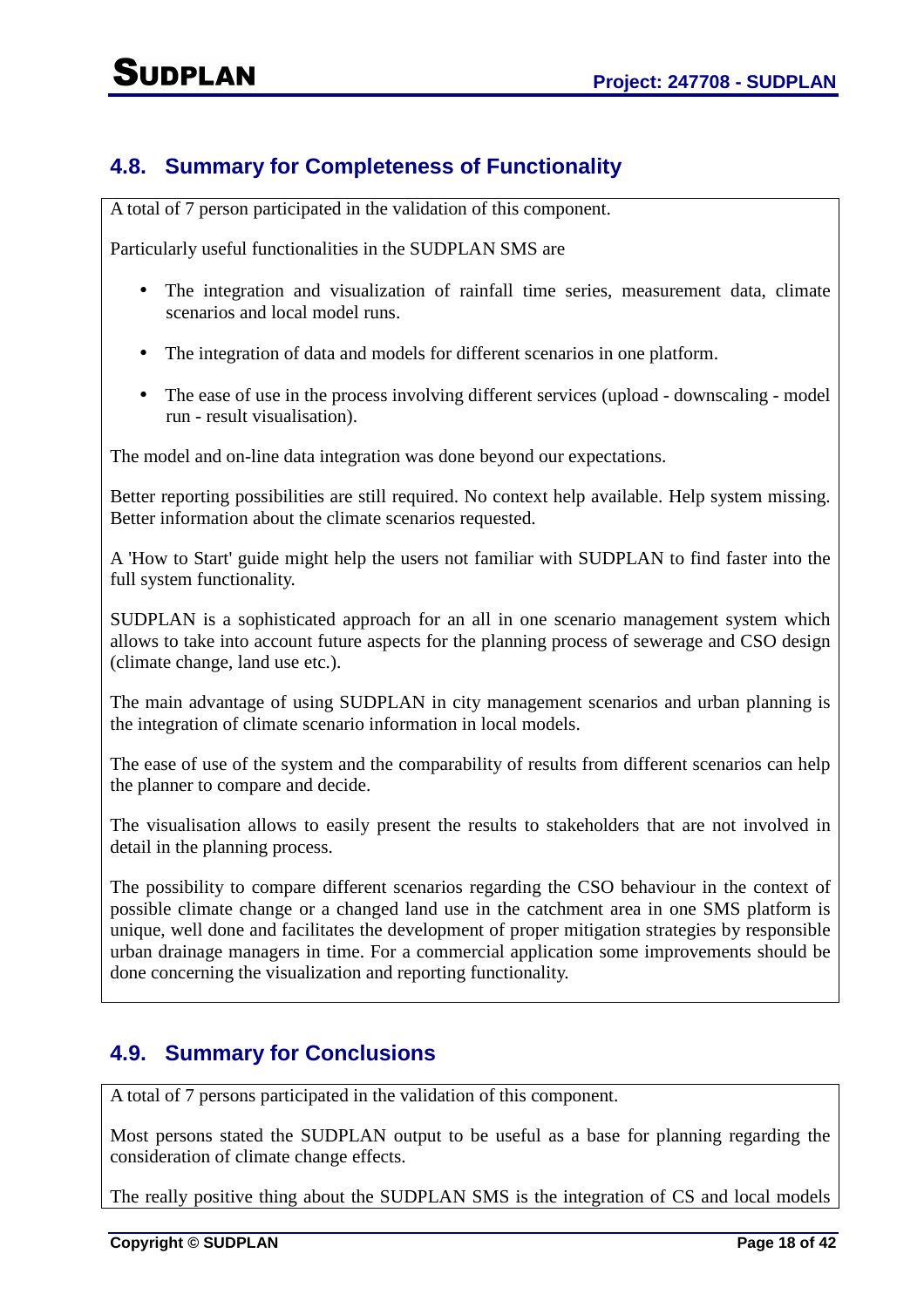and to have the possibility to compare different scenarios.

The output is useful for its purpose: a scenario management using future predicted scenarios.

Most information expected by the end users is given by the current SMS WP7 Pilot Application.

All relevant outputs from the model runs are given; additional information on sensor data should be given.

The graphical presentation of SUDPLAN results is excellent for four persons and ordinary for one person.

Graphical presentation of the model structure is excellent; the model results presentation could still be improved by more detailed reports especially for secondary end users.

The strength of SUDPLAN output is

- Scenario/Model Experiment management
- To have a first comparison of the discharged outflows of CSO facilities
- Spatial aspects and comparability of results & scenarios
- The integration of data sources, services and models in one platform combined with the ease of use and the result & scenario comparison possibilities.
- The integration of different services in one unique platform which is running on nearly each IT platform.

The weakness of the current SUDPLAN output is

- Currently there is no result reporting functionality for secondary end-users implemented. This was not required in the pilot definition plans but should be considered for the commercial product.
- Data export could be improved regarding more data formats and better usability. Especially the data export from long time series is not very intuitive since you have to activate firstly the original time series, secondly selecting it on the screen and thirdly you are finally able to export it. Particularly the first two steps need a while that an action takes place in the system.
- In the long term more information about the actuality of the input data and the climate model approaches should be provided.
- More information about the implemented climate scenarios.
- For the commercial version more detailed documentation is required.
- Full internet connection is necessary to apply the whole functionality of the SMS SUDPLAN system.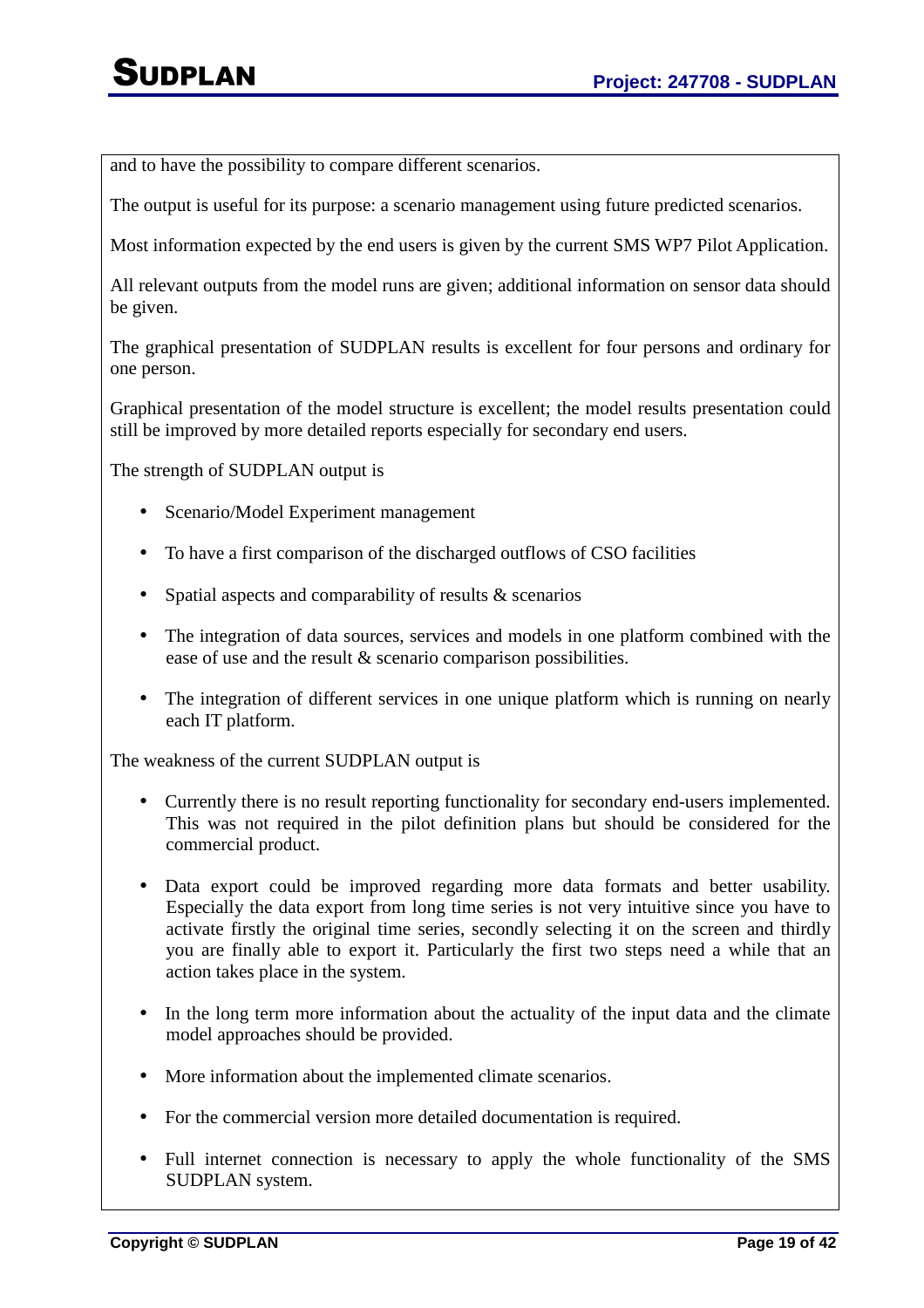Further comments:

- Helpful tool for future scenario management to get information what should be changed in your sewer system (general).
- The SUDPLAN product could make climate predictions easier to integrate in local scientific methods. So it could be a very helpful tool for city planning.
- The first impression is quite good. A short tutorial could be useful to become familiar with the whole functionalities of the SMS.
- Overall the SUDPLAN product is easy to use concerning the scenario management for model runs, model and result visualization. Visualization and usability are on a high level of quality.
- It is a product which has the potential to make climate scenarios understandable for people, to make predictions of future events and to have a base for planning infrastructure, for example sewerage facilities.
- Useful tool in the context of climate change aspects for sewage planning.
- SUDPLAN is a well thought out product, which is useful for end-users to get a deeper understanding of scientific results. The integration of climate scenario information in local models helps to get a better understanding of future challenges.
- The SUDPLAN product is overall very well presented and impressed both users and stakeholders. The results combining historic measurement data, climate change scenarios and local models and their comparison allow a sound assessment of possible future changes within one platform. The outputs are useful also for presentation to stakeholders not involved directly in the planning process.
- A great tool to take into account climate changes and other future aspects (land use, population, etc.) for future city planning.

Proposals for improvement of the SUDPLAN product:

- Help menu and a tutorial for the product, to make it easier for not experienced users to handle the program. Reporting functionality to make presentations of the data especially for secondary end users.
- Add a short tutorial to become faster familiar with the whole functionalities of the SMS. Add context sensitive help functionality to explain for example the base and differences of different climate scenarios.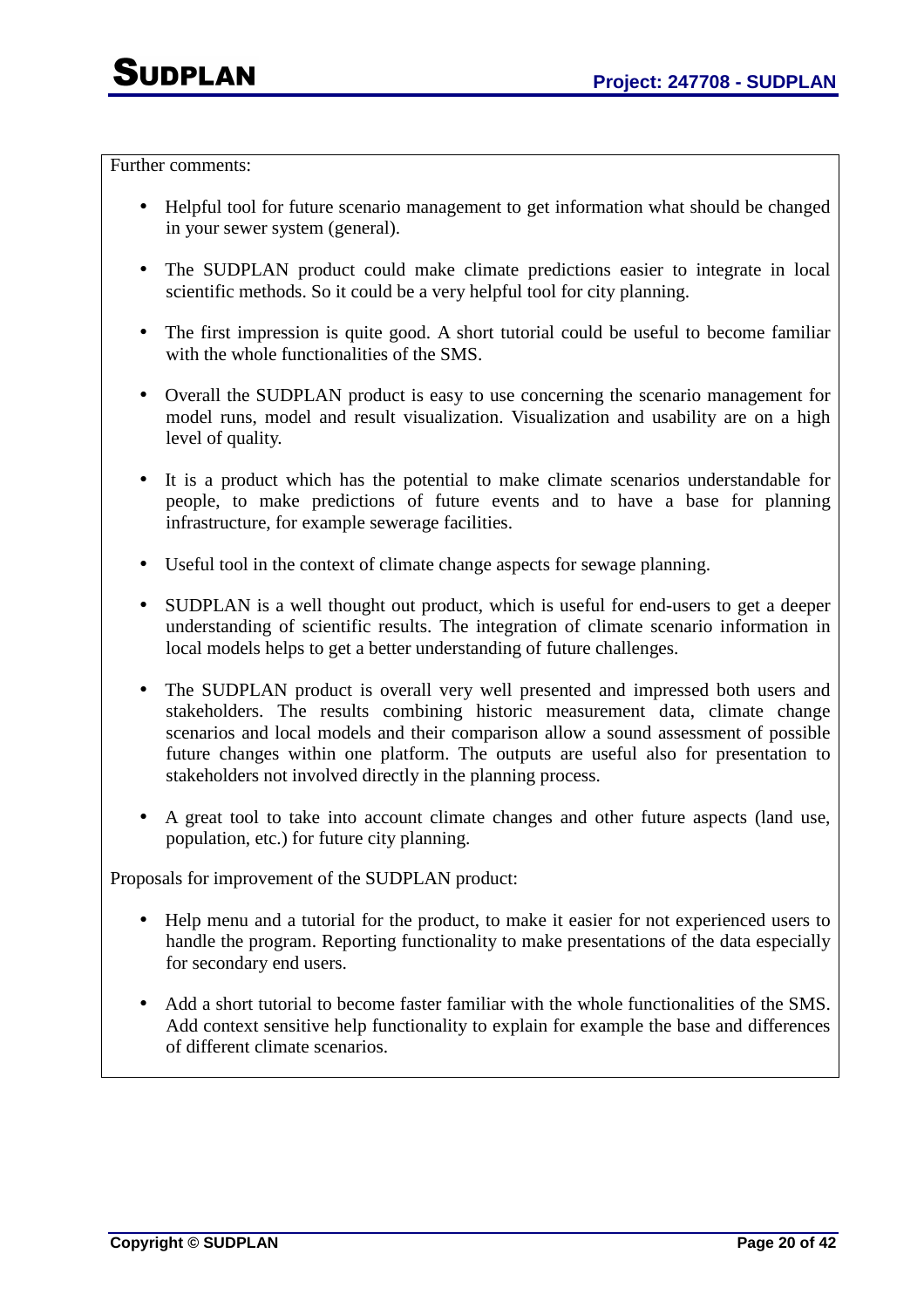## **5. Conclusion**

The following conclusions can be summarised based on the Linz product validation V3:

- A total of 7 persons worked out parts of the Lime Survey questionnaire, representing SUDPLAN staff (4 persons) and 3 external primary end-users from Linz, Graz and Vienna with a strong modelling background and who are also members of the sewerage designing team in their cities.
- Comments and answers show that SUDPLAN has the potential to give access to future climate and environmental scenarios of great use especially in the field of urban sewerage planning and which today are difficult (but not impossible) to get. To attract users, more scenarios should be made accessible and user interface made more flexible and powerful (allow reports, result comparisons etc.) and easy to handle (inclusion of contextual help, tutorials etc.).
- The overall visualization is well done. Some refinements in detailed visualization can still be done. Due to the implemented tree-structure and the combination with the model run wizards all model elements are easily accessible and the management of (different) model runs and outputs is intuitive. The fully implemented concept to define, execute and analyse a scenario was appreciated.
- Defining and executing scenarios is fluid in the working process. Result visualization could in some parts be enhanced.
- The rainfall downscaling functionality was assessed to be a great feature for downscaling historic rain time series to future predicted ones based on different climate change approaches. Better information about climate scenarios would be helpful in assessing the scientific soundness and credibility of rainfall downscaling. Overall the procedure for uploading rainfall data and performing the downscaling is easy to carry out and the results can be put directly to use in following model runs.
- The downscaling procedure for predicted rain time series needs some improvement in the context of the definition of future time periods. However, the already implemented rainfall downscaling functionality is unique and no comparable tool is known and available at the moment for this functionality. It allows the estimation of climate change in the context of combined sewer overflows (CSO).
- The possibility to compare different scenarios regarding the CSO behaviour in the context of possible climate change or a changed land use in the catchment area in one SMS platform is unique, well done and facilitates the development of proper mitigation strategies by responsible urban drainage managers in time. For a regular and final commercial application some improvements should be done concerning the visualization and reporting functionality especially for secondary end users.
- Uncertainties can currently only be estimated by scenario comparison, a specific visualization of the uncertainties from several scenarios would be great.
- Contextual help functionality, a small tutorial to get a quick overview about the SMS and reporting functionalities are requested especially for secondary end-users.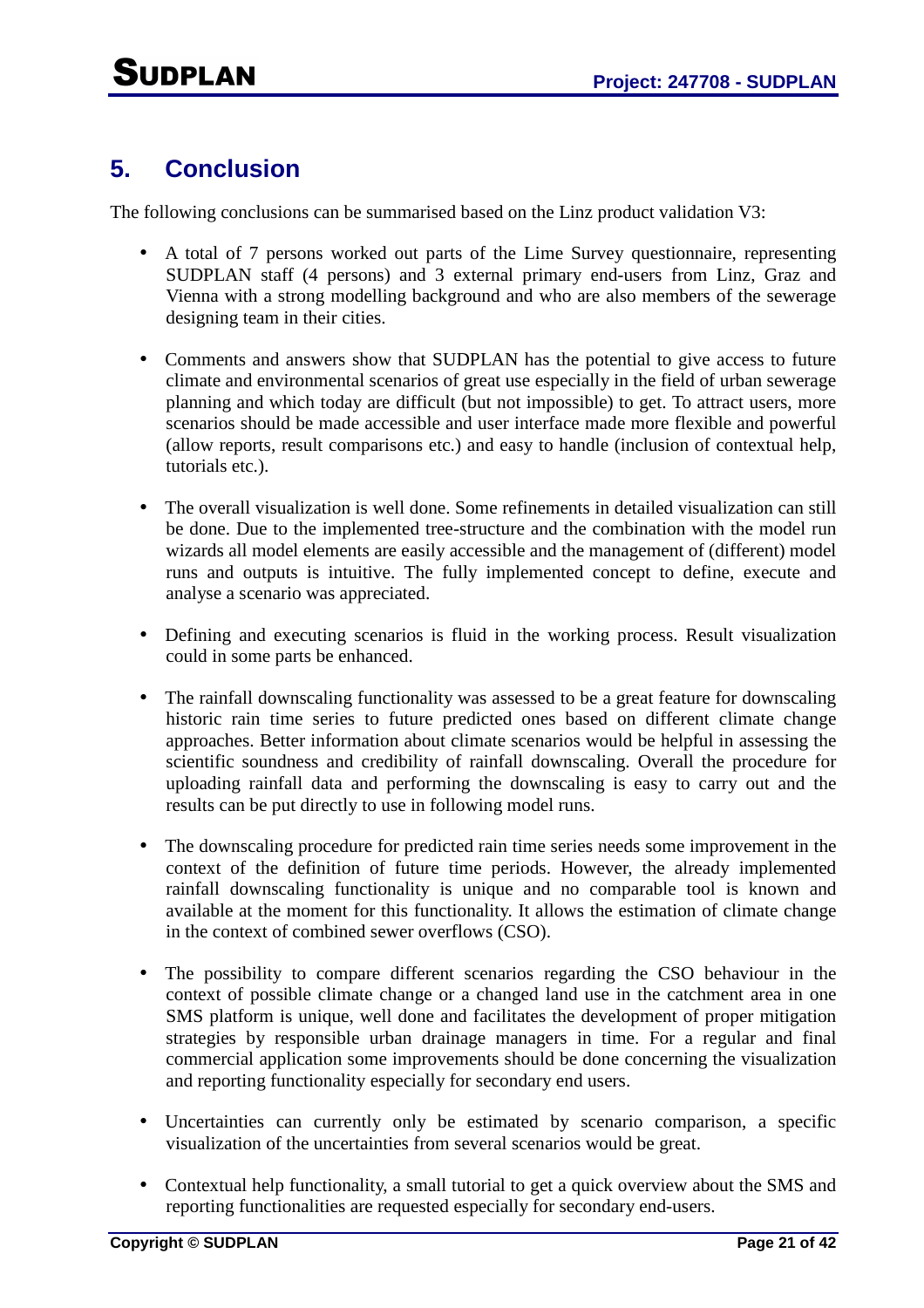• All validations could be done on a fully implemented and running WP7 Pilot Application. The external feedback was overall very positive and gave vital feedback for the final SUDPLAN product.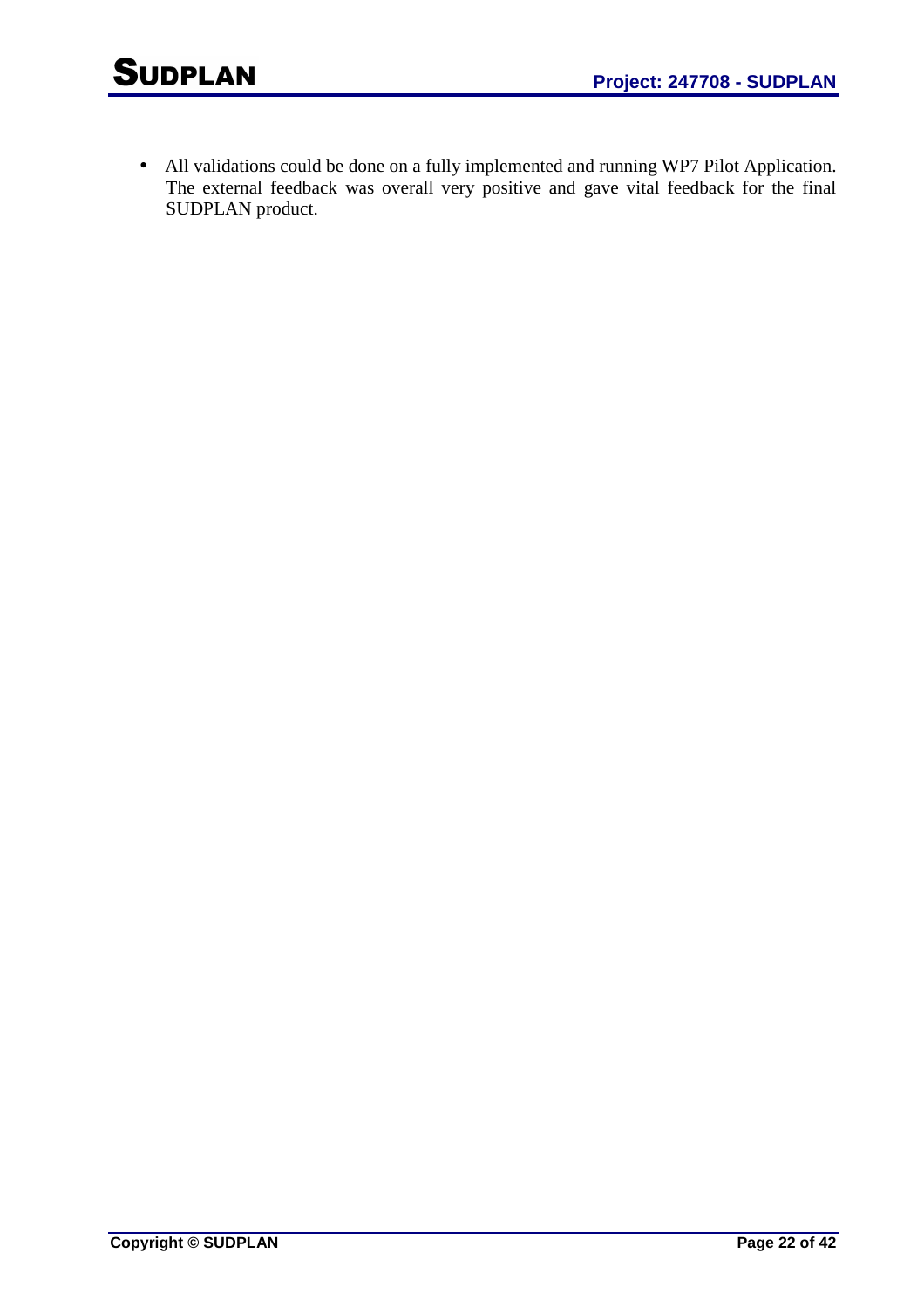## **6. References**

This is the list of documents and software deliverables that have been be used as input for this document.

| Document                                        | Version    |
|-------------------------------------------------|------------|
| <b>DoW</b>                                      | 2012-06-20 |
| D2.1 Validation Plan (revised after $1st ATR$ ) | 2011-06-15 |
| D3.1.2 Requirement Specification V2             | 2011-11-28 |
| D3.3.3 Integrated Scenario Management System    | 2012-07-13 |
| D7.1.3 Pilot Definition Plan for Linz V3        | 2012-01-29 |

**Table 1: List of documents and software deliverables that has been referenced or used for this document** 

## **7. Glossary**

| 2D               | Two-dimensional, typically a field that varies in east-west<br>and north-south direction. The field may also vary in time<br>-this is typical for e.g. air pollution and population density.<br>The former varies from one hour to another while the latter<br>maybe varies from one year to another.                                                                              |
|------------------|------------------------------------------------------------------------------------------------------------------------------------------------------------------------------------------------------------------------------------------------------------------------------------------------------------------------------------------------------------------------------------|
| 3D               | Three-dimensional, typically a field that varies in east-west<br>and north-south direction as well as vertically. The field<br>may also vary in time.                                                                                                                                                                                                                              |
| 4D               | Four-dimensional. Most often 3D field that explicitly also<br>varies in time.<br>It could also be when a certain 3D parameter (e.g. a<br>particular air pollutant) also varies according to another 3D<br>parameter (e.g. temperature). It will then be possible to<br>study the variation of the first 3D parameter as a function<br>of space $(x,y,z)$ and the second parameter. |
| Airviro          | Air quality management system consisting of databases,<br>dispersion models and utilities to facilitate data collection,<br>emission inventories etc. see http://www.Airviro.smhi.se/                                                                                                                                                                                              |
| Climate scenario | Climate scenarios means the resulting climate evolution<br>over time, as simulated by global (GCMs) and regional<br>(RCMs) climate models. Climate scenarios are products of<br>certain emission scenarios that reflect different economic<br>growth and emission mitigation agreements.                                                                                           |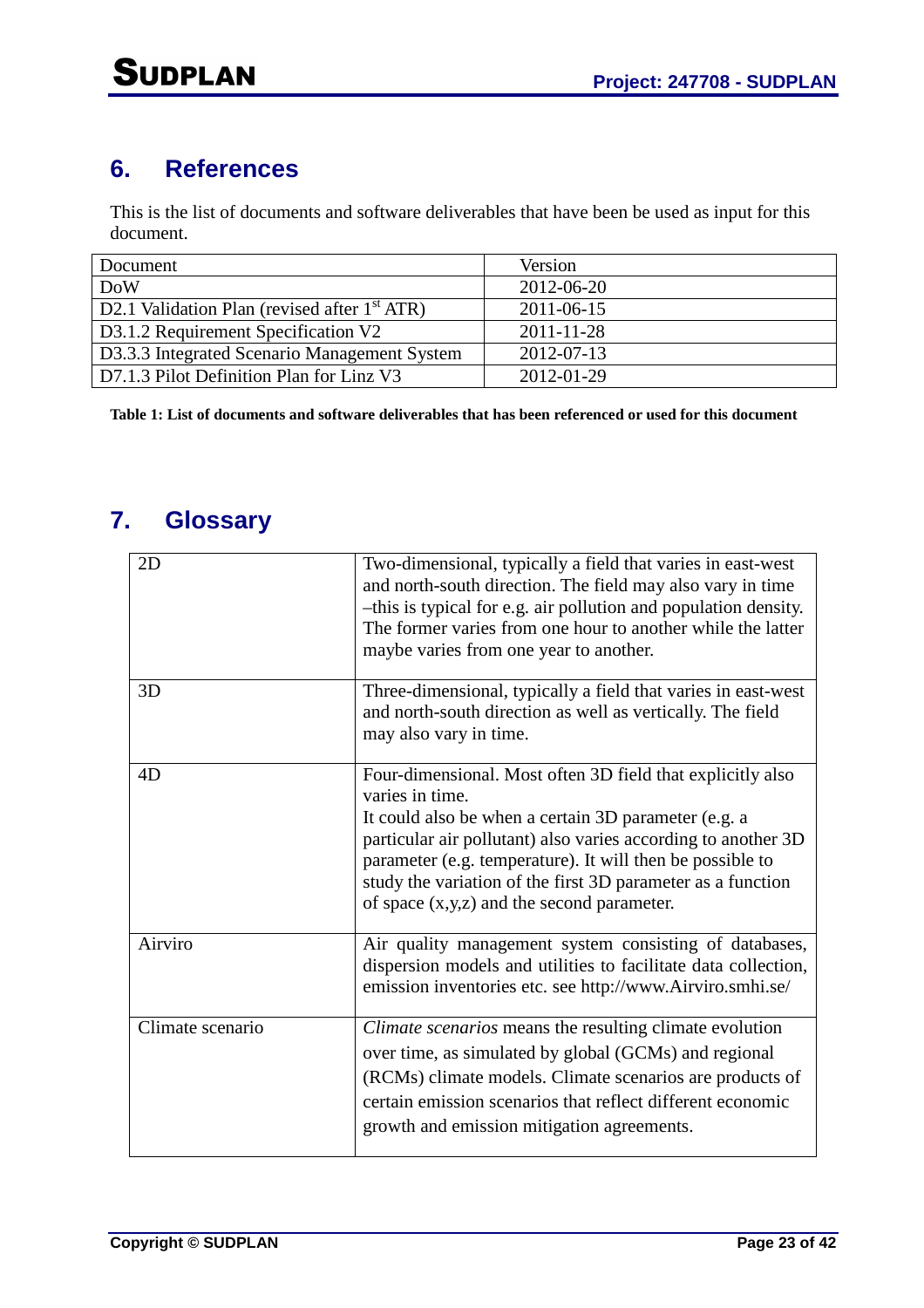| <b>Common Services</b>                                       | <i>Common Services</i> is the climate downscaling services for<br>rainfall, river flooding and air quality, developed in the<br>SUDPLAN project and accessed through the SUDPLAN<br>platform (Scenario Management System)                                                                                                                                                                                                                                                                                                                                                                                                                                                                                                                                                              |
|--------------------------------------------------------------|----------------------------------------------------------------------------------------------------------------------------------------------------------------------------------------------------------------------------------------------------------------------------------------------------------------------------------------------------------------------------------------------------------------------------------------------------------------------------------------------------------------------------------------------------------------------------------------------------------------------------------------------------------------------------------------------------------------------------------------------------------------------------------------|
| Common Services server                                       | Common Services models will be executed at a SMHI                                                                                                                                                                                                                                                                                                                                                                                                                                                                                                                                                                                                                                                                                                                                      |
|                                                              | server, accessible through OGC communication.                                                                                                                                                                                                                                                                                                                                                                                                                                                                                                                                                                                                                                                                                                                                          |
| Emission scenario                                            | These are of three types, of which the first one is behind<br>the climate scenarios used in all SUDPLAN Common Ser-<br>vices. The two remaining emission scenario types are only<br>relevant for air quality downscaling.                                                                                                                                                                                                                                                                                                                                                                                                                                                                                                                                                              |
| <b>IPCC</b> emission sce-<br>narios                          | <b>IPCC</b> emission scenarios are estimates of future global<br>greenhouse gas concentrations based on assumptions about<br>global development (economic growth, technical develop-<br>ment, mitigation agreements, etc.). During the first two<br>years of the SUDPLAN projects, the climates scenarios<br>based on SRES (Special Report on Emission Scenarios)<br>A1B scenario from the $4th$ assessment have been used. The<br>SRES emission scenarios do not include emissions of the<br>pollutants of interest for air quality. If available the climate<br>scenarios based on the 5 <sup>th</sup> assessment RCP (Representative<br>Concentration Pathways) emissions scenarios will also be<br>used within the SUDPLAN project. They include emis-<br>sions of air pollutants. |
| European tracer<br>gas emissions (air<br><i>pollutants</i> ) | European tracer gas emissions (air pollutants) thus may or<br>may not be included in IPCC emission scenarios. For creat-<br>ing Pan-European air quality fields under climate scenarios<br>driven by the SRES A1B emission scenario, SUDPLAN<br>uses tracer gas emissions from the more recent RCP emis-<br>sion scenarios. This inconsistency will be solved when<br>climate scenarios based on RCP emission scenarios are<br>available.                                                                                                                                                                                                                                                                                                                                              |
| Local emission sce-<br>narios                                | Local emission scenarios (to the atmosphere) are those of a<br>particular European city. These will to a large extent influ-<br>ence future air quality in the city, but have little influence<br>on global climate, nor do they influence air pollution con-<br>centrations in incoming long-range transported air. SUD-<br>PLAN will typically need gridded emissions with 1x1 km<br>or finer spatial resolution as input to its urban air quality<br>downscaling model.                                                                                                                                                                                                                                                                                                             |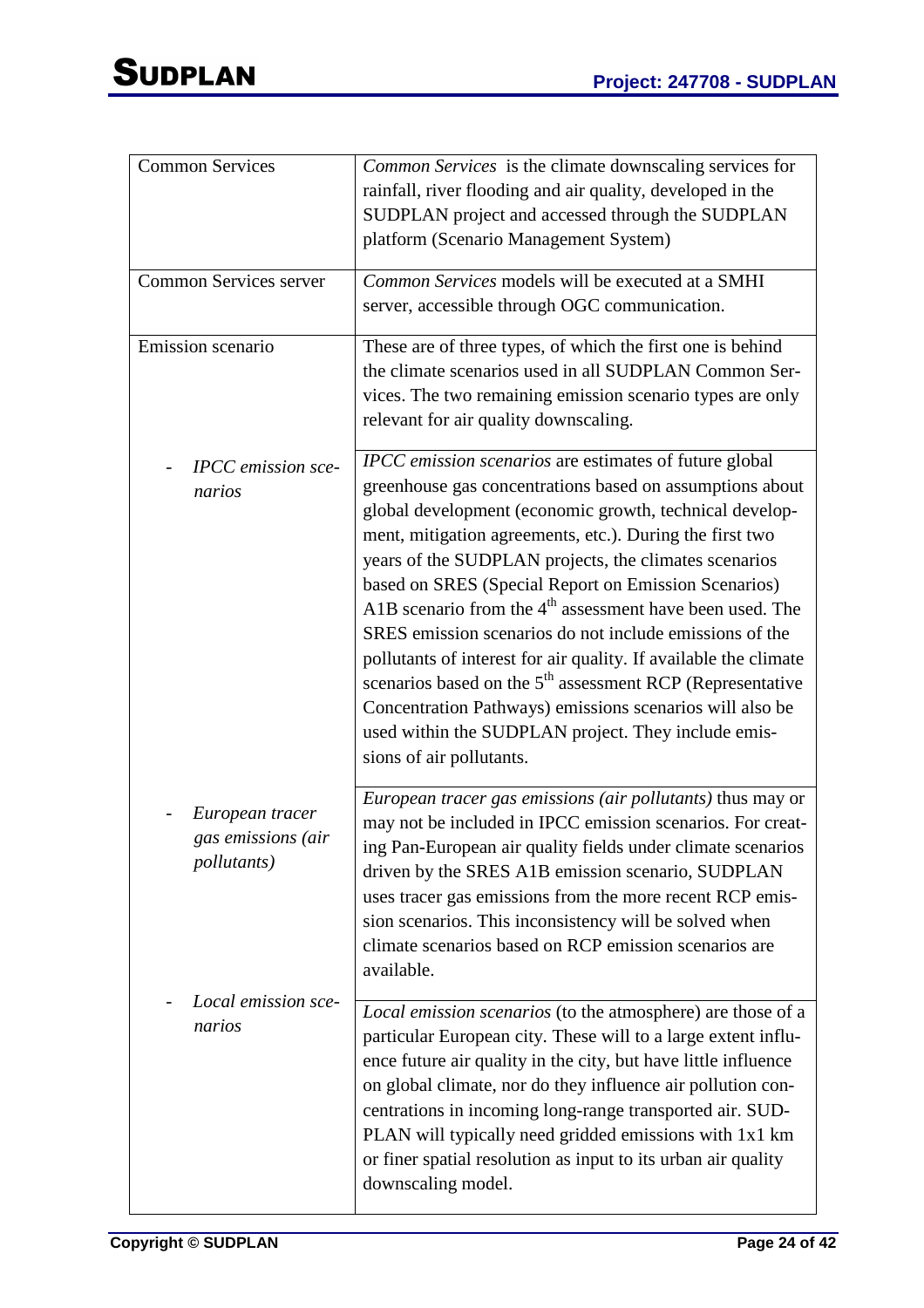| Hind cast            | A simulation of a historical period. Often done to compare<br>model simulations with data which is available during that<br>period.                                                                                                                                                                                                                               |
|----------------------|-------------------------------------------------------------------------------------------------------------------------------------------------------------------------------------------------------------------------------------------------------------------------------------------------------------------------------------------------------------------|
| Hot spot             | Point (or small area) which is very different from its<br>surroundings. In the present context, most often high<br>concentrations of air pollutants, or extreme meteorological<br>conditions.                                                                                                                                                                     |
| Information product  | Raw data, such as the results of mathematical modelling,<br>and the analysis thereof, will often need to be packaged in<br>such a way as to be accessible to the various stakeholders<br>of an analysis. The medium can be one of a wide variety,<br>such as print, photo, video, slides, or web pages. The term<br>information product refers to such an entity. |
| Mockup               | A model of a design used for demonstrating the<br>functionality of a system.                                                                                                                                                                                                                                                                                      |
| Model                | A model is a simplified representation of a system, usually<br>intended to facilitate analysis of the system through ma-<br>nipulation of the model. In the SUDPLAN context the term<br>can be used to refer to mathematical models of processes<br>or spatial models of geographical entities.                                                                   |
| $PM_{10}$            | 'PM10' shall mean particulate matter which passes through<br>a size-selective inlet as defined in the reference method for<br>the sampling and measurement of PM10, EN 12341, with a<br>50 % efficiency cut-off at 10 µm aerodynamic diameter;                                                                                                                    |
| $PM_{2.5}$           | shall mean particulate matter which passes<br>'PM2.5'<br>through a size-selective inlet as defined in the reference<br>method for the sampling and measurement of PM2,5, EN<br>14907, with a 50 % efficiency cut-off at $2.5 \mu m$<br>aerodynamic diameter;                                                                                                      |
| Profile              | Within SUDPLAN a <i>profile</i> is a set of configuration pa-<br>rameters which are associated with an individual or group,<br>and which are remembered in order to facilitate repeated<br>use of the system.                                                                                                                                                     |
| Regional downscaling | A climate scenario may be downscaled to a higher spatial<br>resolution, typically 25-50 km, by a Regional Climate<br>Model (RCM). The regional downscaling in SUDPLAN<br>will be performed by SMHI's RCM (RCA, see below) and<br>will generate climate scenarios at 44 or 22 km resolution.                                                                       |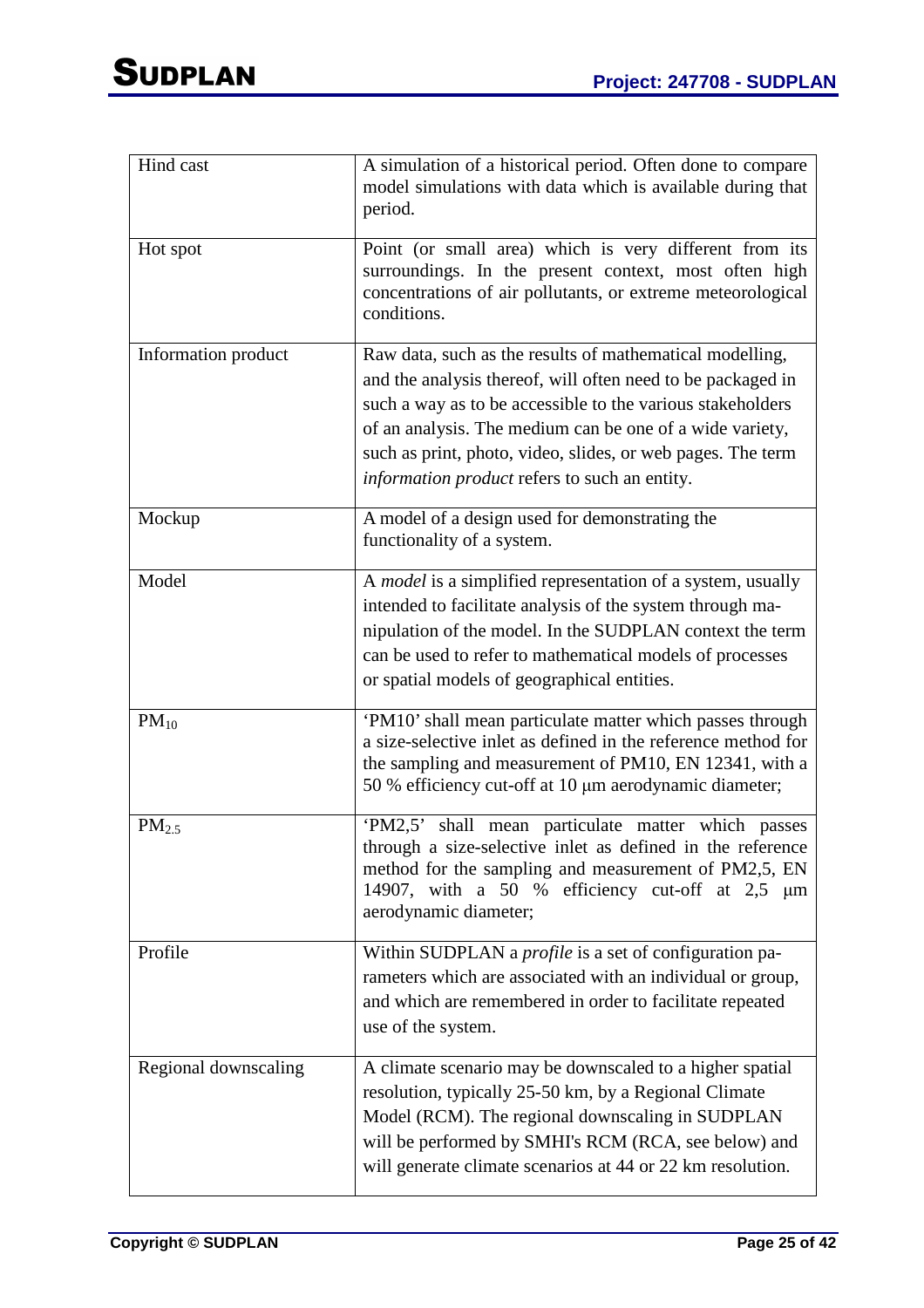| Report                                         | A report is a particular type of information product which<br>is usually static and might integrate still images, static data<br>representations, mathematical expressions, and narrative to<br>communicate an analytical result to others.                                                             |
|------------------------------------------------|---------------------------------------------------------------------------------------------------------------------------------------------------------------------------------------------------------------------------------------------------------------------------------------------------------|
| Scenario                                       | A scenario is a set of parameters, variables and other con-<br>ditions which represent a hypothetical situation, and which<br>can be analysed through the use of models in order to pro-<br>duce hypothetical outcomes.                                                                                 |
|                                                | In SUDPLAN a scenario is an individual model simulation<br>outcome to be used in urban planning. The model simula-<br>tion may or may not include Common Services downscal-<br>ing (with specific input) and may or may not include a lo-<br>cal model simulation (with specific input and parameters). |
| Scenario Management Sys-<br>tem                | Scenario Management System is synonymous with SUD-<br>PLAN platform                                                                                                                                                                                                                                     |
| Scenario Management Sys-<br>tem Framework      | The Scenario Management System Framework is the main<br>Building Block of the Scenario Management System. It<br>provides the Scenario Management System core function-<br>alities and integration support for the other Building<br>Blocks.                                                             |
| Scenario Management Sys-<br>tem Building Block | Scenario Management System Framework is composed of<br>three distinct Building Blocks: The Scenario Management<br>System Framework, the Model as a Service Building Block<br>and the Advanced Visualisation Building Block.                                                                             |
| Street canyon                                  | Volume between high buildings in cities. Due to poor<br>circulation (and high emissions) prone to poor air quality.<br>Street canyons have unexpected circulation patterns, thus<br>dedicated models are needed to study air pollution here.                                                            |
| <b>SUDPLAN</b> application                     | A SUDPLAN application is a decision support system<br>crafted by using the SUDPLAN platform and integrating<br>models, data, sensors, and other services to meet the re-<br>quirements of the particular application.                                                                                   |
| SUDPLAN platform                               | The SUDPLAN platform is an ensemble of software com-<br>ponents which support the development of SUDPLAN<br>applications.                                                                                                                                                                               |
| <b>SUDPLAN</b> system                          | SUDPLAN system is synonymous with SUDPLAN appli-<br>cation                                                                                                                                                                                                                                              |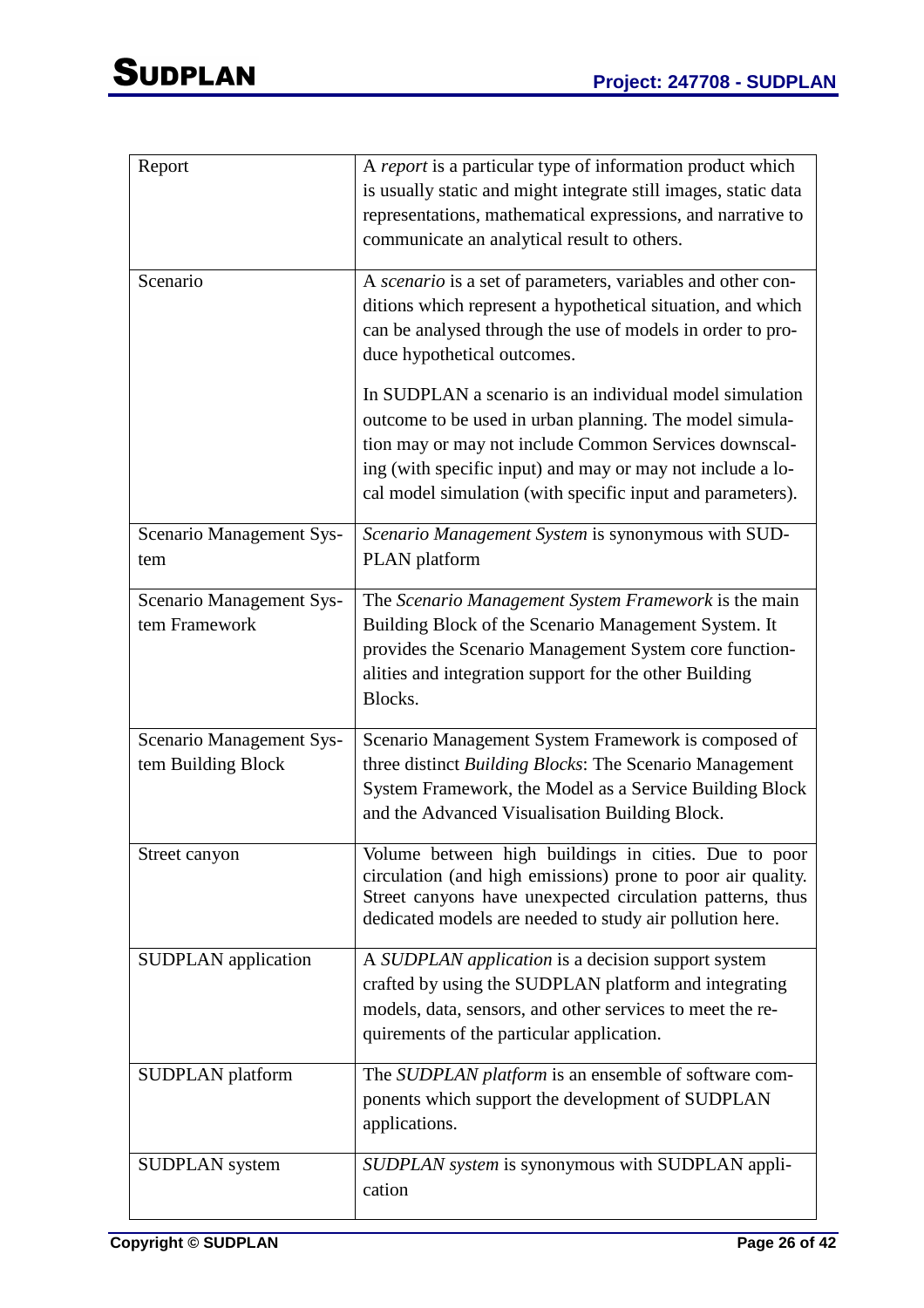| Urban downscaling | This refers to further downscaling of the regional climate<br>scenarios for Europe to the urban scale within SUDPLAN.<br>This will be possible for                                                                                                                                                                                                                                      |
|-------------------|-----------------------------------------------------------------------------------------------------------------------------------------------------------------------------------------------------------------------------------------------------------------------------------------------------------------------------------------------------------------------------------------|
|                   | a) rainfall/precipitation where the temporal resolution will<br>be 30 minutes or less. The spatial resolution will be that of<br>a precipitation gauge, i.e. representative for a point rather<br>than a certain area.                                                                                                                                                                  |
|                   | b) hydrological variables (river runoff, soil moisture etc.)<br>where the temporal resolution is daily and the spatial reso-<br>lution linked to catchment areas which presently count<br>approximately 35000 and with average size $240 \text{ km}^2$ .                                                                                                                                |
|                   | c) air quality (PM, NO2/NOx, SO2, O3, CO). The temporal<br>resolution will be hourly for gridded output fields and the<br>spatial resolution typically 1x1 kilometres.                                                                                                                                                                                                                  |
| User              | The term <i>user</i> refers to people who have a more or less<br>direct involvement with a system. Primary users are direct-<br>ly and frequently involved, while secondary users may<br>interact with the system only occasionally or through an<br>intermediary. Tertiary users may not interact with the sys-<br>tem but have a direct interest in the performance of the<br>system. |
| Web-based         | Computer applications are said to be <i>web-based</i> if they rely<br>on or take advantage of data and/or services which are ac-<br>cessible via the World Wide Web using the Internet.                                                                                                                                                                                                 |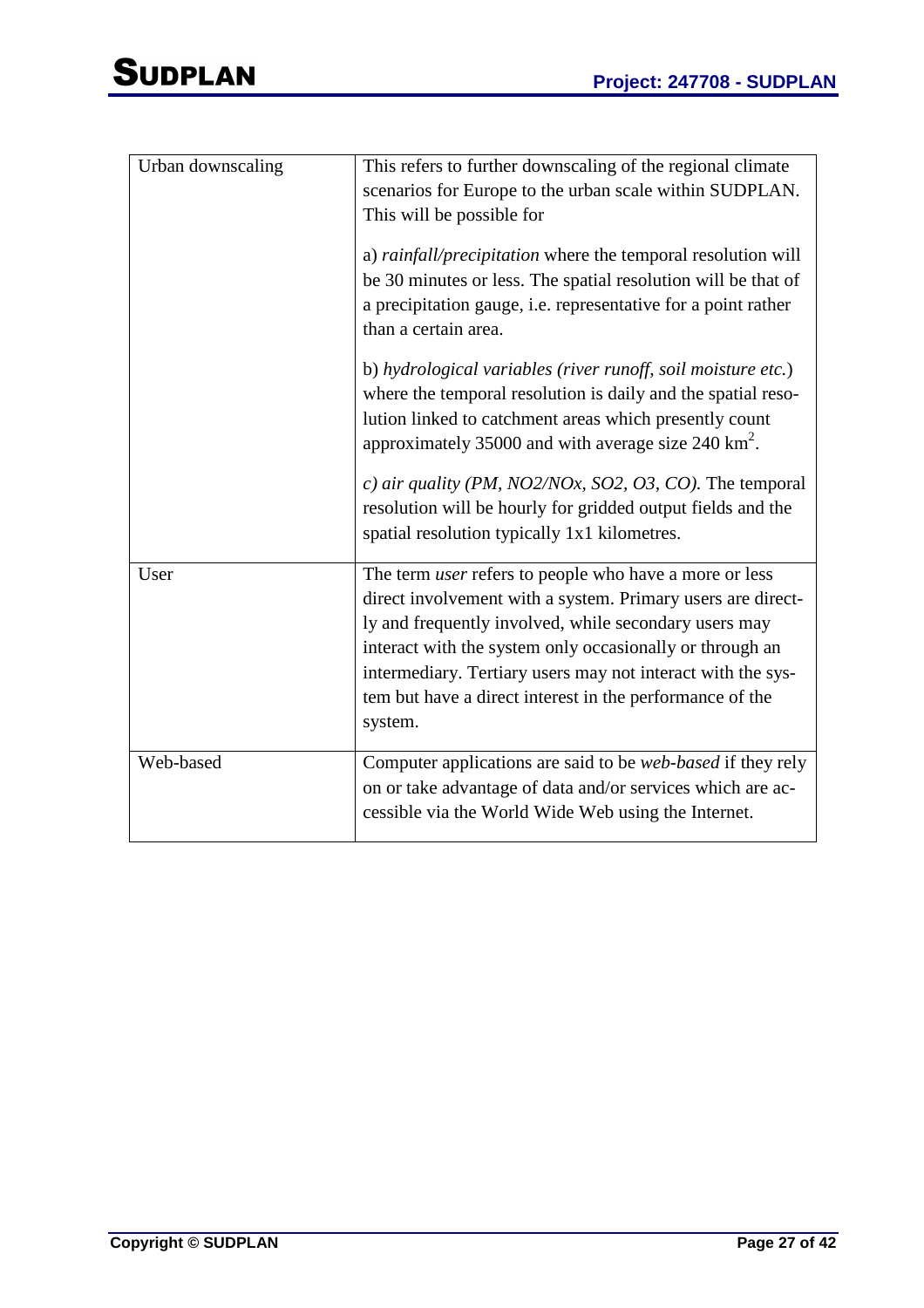# **8. Acronyms and abbreviations**

| <b>Acronym</b> | <b>Description</b>                                                                                                                                                                                                                                                                                                       |
|----------------|--------------------------------------------------------------------------------------------------------------------------------------------------------------------------------------------------------------------------------------------------------------------------------------------------------------------------|
| A1B            | Emission scenario used for global climate modelling in IPCCs Fourth<br><b>Assessment Report (AR4)</b>                                                                                                                                                                                                                    |
| Airviro        | Air quality management system to facilitate data collection, emission inven-                                                                                                                                                                                                                                             |
|                | tories etc. see http://www.airviro.smhi.se/                                                                                                                                                                                                                                                                              |
| cids           | <b>Component Integration for Distributed Systems</b>                                                                                                                                                                                                                                                                     |
| CS             | <b>Common Services</b>                                                                                                                                                                                                                                                                                                   |
| <b>AVDB</b>    | Airviro Time Series database (used for storage in Common Services)                                                                                                                                                                                                                                                       |
| AR4, AR5       | Fourth and Fifth Assessment Report of IPCC                                                                                                                                                                                                                                                                               |
| <b>AQ</b>      | Air Quality                                                                                                                                                                                                                                                                                                              |
| C API          | Application Programming Interface written in C                                                                                                                                                                                                                                                                           |
| CA             | <b>Consortium Agreement</b>                                                                                                                                                                                                                                                                                              |
| CMIP5          | Coupled Model Intercomparison Project, phase 5 (coordinated model<br>exercise in support to AR5)                                                                                                                                                                                                                         |
| <b>COD</b>     | <b>Chemical Oxygen Demand</b>                                                                                                                                                                                                                                                                                            |
| concall        | conference (phone) call                                                                                                                                                                                                                                                                                                  |
| CS             | Common Services (SUDPLAN functionality)                                                                                                                                                                                                                                                                                  |
| <b>CSO</b>     | <b>Combined Sewer Overflow</b>                                                                                                                                                                                                                                                                                           |
| <b>CTM</b>     | <b>Chemistry Transport Model</b>                                                                                                                                                                                                                                                                                         |
| <b>CTREE</b>   | FairCom CTREE database (Index database, core of AVDB)                                                                                                                                                                                                                                                                    |
| <b>DBS</b>     | Distribution-Based Scaling, a method to bias-correct (i.e. remove systematic                                                                                                                                                                                                                                             |
|                | errors in) the temperature and precipitation of the RCM output                                                                                                                                                                                                                                                           |
| <b>DoW</b>     | <b>SUDPLAN Description of Work</b>                                                                                                                                                                                                                                                                                       |
| <b>DSS</b>     | <b>Decision Support Systems</b>                                                                                                                                                                                                                                                                                          |
| ECHAM5         | GCM developed at Max Planck Institute for Meteorology, DE                                                                                                                                                                                                                                                                |
| <b>ECMWF</b>   | The European Centre for Medium-Range Weather Forecasts (also co-<br>ordinating FP7-SPACE project MACC)                                                                                                                                                                                                                   |
| <b>EDB</b>     | Airviro Emission database                                                                                                                                                                                                                                                                                                |
| <b>EEA</b>     | <b>European Economic Association</b>                                                                                                                                                                                                                                                                                     |
| E-HYPE         | Hydrological Predictions for the Environment (European set-up),<br>hydrological rainfall-runoff model developed and used by SMHI                                                                                                                                                                                         |
| EM&S           | <b>Environmental Modelling and Software</b>                                                                                                                                                                                                                                                                              |
| <b>ESA</b>     | European Space Agency                                                                                                                                                                                                                                                                                                    |
| <b>ESDI</b>    | European Spatial Data Infrastructure                                                                                                                                                                                                                                                                                     |
| EU             | European Union                                                                                                                                                                                                                                                                                                           |
| <b>GCM</b>     | Global Climate Model or, equivalently, General Circulation Model.<br>Physically based computer model that simulates the global climate on a 200-<br>300 km resolution. Can be used both to reproduce historical climate and<br>estimate future climate, e.g. in response to changes in greenhouse gas<br>concentrations. |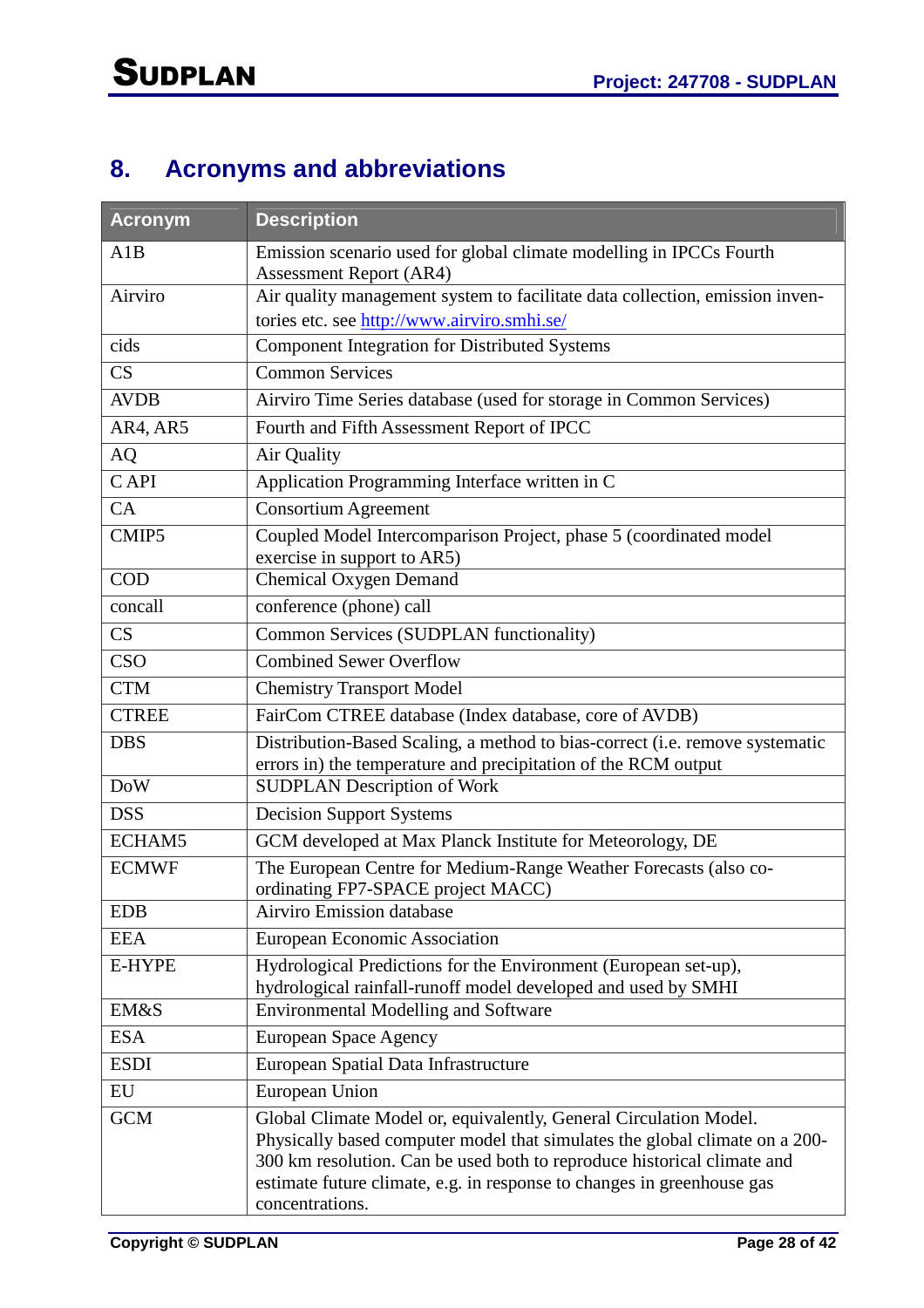| <b>GHG</b>       | <b>Green House Gases</b>                                                                                                                                                                                                                                                                                                                            |
|------------------|-----------------------------------------------------------------------------------------------------------------------------------------------------------------------------------------------------------------------------------------------------------------------------------------------------------------------------------------------------|
| <b>GTE</b>       | Geo-referenced Time-series Editor                                                                                                                                                                                                                                                                                                                   |
| <b>GIS</b>       | Geographic Information System                                                                                                                                                                                                                                                                                                                       |
| <b>GSA</b>       | <b>Global Sensitivity Analysis</b>                                                                                                                                                                                                                                                                                                                  |
| HadCM3           | GCM developed at Met Office Hadley Centre, UK                                                                                                                                                                                                                                                                                                       |
| <b>HIRLAM</b>    | High Resolution Limited Area Model, numerical weather prediction model<br>developed and used operationally by SMHI                                                                                                                                                                                                                                  |
| <b>ICT</b>       | <b>Information and Communication Technologies</b>                                                                                                                                                                                                                                                                                                   |
| ID               | Identifier                                                                                                                                                                                                                                                                                                                                          |
| IDF-curve        | Intensity Duration Frequency-curve, a curve (or a table of values) showing<br>the rainfall intensity associated with a certain duration (i.e. time period) and<br>frequency (i.e. probability, generally expressed as a return period). Calculated<br>from short-term rainfall observations and widely used in design of urban<br>drainage systems. |
| <b>iEMSs</b>     | International Environmental Modelling & Software Society                                                                                                                                                                                                                                                                                            |
| <b>IFIP</b>      | <b>International Federation for Information Processing</b>                                                                                                                                                                                                                                                                                          |
| <b>IPCC</b>      | The Intergovernmental Panel on Climate Change, the leading body for the<br>assessment of climate change                                                                                                                                                                                                                                             |
| <b>IPR</b>       | <b>Intellectual Property Rights</b>                                                                                                                                                                                                                                                                                                                 |
| <b>ISAM</b>      | Indexed Sequential Access Method, a method for indexing data for fast<br>retrieval                                                                                                                                                                                                                                                                  |
| <b>ISO</b>       | International Standardization Organisation                                                                                                                                                                                                                                                                                                          |
| <b>ISESS</b>     | International Symposium on Environmental Software Systems                                                                                                                                                                                                                                                                                           |
| <b>IST</b>       | <b>Information Society Technology</b>                                                                                                                                                                                                                                                                                                               |
| <b>MATCH</b>     | Multiple-scale Atmospheric Transport and Chemistry modelling system, a<br>CTM developed and used by SMHI.                                                                                                                                                                                                                                           |
| <b>MODSIM</b>    | International Congress on Modelling and Simulation                                                                                                                                                                                                                                                                                                  |
| <b>NA</b>        |                                                                                                                                                                                                                                                                                                                                                     |
| netCDF           | Network Common Data Form                                                                                                                                                                                                                                                                                                                            |
| <b>OASIS</b>     | Organization for the Advancement of Structured Information Standards<br>1)<br>2) Open Advanced System for Disaster and Emergency Management (FP6<br>project)                                                                                                                                                                                        |
| <b>OGC</b>       | <b>Open Geospatial Consortium</b>                                                                                                                                                                                                                                                                                                                   |
| O&M              | <b>Observation and Measurements</b>                                                                                                                                                                                                                                                                                                                 |
| OpenSDM          | Open Scientific Data Management                                                                                                                                                                                                                                                                                                                     |
| <b>ORCHESTRA</b> | Open Architecture and Spatial Data Infrastructure in Europe (FP6 IST-<br>511678)                                                                                                                                                                                                                                                                    |
| <b>OSGeo</b>     | Open Source Geospatial Foundation                                                                                                                                                                                                                                                                                                                   |
| <b>OSIRIS</b>    | Open architecture for Smart and Interoperable networks in Risk management<br>based on In-situ Sensors (FP6 IST-33799)                                                                                                                                                                                                                               |
| <b>PM</b>        | Person Month                                                                                                                                                                                                                                                                                                                                        |
| <b>PMC</b>       | <b>Project Management Committee</b>                                                                                                                                                                                                                                                                                                                 |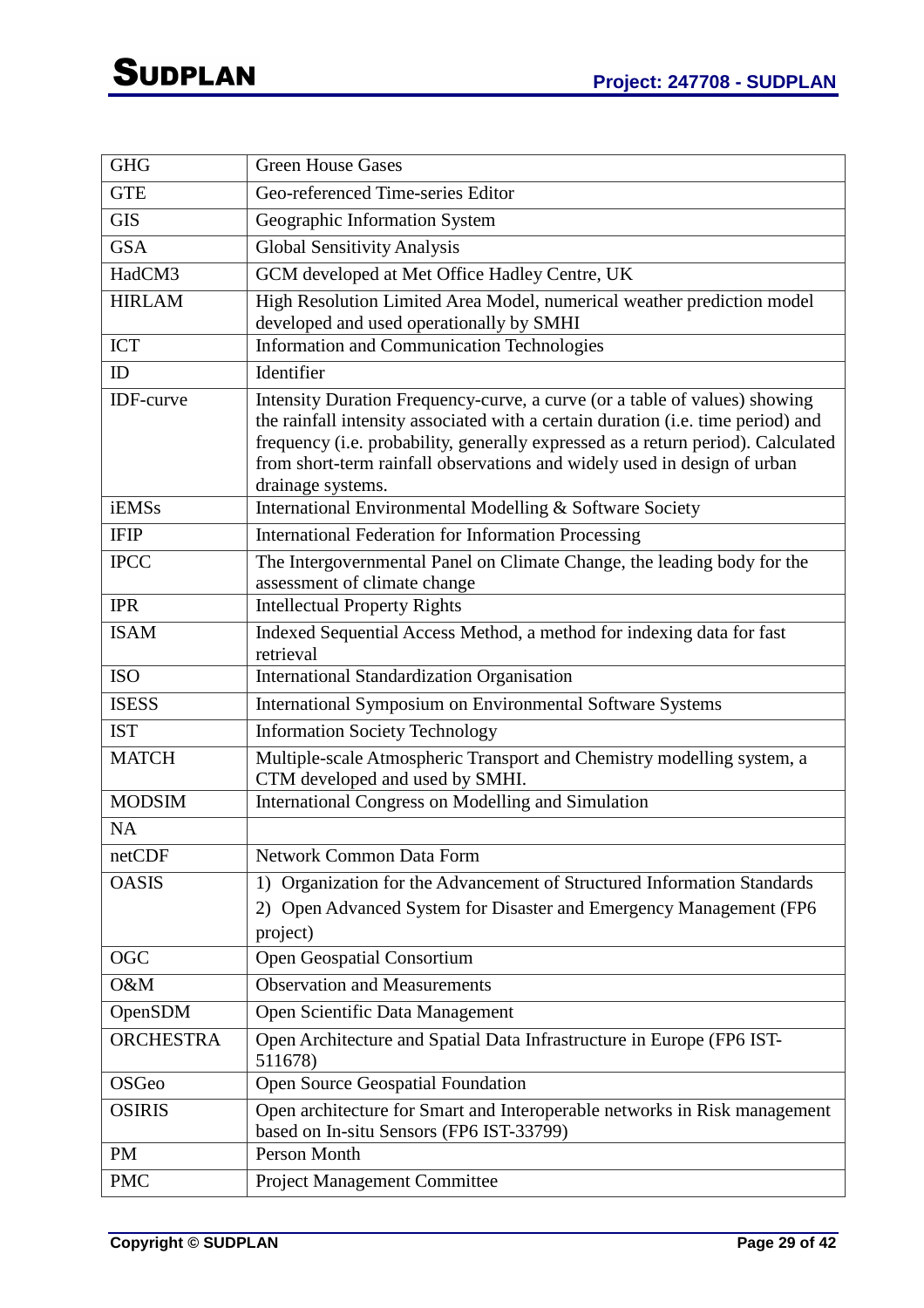| QA             | <b>Quality Assurance</b>                                                                                                 |
|----------------|--------------------------------------------------------------------------------------------------------------------------|
| RC             | Rossby Centre, climate research unit at SMHI                                                                             |
| <b>RCA</b>     | Rossby Centre Atmospheric model, RCM developed by SMHI and used in<br><b>SUDPLAN</b>                                     |
| <b>RCM</b>     | Regional Climate Model, commonly used to increase the spatial resolution of                                              |
|                | climate scenarios to 25-50 km in a specific region.                                                                      |
| <b>RCP4.5</b>  | Radiative Concentration Pathways: A set of four emission scenarios to be                                                 |
|                | used for the AR5 simulations. The scenarios are named according to their<br>radiative forcing at 2100, e.g. 4.5 $W/m2$ . |
| <b>RNB</b>     | Airviro Field database                                                                                                   |
| <b>SANY</b>    | Sensors Anywhere (FP6 IST-033654)                                                                                        |
| <b>SDI</b>     | Spatial Data Infrastructure                                                                                              |
| <b>SISE</b>    | Single Information Space in Europe for the Environment                                                                   |
| <b>SISE</b>    | Single Information Space in Europe for the Environment                                                                   |
| <b>SMHI</b>    | Swedish Meteorological and Hydrological Institute                                                                        |
| <b>SMS</b>     | <b>Scenario Management System</b>                                                                                        |
| <b>SOA</b>     | <b>Service Oriented Architecture</b>                                                                                     |
| SOS            | <b>Sensor Observation Service</b>                                                                                        |
| <b>SPS</b>     | <b>Sensor Planning Service</b>                                                                                           |
| <b>SWE</b>     | <b>Sensor Web Enablement</b>                                                                                             |
| <b>SUDPLAN</b> | Sustainable Urban Development Planner for climate change adaptation                                                      |
| <b>SWE</b>     | <b>Sensor Web Enablement</b>                                                                                             |
| <b>SWMM</b>    | <b>Storm Water Management Model</b>                                                                                      |
| tbd            | To be determined                                                                                                         |
| <b>TSS</b>     | <b>Total Suspended Solid</b>                                                                                             |
| U.S.-EPA       | United States Environmental Protection Agency                                                                            |
| <b>UWEDAT</b>  | AIT environmental data management and monitoring system                                                                  |
| <b>WCC</b>     | <b>World Computer Congress</b>                                                                                           |
| <b>WCS</b>     | Web Coverage Service                                                                                                     |
| <b>WFS</b>     | Web Feature Service                                                                                                      |
| <b>WP</b>      | <b>Work Package</b>                                                                                                      |
| <b>WPS</b>     | Web Processing Service                                                                                                   |
| <b>WMS</b>     | Web Map Service                                                                                                          |
| wrt            | with respect to                                                                                                          |
| <b>WWTP</b>    | <b>Waste Water Treatment Plant</b>                                                                                       |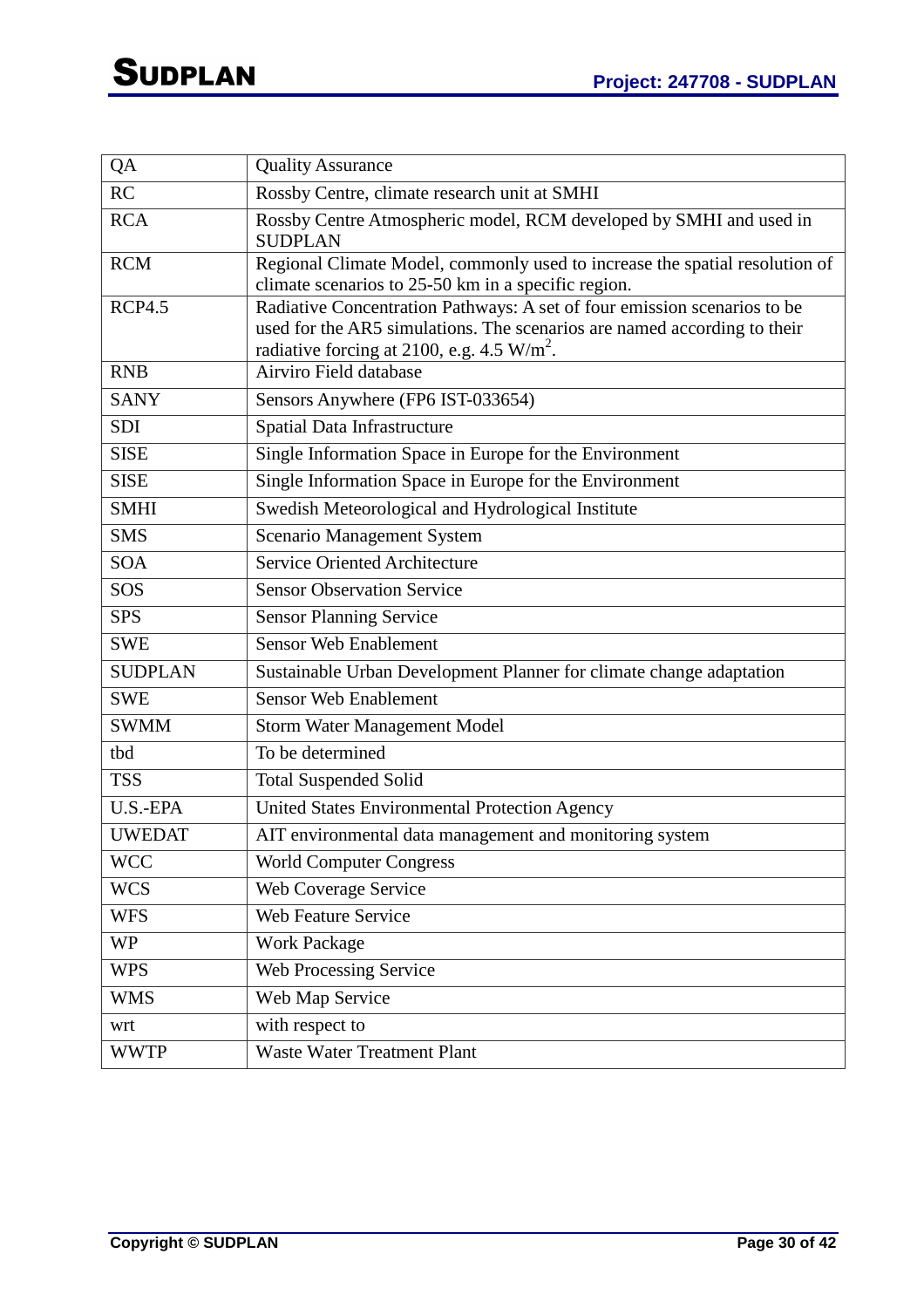## **Annex A – Lime Survey**

### **1.1. A – Personal Information (Type of Users)**

| <b>Name</b>           | 1: Werner Sprung                                        |
|-----------------------|---------------------------------------------------------|
|                       | 2: Friedrich Hochegger                                  |
|                       | 3: Thilo Lehmann                                        |
|                       | 4: David Steffelbauer                                   |
|                       | 5: David Camhy                                          |
|                       | 6: Valentin Gamerith                                    |
|                       | 7: Guenter Gruber                                       |
| <b>E-mail address</b> | 1: Werner.Sprung@holding-graz.at                        |
|                       | 2: f.hochegger@linzag.at2: david.steffelbauer@tugraz.at |
|                       | 3: thilo.lehmann@wien.gv.at                             |
|                       | 4: steffelbauer@sww.tugraz.at                           |
|                       | 5: camhy@sww.tugraz.at                                  |
|                       | 6: gamerith@sww.tugraz.at                               |
|                       | 7: gruber@sww.tugraz.at                                 |
| Organization          | 1: Holding Graz Services                                |
|                       | 2: LINZ AG                                              |
|                       | 3: Wien Kanal                                           |
|                       | 4: TU Graz                                              |
|                       | 5: TU Graz                                              |
|                       | 6: TU Graz                                              |
|                       | 7: TU Graz                                              |

### 7 [A\_6]: Please describe your knowledge with respect to the SUDPLAN product. Check any that apply:

| Type of user                               | Υ | N |
|--------------------------------------------|---|---|
| <b>SUDPLAN team member</b>                 | 4 | 3 |
| Urban / regional planner                   | 3 | 4 |
| <b>Modeller</b>                            | 3 | 4 |
| System manager                             | 0 | 7 |
| <b>IT</b> expert                           | 1 | 6 |
| <b>Climate change expert</b>               | 0 | 7 |
| Have seen presentations and documentations | 0 | 7 |
| User of the SUDPLAN / model results        | 3 | 4 |
| Working with the actual system             | 4 | 3 |
| Participating in a SUDPLAN workshop        | 6 |   |

SUDPLAN team member: You were developing SUDPLAN.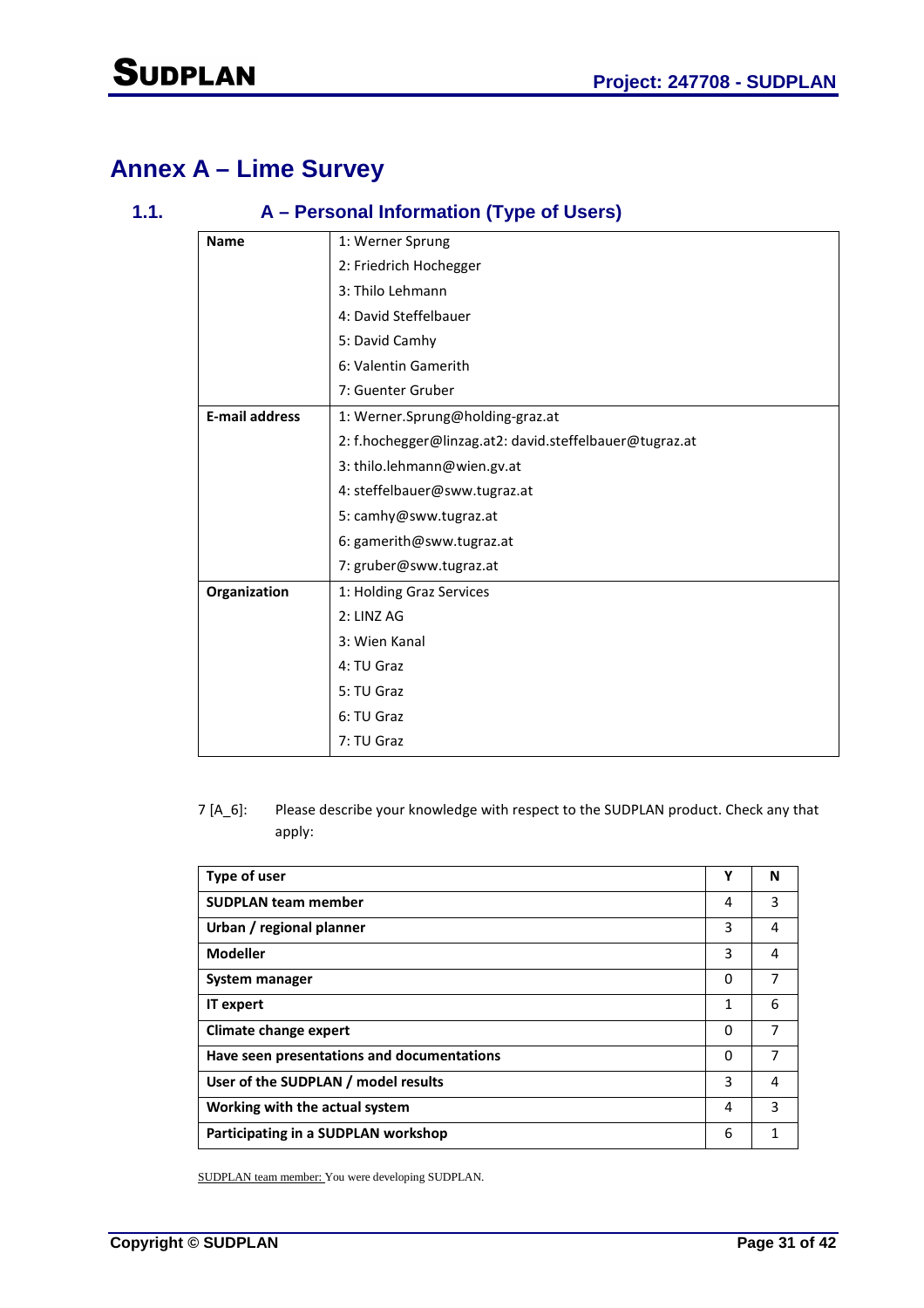Urban / regional planners are those people who will be using the SUDPLAN applications on a regular basis to carry out analyses in order to arrive at an environmental management decision.

Modellers are those people who develop, integrate, and/or configure mathematical models to be used within SUDPLAN applications.

System Managers are those people who install and maintain SUDPLAN applications and carry out general system administration tasks.

IT-Experts are people working in the development or administration of IT systems. If you have some GIS and SOA background please select this also.

Climatic Change experts are people with knowledge in the Climate Change domain. They may or may not act as any of the other roles within SUDPLAN.

#### 8 [A\_7]: Please indicate in which context did you test the SUDPLAN output Check any that apply:

| Urban stormwater flooding during intense rainfall |  |
|---------------------------------------------------|--|
| Management of sewage water systems                |  |
| <b>Risks of flooding of rivers</b>                |  |
| <b>Hydrological conditions</b>                    |  |
| Air pollution                                     |  |
| Other                                             |  |

9 [A\_8]: Which temporal horizon is relevant for your planning? Check any that apply:

| <b>Temporal planning interest</b>                      |  | <b>NA</b> |
|--------------------------------------------------------|--|-----------|
| Present conditions and short term (<10 years) planning |  |           |
| Long-term planning (>10 years)                         |  |           |

Please indicate what part of SUDPLAN the validation is made (Y= Yes, N = No). Only one answer per user possible.

| <b>Application</b>         | v | N |
|----------------------------|---|---|
| Stockholm pilot            |   |   |
| <b>Wuppertal pilot</b>     |   |   |
| Linz pilot                 |   | ŋ |
| Czech pilot                |   |   |
| <b>Overall application</b> |   |   |

### **1.2. B – Graphical User Interfaces**

This question group is about the usability and functionality of the graphical user interface.

10 [B\_1]: Please indicate the importance of key concepts used in SUDPLAN to assure the GUI ergonomics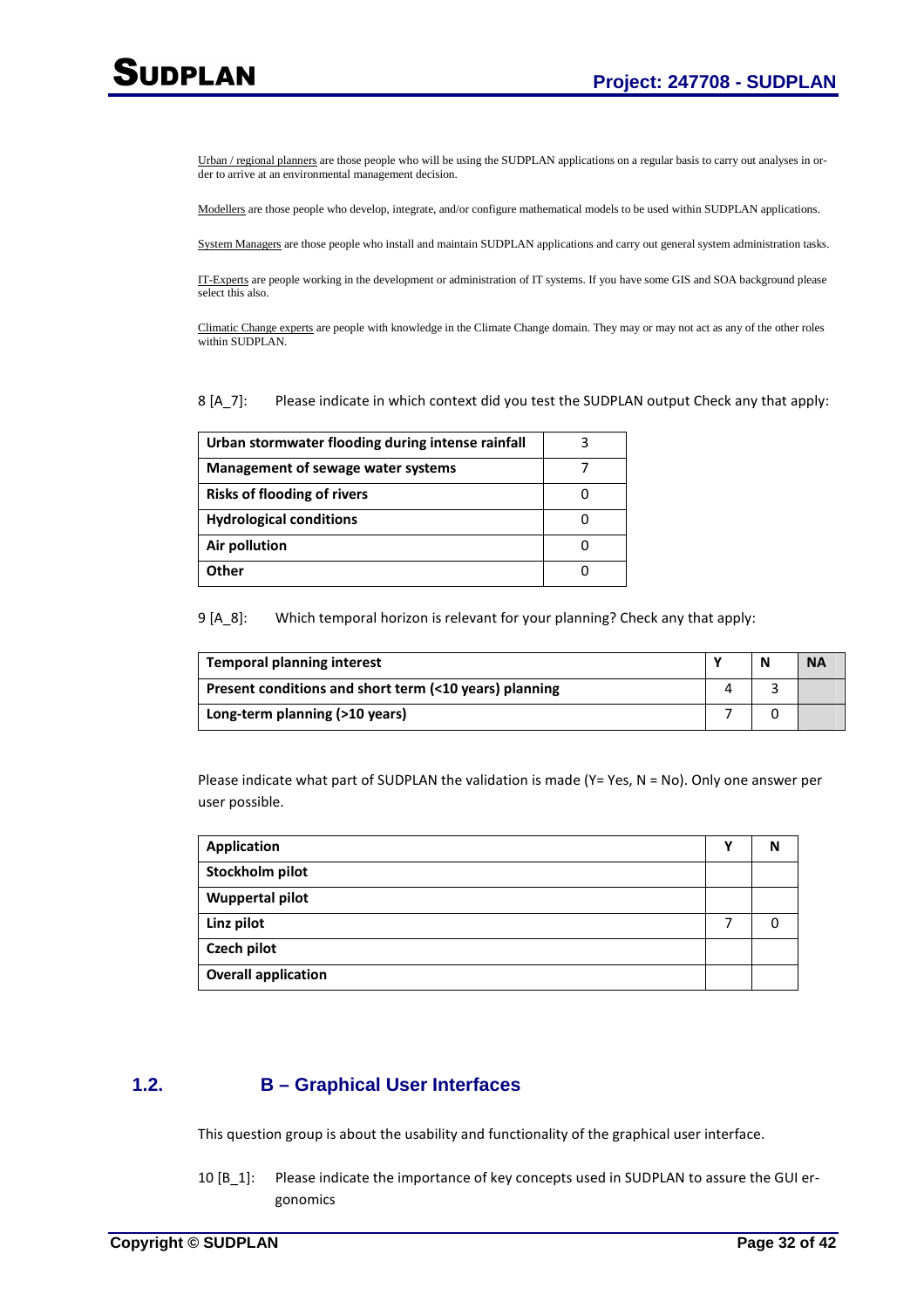| Key concepts                                | Very im- | $Im-$                    | Not relevant | <b>NA</b> |
|---------------------------------------------|----------|--------------------------|--------------|-----------|
|                                             | portant  | portant                  |              |           |
| <b>Task-Oriented Menu structure</b>         | 4        | $\overline{\mathcal{L}}$ |              |           |
| Contextual help system                      | 4        | $\overline{\mathcal{L}}$ |              |           |
| Alerts when processing finished             | 5        | 1                        |              |           |
| Panning/browsing through results (in time)  | 4        | $\overline{\mathcal{L}}$ |              |           |
| Panning/browsing through results (in space) | 4        | 2                        |              |           |
| Highlighting recently changed data          | 3        | 3                        |              |           |
| Comparing two result sets                   | 5        | 1                        |              |           |

#### 11 [B\_2] Please assess the ease of use and profiling of the SUDPLAN application

|                                            | 1 | 2              | 3 | 4 | 5 | 6 | 7 | <b>NA</b>                |
|--------------------------------------------|---|----------------|---|---|---|---|---|--------------------------|
| <b>Customization of the user interface</b> |   |                |   | 1 | 1 | 3 | 1 | 1                        |
| Define a scenario                          |   |                |   |   | 1 | 4 | 1 |                          |
| <b>Execute scenario with parameters</b>    |   |                |   | 1 |   | 1 | 4 | 1                        |
| Save results                               |   |                |   |   | 1 | 3 | 1 | $\mathcal{P}$            |
| Share results with others                  |   | $\overline{2}$ |   | 1 | 1 | 1 |   | $\mathfrak z$            |
| <b>Visualize results</b>                   |   |                |   |   | 4 | 2 |   |                          |
| Visualize uncertainties                    | 3 |                |   |   | 1 |   |   | 3                        |
| Compare the results of various scenarios   |   |                |   | 1 | 3 | 1 | 1 | $\mathbf{\overline{1}}$  |
| <b>Export results in different formats</b> |   |                |   | 2 | 1 | 1 | 1 | $\overline{\phantom{a}}$ |

#### 12 [B\_3] Please assess the usability of SUDPLAN

|                                   | 1 | $\overline{2}$ | 3              | 4              | 5              | 6              | 7 | <b>NA</b>                |
|-----------------------------------|---|----------------|----------------|----------------|----------------|----------------|---|--------------------------|
| With various output devices       |   |                |                | 2              | $\overline{2}$ |                |   | 3                        |
| <b>Spatial visualization</b>      |   |                |                | 1              | 1              | $\overline{2}$ |   | 3                        |
| <b>Temporal visualization</b>     |   |                |                | 2              | 1              | $\overline{2}$ |   | $\overline{\mathcal{L}}$ |
| Spatio-temporal visualization     |   |                |                | 1              | 2              | 1              |   | 3                        |
| <b>Contextual help</b>            | 2 | 1              | 1              | 1              |                |                |   | $\overline{\phantom{a}}$ |
| <b>Ease of learning</b>           |   |                | $\overline{c}$ | 2              |                | 2              |   | 1                        |
| <b>Memorability</b>               |   |                |                | 1              | 1              | 3              | 1 | 1                        |
| Geo-referenced data               |   |                |                | $\overline{2}$ | 1              | 1              | 2 | $\mathbf{1}$             |
| <b>Transparency</b>               |   |                |                |                | 2              | 2              |   | 3                        |
| 3D data, geo-referenced, on a map |   |                |                | 2              | 2              | 1              |   | 2                        |

|  | 13 [B_4] Please assess the capabilities of the SUDPLAN 3D/4D visualization framework |
|--|--------------------------------------------------------------------------------------|
|--|--------------------------------------------------------------------------------------|

|                           |  | 2 | 4 |  | <b>NA</b> |
|---------------------------|--|---|---|--|-----------|
| <b>Overall impression</b> |  |   |   |  |           |
| <b>3D GUI interaction</b> |  |   |   |  |           |
| Information visualization |  |   |   |  |           |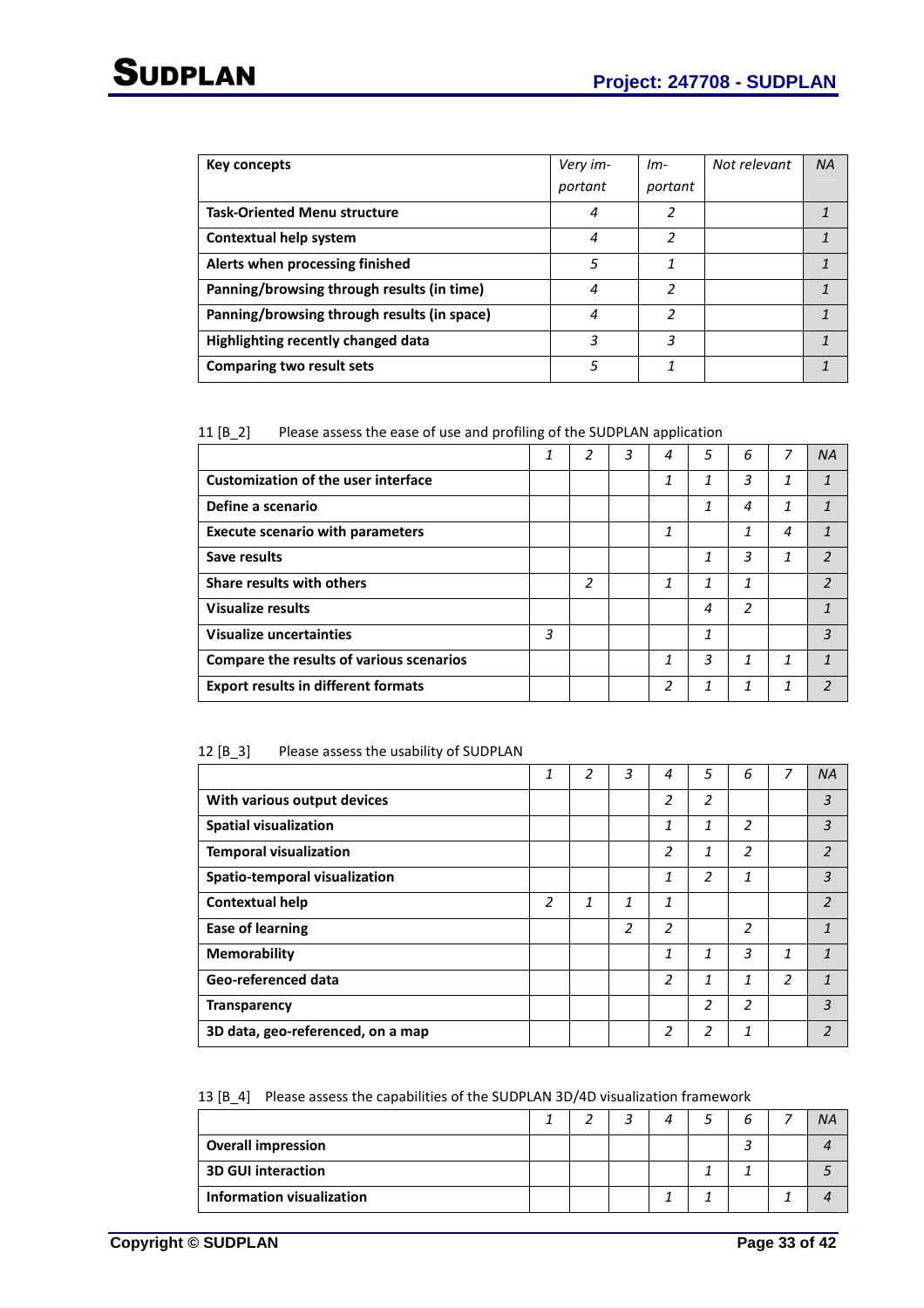| Presenting of the scenarios |  |  |  |  |
|-----------------------------|--|--|--|--|
| Comparing of the scenarios  |  |  |  |  |
| Analysing of the scenarios  |  |  |  |  |

14 [B 5] Please give a short textual explanation on your experience with the capability, usability and ease of use of SUDPLAN GUI, and suggestions for improvement.

Too many buttons.

Absolute useful tool in the context of sewage planning. Some improvements regarding visualization.

GUI is well thought out. Display of spatial information and model results is very good. Better help system would be great.

The GUI is clearly structured and easy to navigate. Spatial data and measurement data is accessible and the result visualization as well as result comparison works well. The overall speed of time series visualization of could be improved.

The capability is nearly fulfilled beyond the expectation. Contextual help is missing. Tutorials are missing in written form at all but are at least available as small video clips. Usability need some improvements. Reporting functionality is missing.

### **1.3. C – Climate Scenario Information**

*Climate scenario information is provided only "as is" for information about existing climate scenarios. This information can also be used for training purposes.* 

| 15 [C1_1] Please indicate the usability of the provided climate scenario information. |  |
|---------------------------------------------------------------------------------------|--|
|---------------------------------------------------------------------------------------|--|

|                                                  |  |  |   | ΝA |
|--------------------------------------------------|--|--|---|----|
| Available number of different climate scenarios  |  |  |   |    |
| Within area of your interest over Europe         |  |  | 4 |    |
| Available time range                             |  |  |   |    |
| Available scenario documentation                 |  |  |   |    |
| Possibility for changing temporal resolution for |  |  |   |    |
| data export                                      |  |  |   |    |

### **1.4. C2 – Common Services – Rainfall**

*The rainfall services provide prediction of* 

- *rain time series*
- *IDF curves*

16 [C2\_1] Please assess the usability of the SUDPLAN short-term rainfall downscaling.

|                                                |  | ∽ |  |  | ΝA |
|------------------------------------------------|--|---|--|--|----|
| <b>Overall</b>                                 |  |   |  |  |    |
| Upload of historical/local data to improve the |  |   |  |  |    |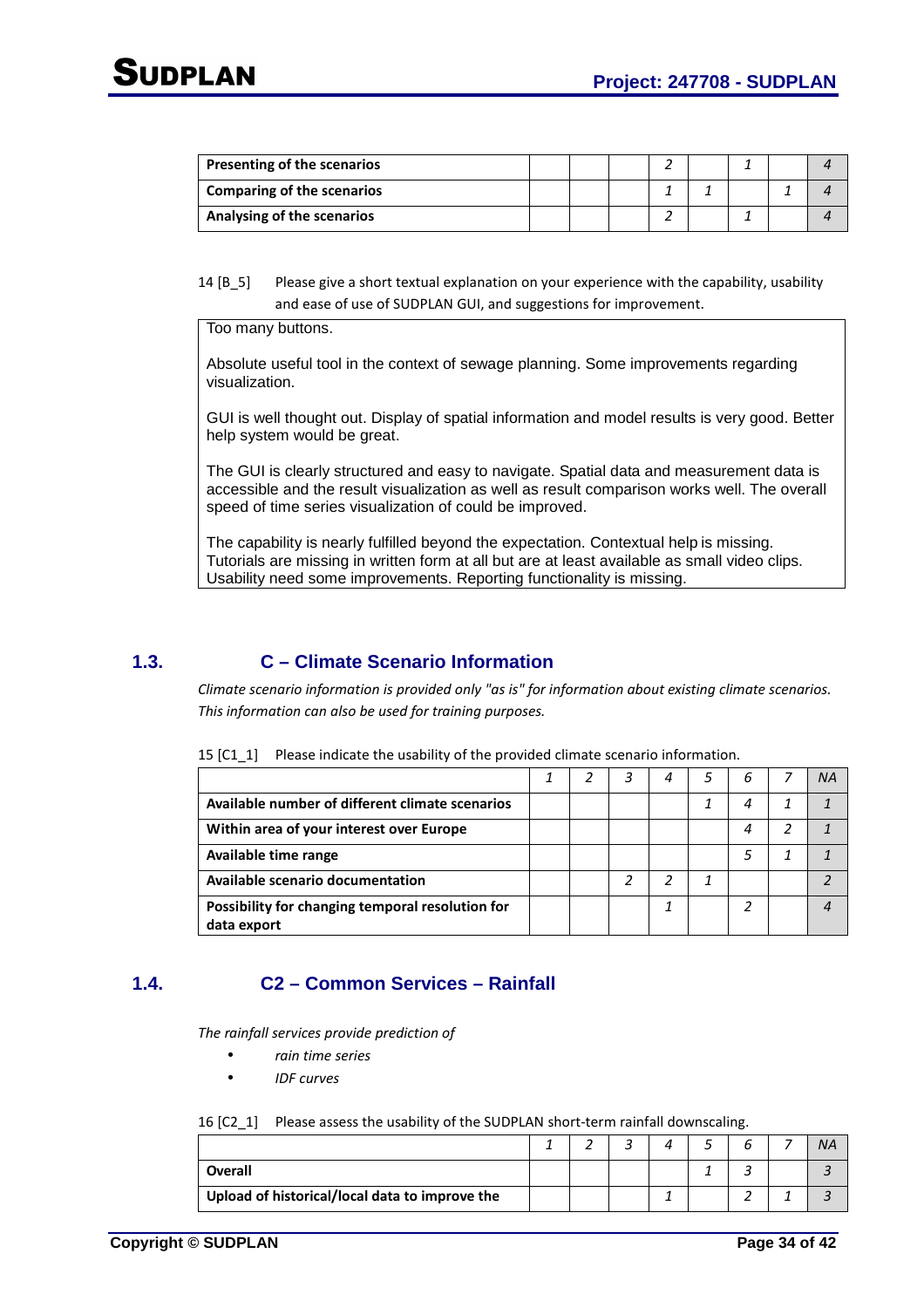| results                      |  |  |  |  |
|------------------------------|--|--|--|--|
| <b>Downscaling</b>           |  |  |  |  |
| Visualisation of the results |  |  |  |  |

17 [C2\_2a] Please assess the functionality and ease of use of the SUDPLAN downscaled continuous rainfall time series:

| Upload of Historical data                 |  |  |  |  |
|-------------------------------------------|--|--|--|--|
| Downscaling procedure                     |  |  |  |  |
| <b>Results visualisation and download</b> |  |  |  |  |

#### 18 [C2\_2b] Please assess the functionality and ease of use of the SUDPLAN downscaled IDF-curves:

| Upload of historical IDF curve            |  |  |  |  |
|-------------------------------------------|--|--|--|--|
| <b>Downscaling procedure</b>              |  |  |  |  |
| <b>Results visualisation and download</b> |  |  |  |  |

#### 19 [C2\_3a] Please assess the scientific soundness and credibility of different aspects of the downscaled continuous rainfall time series from SUDPLAN:

|                                             | 1 | 3 | 4 | 5 | 6 |   | <b>NA</b> |
|---------------------------------------------|---|---|---|---|---|---|-----------|
| Downscaled continuous rainfall time series: |   |   |   | 1 | 5 |   |           |
| <b>General performance</b>                  |   |   |   |   |   |   |           |
| Downscaled continuous rainfall time series: |   |   |   | 1 | 3 | 2 |           |
| Long-term (annual, seasonal) volumes        |   |   |   |   |   |   |           |
| Downscaled continuous rainfall time series: |   |   | 1 |   | 3 |   | ∍         |
| <b>High and low intensities</b>             |   |   |   |   |   |   |           |
| <b>Downscaled IDF-curves:</b>               |   |   |   |   |   |   |           |
| <b>General performance</b>                  |   |   |   |   |   |   |           |
| <b>Downscaled IDF-curves:</b>               |   |   |   |   |   |   |           |
| Dependency on duration                      |   |   |   |   |   |   |           |
| <b>Downscaled IDF-curves:</b>               |   |   |   |   |   |   |           |
| Dependency on return period                 |   |   |   |   |   |   |           |

20 [C2\_3b] Please assess the scientific soundness and credibility of different aspects of the downscaled IDF-curves from SUDPLAN:

|                             |  | 2 | 4 |  | <b>NA</b> |
|-----------------------------|--|---|---|--|-----------|
| <b>General performance</b>  |  |   |   |  |           |
| Dependency on duration      |  |   |   |  |           |
| Dependency on return period |  |   |   |  |           |

21 [C2\_4] Please give a short textual explanation on your experience with the usability of SUD-PLANs results in the rainfall domain, and suggestions for improvement. Please state also which state-of-the-art product was used for comparison.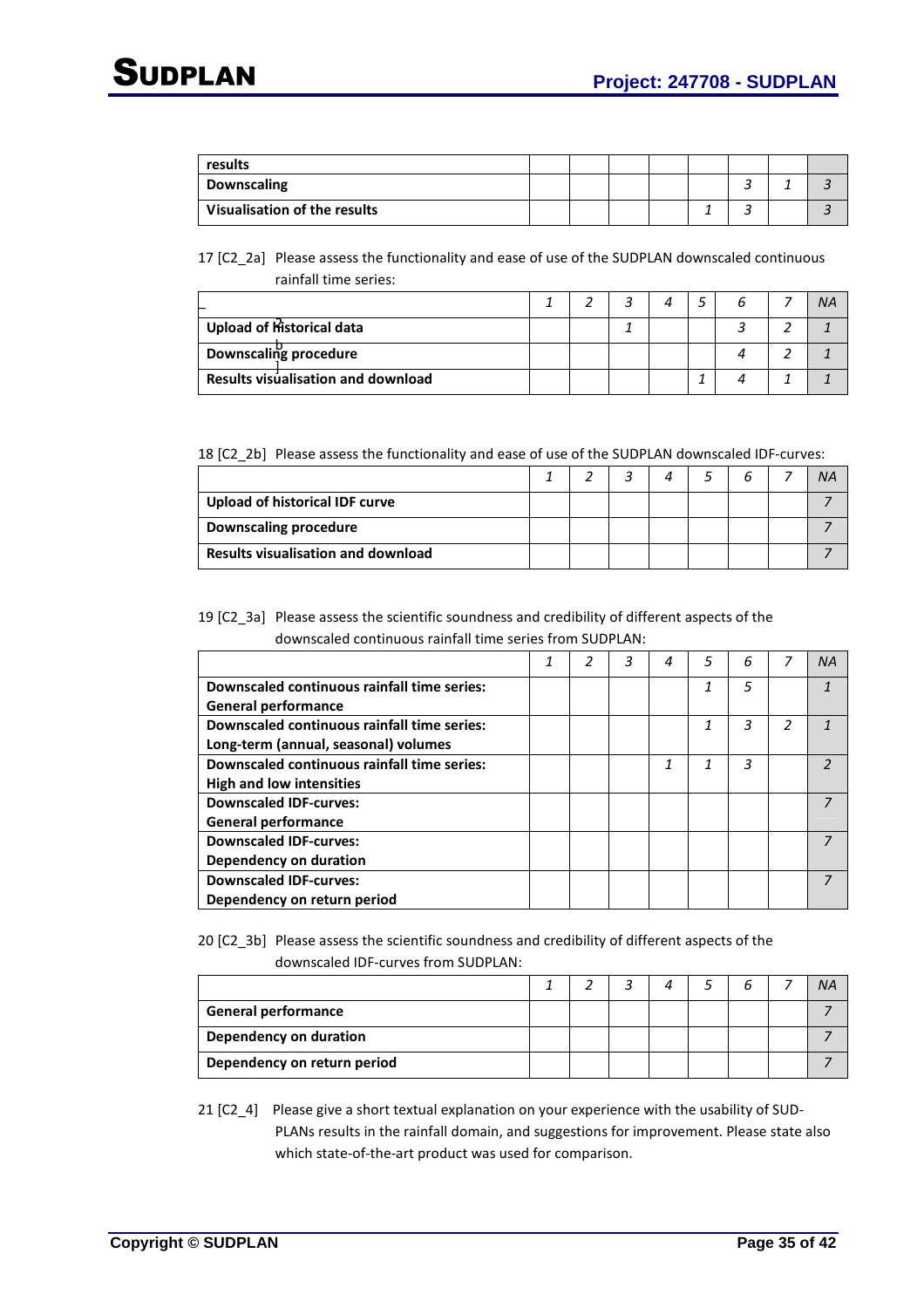IDF-curves not relevant for Linz Pilot

Great feature to have the possibility to downscale historic rain time series to future predicted ones based on different climate change approaches.

Better information about climate scenarios would be helpful in assessing the scientific soundness and credibility of rainfall downscaling.

I did not check the IDF-curve functionality in detail so I gave no answer to the related questions. Overall the procedure for uploading rainfall data and performing the downscaling is easy to carry out and the results can be put directly to use in following model runs.

Linz Pilot is only dealing with long term rain time series. Therefore I have no experience and no need with applying the IDF curve SUDPLAN functionality so far. The downscaling procedure for predicted rain time series needs some improvement in the context of the definition of future time periods. The already implemented rainfall downscaling functionality is unique and no comparable tool is known at the moment for this functionality. It allows the estimation of climate change in the context of combined sewer overflows (CSO). Regarding the usability there is still some place for improvements especially concerning the background information and the contextual help regarding the already implemented climate scenarios, but also for the visualization and the report functionality.

### **1.5. C3 – Common Services – Air Quality**

*This includes projections of air pollution influenced by climate change and changes in Europe air pollutant emissions.* 

| all politicion.                   |  |   |   |           |
|-----------------------------------|--|---|---|-----------|
|                                   |  | 4 | h | <b>NA</b> |
| <b>Overall</b>                    |  |   |   |           |
| <b>Upload local emission data</b> |  |   |   |           |
| <b>Downscaling</b>                |  |   |   |           |
| Visualisation of the results      |  |   |   |           |

22 [C3\_1] Please assess the usability of the SUDPLAN tool as the basis for assessment of the future air pollution:

#### 23 [C3-2] Please indicate the level of support for following functionality to assess the risk of air pollution:

|                                                     | 1 | 2 | 3 | 4 | 5 | 6 | 7 | ΝA |
|-----------------------------------------------------|---|---|---|---|---|---|---|----|
| Prediction of long-term air quality and             |   |   |   |   |   | 1 |   | 6  |
| temperature simulations over entire Europe          |   |   |   |   |   |   |   |    |
| Trends in air quality                               |   |   |   |   |   | 1 |   | 6  |
| Year-long downscaling air quality simulations       |   |   |   |   |   | 1 |   | 6  |
| Impact of local sources, activities and land use    |   |   |   |   |   | 1 |   | 6  |
| on future air quality in particular European cities |   |   |   |   |   |   |   |    |
| Use of the downscaled air quality grids in local    |   |   |   |   |   | 7 |   | 6  |
| planning scenarios                                  |   |   |   |   |   |   |   |    |
| Use of SUDPLAN air quality results as input to      |   |   |   |   |   | 1 |   | 6  |
| local dispersion models                             |   |   |   |   |   |   |   |    |
| Estimate the importance of local sources of         |   |   |   |   |   | 1 |   | 6  |
| pollutants vs. long-range pollution transport for   |   |   |   |   |   |   |   |    |
| the local air quality                               |   |   |   |   |   |   |   |    |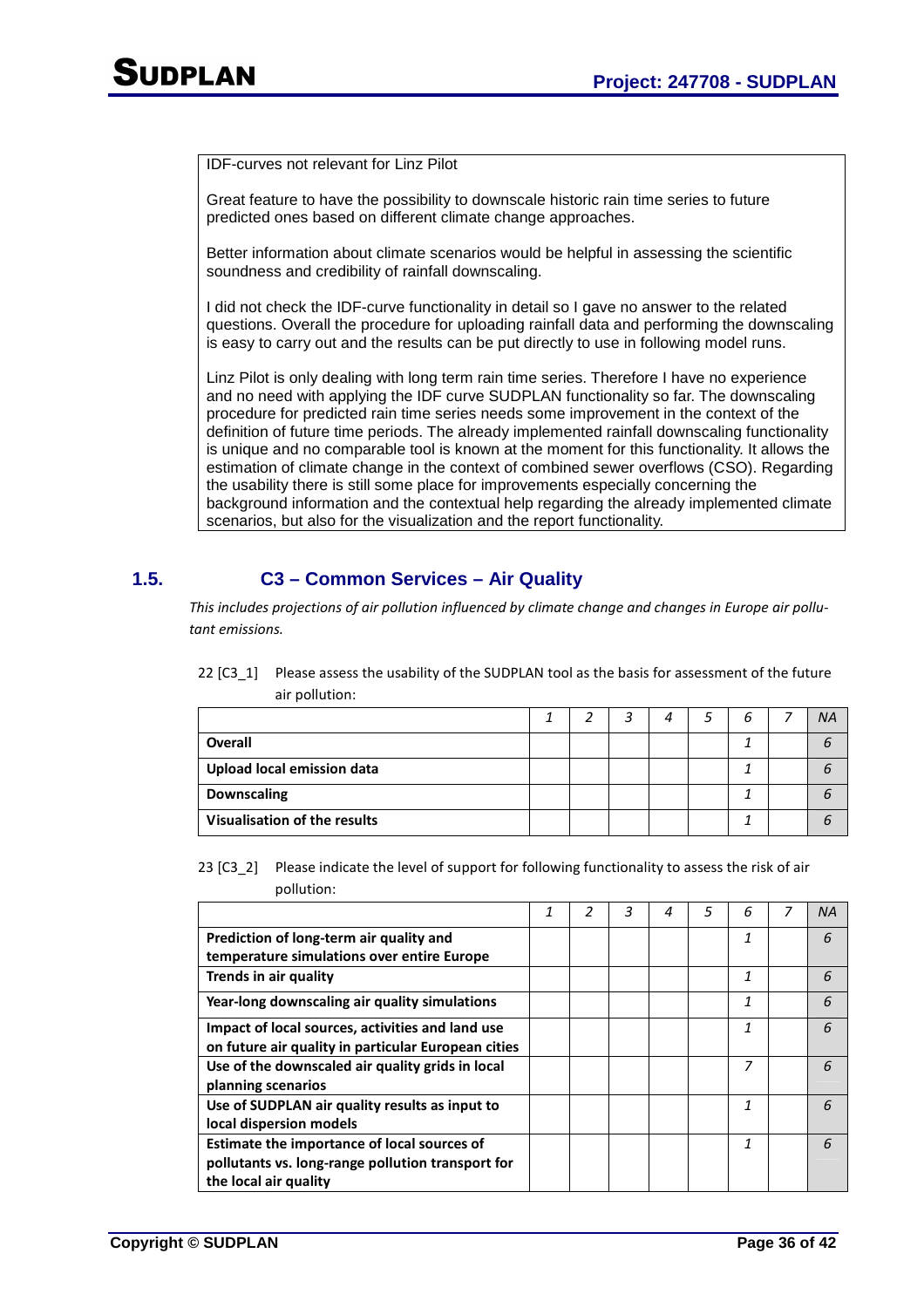| 24 [C3_3] Please indicate the usability of SUDPLANs air quality results: |  |
|--------------------------------------------------------------------------|--|

|                                                   |  | 4 | 5 | 6 | ΝA |
|---------------------------------------------------|--|---|---|---|----|
| As information about expected future              |  |   |   |   |    |
| environmental conditions                          |  |   |   |   |    |
| Comparing the results of future city              |  |   |   |   |    |
| development plans                                 |  |   |   |   |    |
| Assess the feasibility of fulfilling national air |  |   |   |   |    |
| quality standards and environmental objectives,   |  |   |   |   |    |
| in a climate change perspective                   |  |   |   |   |    |

25 [C3 4] Please give a short textual explanation on your experience with the usability of SUD-PLANs results in the air quality domain, and suggestions for improvement. Please state also which state-of-the art product was used for comparison.

Not relevant for Linz Pilot

I did not use the SUDPLAN platform for air pollution assessment.

I am not involved in air pollution and I am therefore not familiar with this topic.

### **1.6. C4 – Common Services – Hydrology**

*Questions about prediction of river runoff* 

26 [C4\_1] Please assess the usability of the SUDPLAN tool as the basis for river flooding assessment applications

|                                                    |  | 4 | 6 | ΝA |
|----------------------------------------------------|--|---|---|----|
| Overall                                            |  |   |   |    |
| Upload of local river discharge time series        |  |   |   |    |
| Local calibration                                  |  |   |   |    |
| Presentation of the results from local calibration |  |   |   |    |
| Presentation of the results from simulation        |  |   |   |    |

27 [C4\_2] Please assess the usability of SUDPLAN hydrological application

|                                                            |  |  |  | ΝA |
|------------------------------------------------------------|--|--|--|----|
| Preparation and staring a local calibration                |  |  |  |    |
| Starting a local climate simulation                        |  |  |  |    |
| Download and further exploration and use of<br>the results |  |  |  |    |

28 [C4\_3] Please indicate the usability of SUDPLAN hydrological results for assessing

|--|--|--|--|--|--|--|--|--|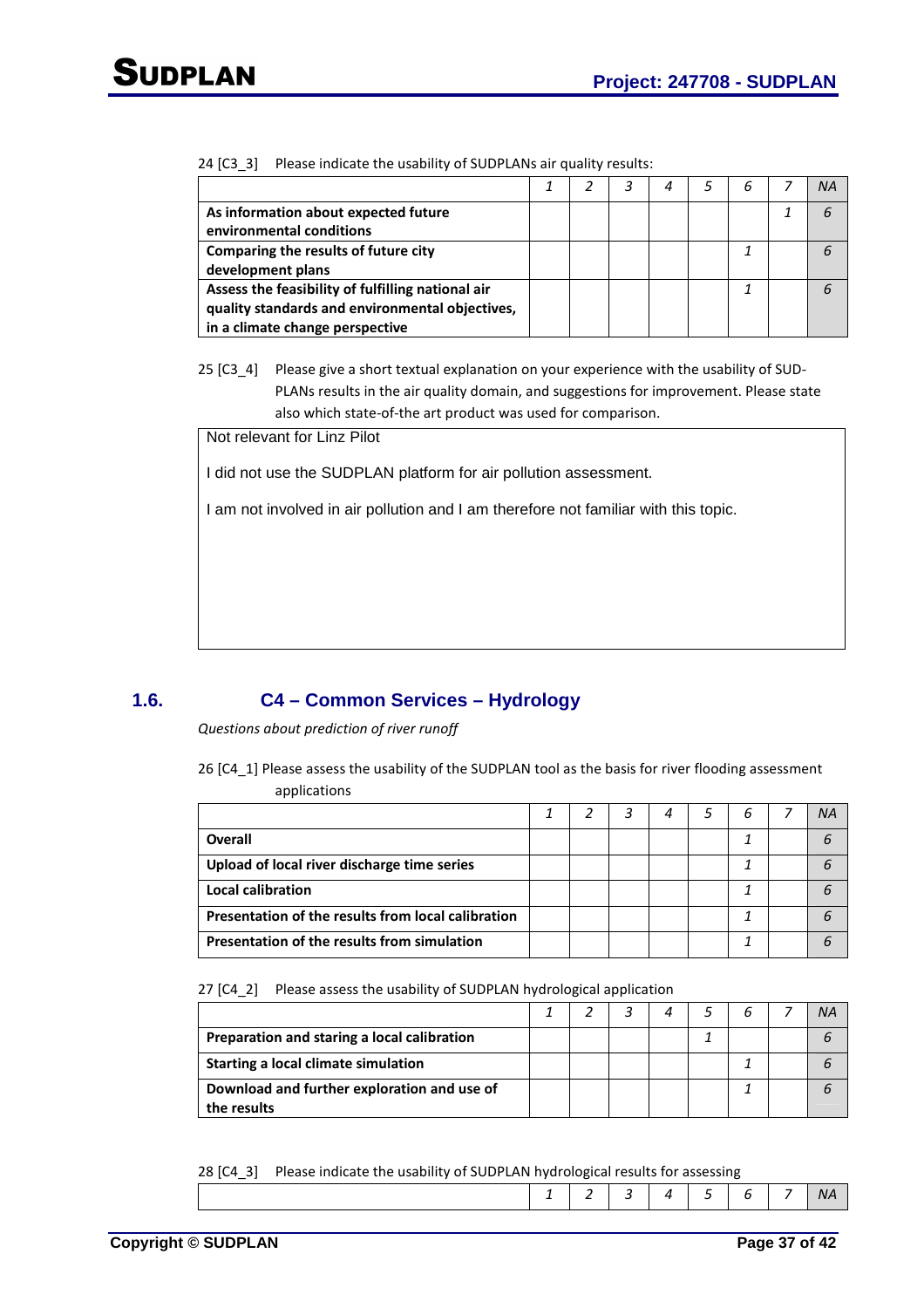| Changes in river discharge               |  |  |  |  |
|------------------------------------------|--|--|--|--|
| <b>Changes in soil moisture</b>          |  |  |  |  |
| Changes in available ground water levels |  |  |  |  |

29 [C4\_4] Please give a short textual explanation on your experience with the usability of SUD-PLANs results in the hydrological domain, and suggestions for improvement. Please state also which state-of-the art product was used for comparison.

Not relevant for Linz Pilot

I did not use the hydrology services.

I was not involved in these topics and therefore I have not tested the implemented functionality.

### **1.7. D – Local Models**

*Questions about the usage of local models. Local means the model is typically pre-existing and developed outside SUDPLAN. This model is now integrated to be used from within the SUDPLAN GUI. These models are typically not usable outside the context of this specific city.* 

| 30 [D_1] | Please assess the ability of SUDPLAN in the field of model integration |  |  |
|----------|------------------------------------------------------------------------|--|--|
|          |                                                                        |  |  |

|                                                     | ┸ |   | 3 | 4             | 5 | 6 |   | ΝA |
|-----------------------------------------------------|---|---|---|---------------|---|---|---|----|
| Ease of integration of models as a service          |   |   |   | 2             |   | 3 |   |    |
| <b>Running models directly from the SUDPLAN GUI</b> |   |   |   | 1             |   | 1 | 4 |    |
| Specifying parameters for model runs                |   |   |   |               | 2 |   | 2 |    |
| Using model results as input for another model      |   |   |   |               |   | 3 |   |    |
| (Service chaining)                                  |   |   |   |               |   |   |   |    |
| <b>Configuration of models</b>                      |   | 1 |   | $\mathcal{P}$ |   |   |   |    |
| <b>Model validation</b>                             | 1 | 1 |   | 1             | 2 |   |   | າ  |
| <b>Model calibration</b>                            |   | 1 |   | 1             | 2 |   |   |    |

### **1.8. E – Completeness of Functionality**

31 [E 1] Please assess the usability of SUDPLAN for the creation of reports, publications and data export with respect to the requirements of planners

|                                         |  | 3 | 4 | ь |  |
|-----------------------------------------|--|---|---|---|--|
| <b>Creation of information products</b> |  | 1 | 3 |   |  |
| <b>Report generation</b>                |  |   | っ |   |  |
| <b>Coordinate conversion</b>            |  |   |   |   |  |
| <b>Export</b>                           |  |   |   |   |  |
| Information/result sharing              |  |   |   |   |  |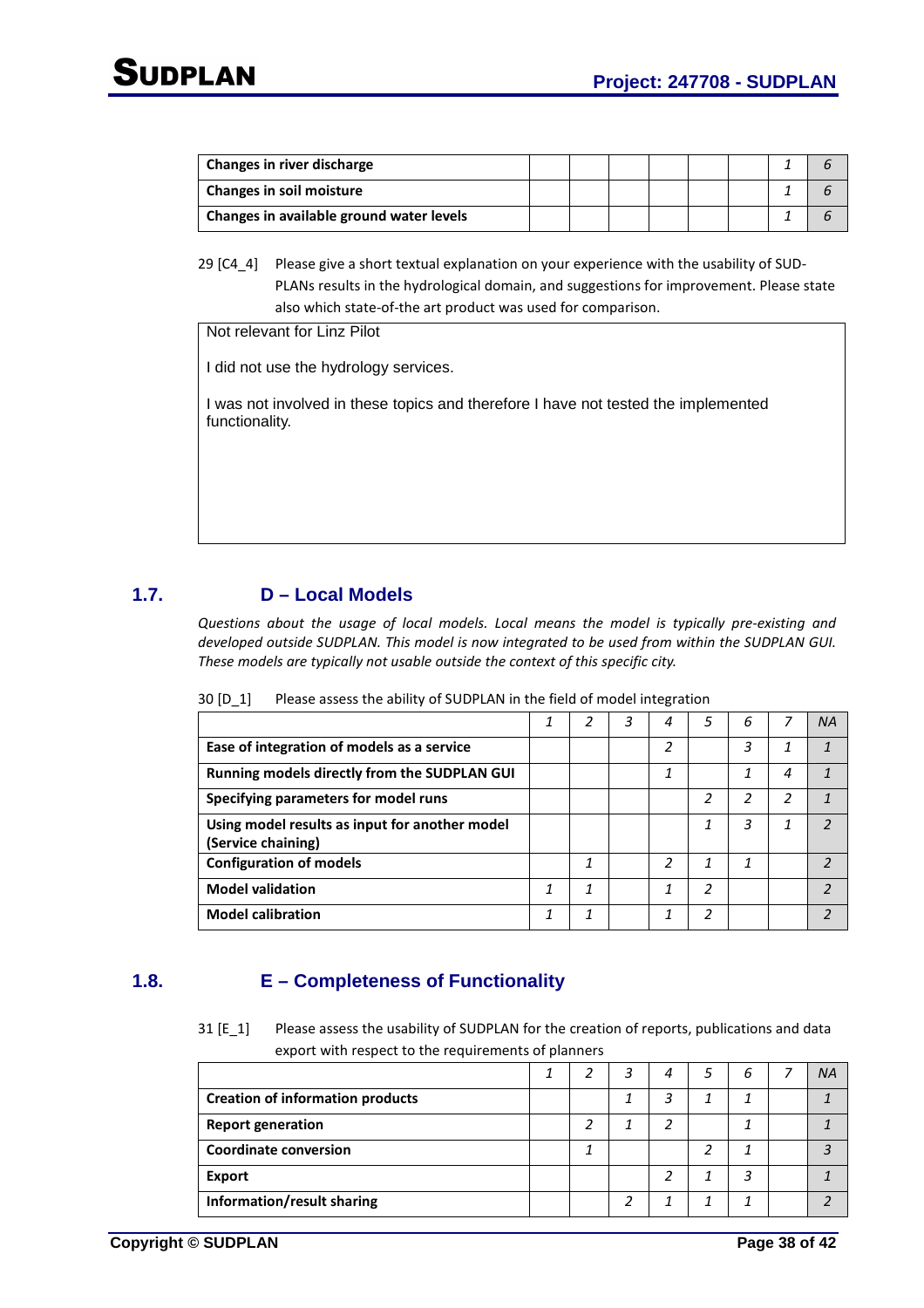#### 32 [E\_2] Please assess the usability of SUDPLAN with respect to the requirements of system managers

|                                   |  | 4 | 6 | <b>NA</b> |
|-----------------------------------|--|---|---|-----------|
| User management                   |  |   |   |           |
| Security and rights management    |  |   |   |           |
| Data source integration           |  |   | 2 |           |
| <b>Sensor service integration</b> |  |   |   |           |
| <b>Model integration</b>          |  |   | 2 |           |

33 [E\_3] Please indicate the functionalities you find in SUDPLAN, that are particularly useful

Integration and visualization of data time series.

Integration of measurement data, climate scenario information and local model runs.

The integration of data and models for different scenarios in one platform The ease of use in the process involving different services (upload - downscaling - model run - result visualisation).

The model and on-line data integration was done nearly beyond our expectations.

34 [E\_4] Please indicate the functionalities you miss in SUDPLAN, that might be particularly useful Better reporting possibilities No context help available.

Help system, better information about the climate scenarios.

A 'how to start' guide might help the users not familiar with SUDPLAN to find faster into the full system functionality.

Report functionality for other end user categories is missing.

35 [E\_5] Please give a short textual explanation about key advantages of SUDPLAN functionality, usability in the city management scenarios and urban planning, and give suggestions for improvement.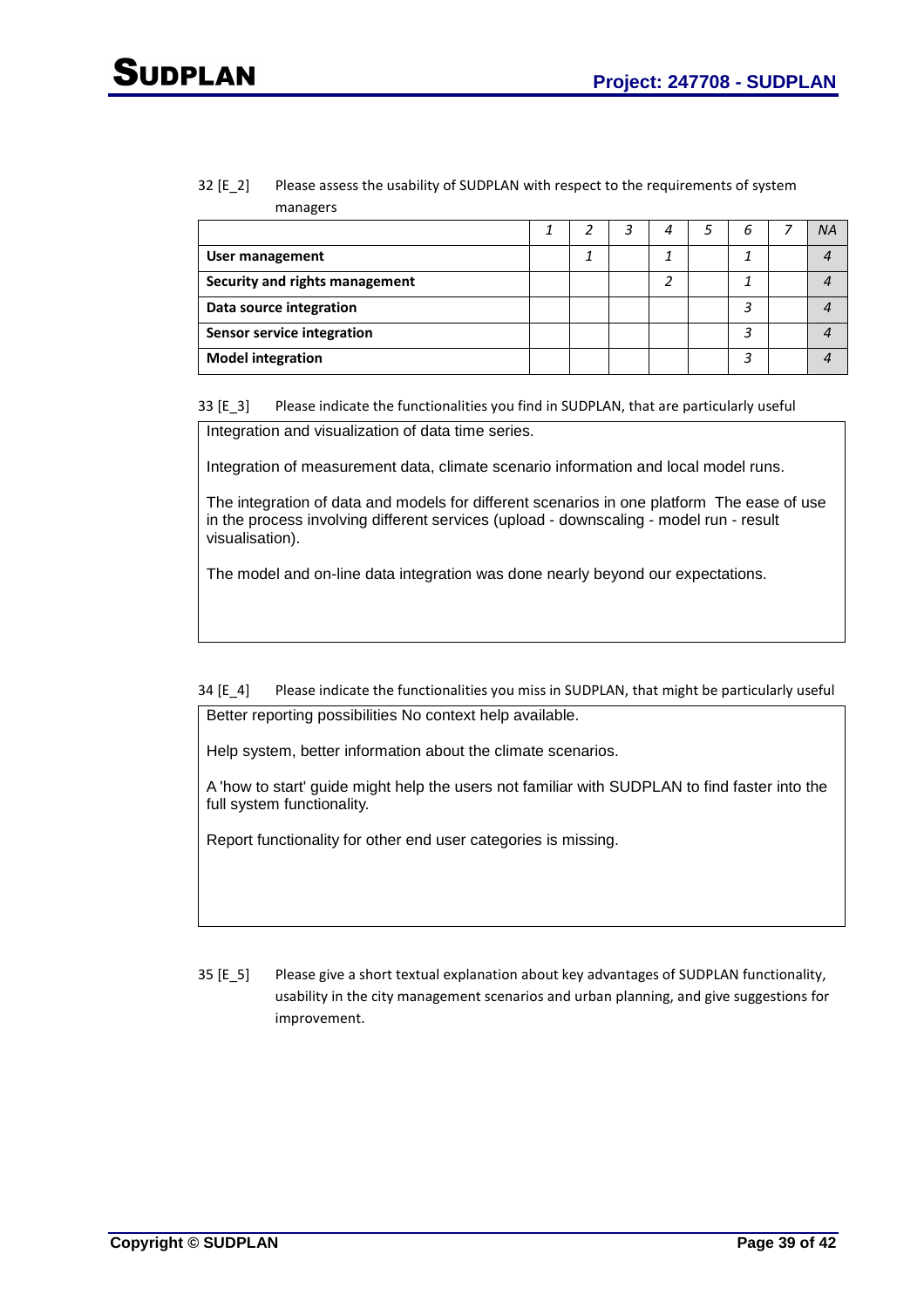All in one scenario management system Possibilities to use future aspects for sewage design (climate change, land use etc.).

I think the main advantage of using SUDPLAN in city management scenarios and urban planning is the integration of climate scenario information in local models.

The ease of use of the system and the comparability of results from different scenarios can help the planner to compare and decide.

The visualisation allows to easily present the results to stakeholders that are not involved in detail in the planning process.

The possibility to compare different scenarios regarding the CSO behaviour in the context of possible climate change or a changed land use in one platform is unique, well done and facilitates the development of proper mitigation strategies by responsible urban drainage managers in time. For a regular application some improvements should be done concerning the visualization and reporting functionality.

### **1.9. F – Conclusions**

*Please, give your final impression on SUDPLAN!* 

|                       | v | N | Can    | <b>NA</b> |
|-----------------------|---|---|--------|-----------|
|                       |   |   | not    |           |
|                       |   |   | assess |           |
| <b>New</b>            | 5 |   |        |           |
| <b>Better quality</b> | 5 |   |        |           |
| More useful           | 5 |   |        | C.        |

| $36 [F_1]$ | Compared with the previous available information, SUDPLAN results are: |  |  |  |
|------------|------------------------------------------------------------------------|--|--|--|
|------------|------------------------------------------------------------------------|--|--|--|

| 37 [F 2] | Would you use the SUDPLAN output as a base for your future city planning? Check any |
|----------|-------------------------------------------------------------------------------------|
|          | that apply:                                                                         |

|                        | Yes            | <b>No</b>      | <b>NA</b> | <b>Comments</b> |
|------------------------|----------------|----------------|-----------|-----------------|
| Yes, I would           | 4              | 3              |           |                 |
| Yes, it is useful for  | $\overline{2}$ | 5              |           |                 |
| most cities            |                |                |           |                 |
| Yes, to certain        | $\overline{2}$ | 5              |           |                 |
| extent                 |                |                |           |                 |
| Yes, but I still miss  | 1              | 6              |           |                 |
| some information       |                |                |           |                 |
| Maybe for a few        |                | $\overline{7}$ |           |                 |
| specific cases         |                |                |           |                 |
| I would recom-         | 3              | $\overline{4}$ |           |                 |
| mend to my col-        |                |                |           |                 |
| leagues in other       |                |                |           |                 |
| <b>European cities</b> |                |                |           |                 |
| No, I would not use    |                | 7              |           |                 |
| it at all.             |                |                |           |                 |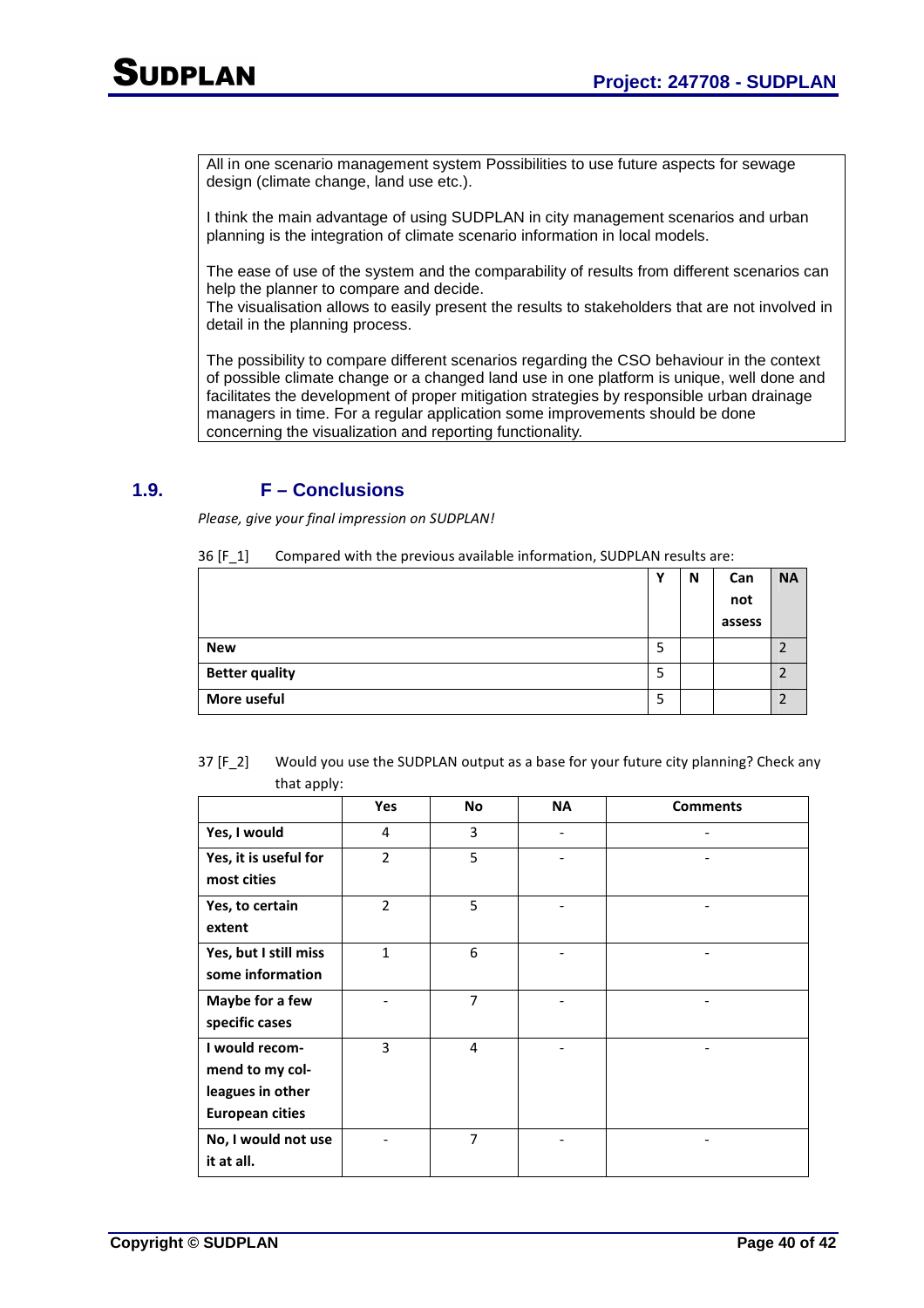#### 38 [F 3] How did you find the graphical presentation of the SUDPLAN results? Choose one of the following answers:

| <b>Excellent and con-</b><br>tributing to a better<br>understanding | Ordinary | Not useful               | <b>NA</b> |
|---------------------------------------------------------------------|----------|--------------------------|-----------|
|                                                                     |          | $\overline{\phantom{a}}$ |           |

Please enter your comments here:

#### 39 [F 4] What is in your opinion the strength of SUDPLAN product?

To take climate aspects into account for sewage design.

The presentation of scientific results for end users.

The integration of data sources, services and models in one platform combined with the ease of use and the result & scenario comparison possibilities.

The integration of different services in one unique platform which is running on nearly each IT platform.

40 [F 5] What is in your opinion the weakness of SUDPLAN product? What should be improved?

In long term sense: actuality of input data, climate model approaches, ...

Better information about the climate scenarios.

Some minor points as a more detailed documentation or help system could be added.

All implemented services must be alive and full internet connection is necessary to apply the whole functionality of the SMS SUDPLAN system.